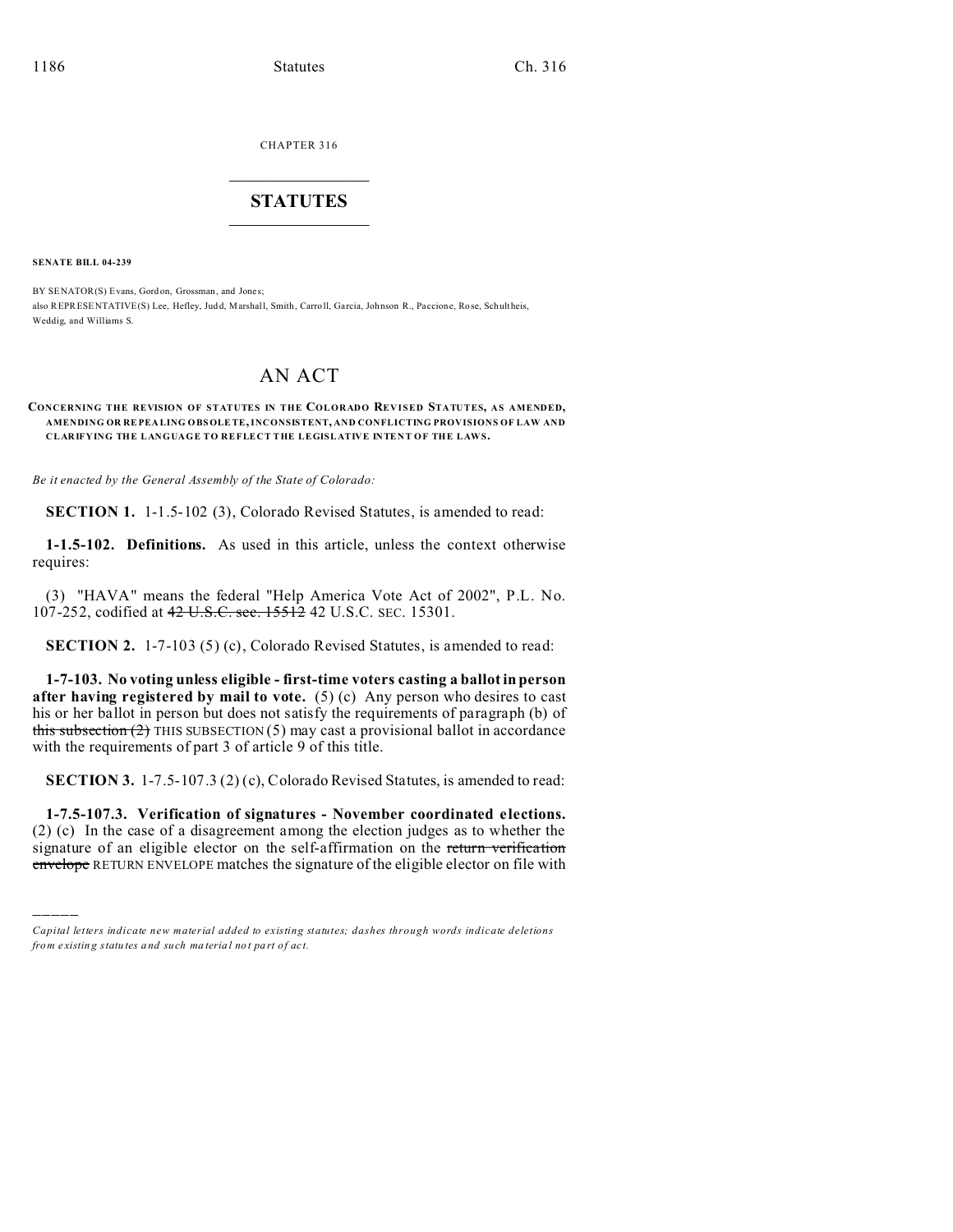the county clerk and recorder pursuant to the procedures specified in paragraph (a) of this subsection  $(1)$  SUBSECTION  $(2)$ , the mail ballot contained in the return verification envelope RETURN ENVELOPE shall be counted in accordance with the requirements of sections 1-7.5-107 (6) and 1-7.5-107.5.

**SECTION 4.** 1-8-114.5 (2) (c), Colorado Revised Statutes, is amended to read:

**1-8-114.5. Verification of signatures.** (2) (c) In the case of a disagreement among the election judges as to whether the signature of an eligible elector on the self-affirmation on the return envelope matches the signature of the eligible elector on file with the county clerk and recorder pursuant to the procedures specified in paragraph (a) of this subsection  $(1)$  THIS SUBSECTION (2), the absentee ballot contained in the return envelope shall be counted in accordance with the requirements of part 3 of this article.

**SECTION 5.** 4-9-102 (a) (77), Colorado Revised Statutes, is amended to read:

**4-9-102. Definitions and index of definitions.** (a) In this article:

(77) "Send", in connection with a record or notification, means:

(A) To deposit in the mail, deliver for transmission, or transmit by any other usual means of communication, with postage or cost of transmission provided for, addressed to any address reasonable under the circumstances; or

(B) To cause the record or notification to be received within the time that it would have been received if properly sent under subparagraph  $(A)$  of this paragraph  $(74)$ THIS PARAGRAPH (77).

**SECTION 6.** 5-1-301 (11) (b) (II) (A) and (15) (c), Colorado Revised Statutes, are amended to read:

**5-1-301. General definitions.** In addition to definitions appearing in subsequent articles, as used in this code, unless the context otherwise requires:

(11) (b) Unless the sale is made subject to this code by section 5-2-501, "consumer credit sale" does not include:

(II) (A) Except as required by the federal "Truth in Lending Act" or the federal "Consumer Leasing Act" with respect to disclosure contained in section 5-3-101 and debtors' CONSUMERS' remedies FOR TRANSACTIONS SECURED BY INTERESTS IN LAND AS contained in section 5-5-204, a sale of a mobile home or a sale of an interest in land if the finance charge does not exceed twelve percent per year calculated according to the actuarial method on the unpaid balances of the amount financed on the assumption that the debt will be paid according to the agreed terms and will not be paid before the end of the agreed term or, notwithstanding the rate of the finance charge with respect to the sale of an interest in land, the sale is secured by a first mortgage or deed of trust lien against a dwelling to finance the acquisition of that dwelling.

(15) (c) Unless the loan is made subject to this code by an agreement described in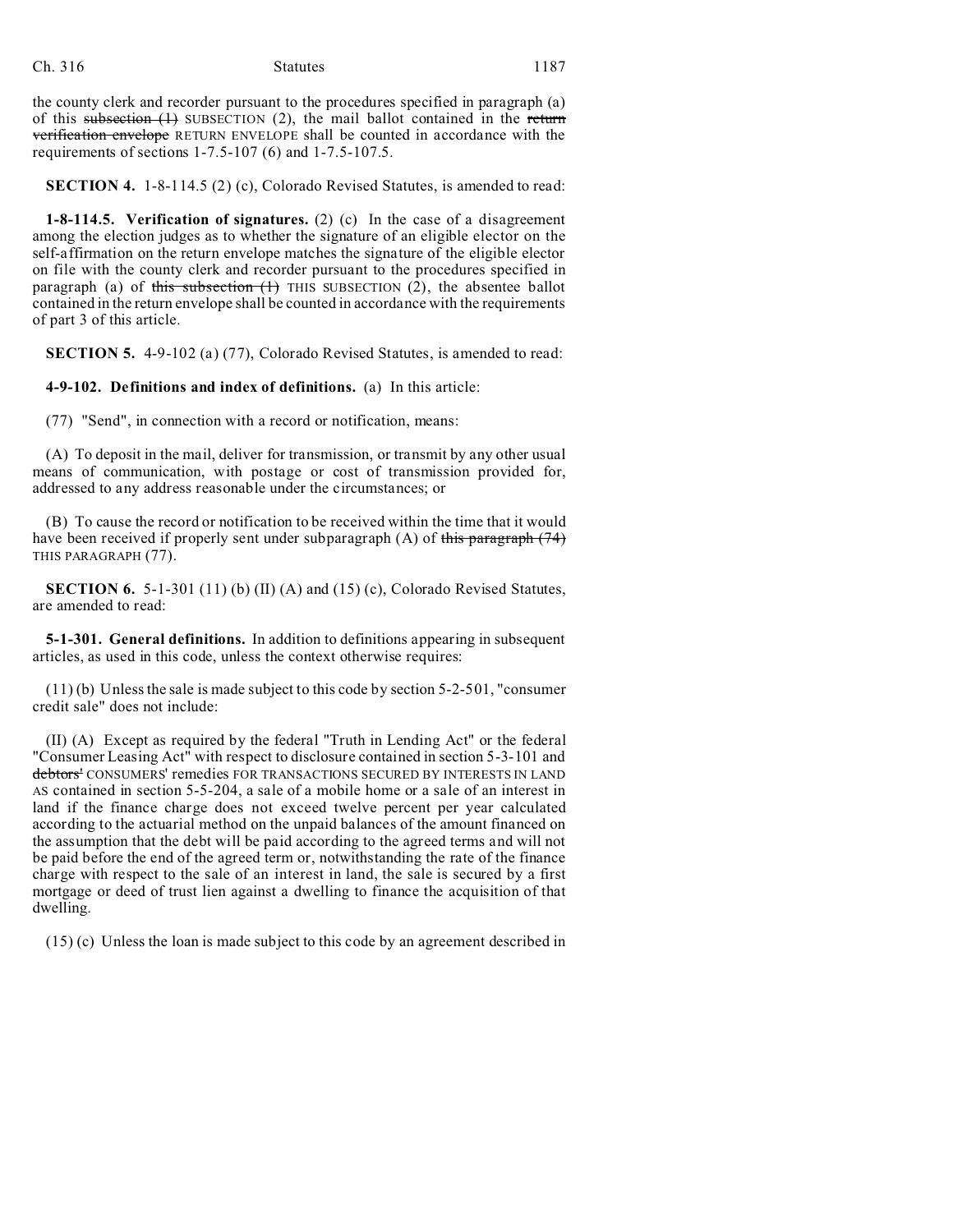1188 Ch. 316

section 5-2-501 and except as provided with respect to the disclosure described in section 5-3-101, debtors' CONSUMERS' remedies FOR TRANSACTIONS SECURED BY INTERESTS IN LAND AS described in section 5-5-204, and powers and functions of the administrator under part 1 of article 6 of this title, "consumer loan" does not include a "loan primarily secured by an interest in land" as defined in subsection (26) of this section.

**SECTION 7.** 6-1-903 (7) (b), Colorado Revised Statutes, is amended to read:

**6-1-903. Definitions.** As used in this part 9, unless the context otherwise requires:

(7) (b) "Established business relationship", with respect to a financial institution or affiliate, as those terms are defined in section 527 of the federal "Gramm-Leach-Bliley Act of 1999" "GRAMM-LEACH-BLILEY ACT", includes any situation in which a financial institution or affiliate makes solicitation calls related to other financial services offered, if the financial institution or affiliate is subject to the requirements regarding privacy of Title V of the federal "Gramm-Leach-Bliley Act of 1999<sup>"</sup> "GRAMM-LEACH-BLILEY ACT", and the financial institution or affiliate regularly conducts business in Colorado.

**SECTION 8.** 6-7-105 (1) (b), Colorado Revised Statutes, is amended to read:

**6-7-105. Insulation and thermal performance standards and energy conserving alternatives.** (1) (b) Minimum thermal performance standards for residential buildings on which construction commences on or after November 1, 1979, shall conform to one of the alternatives provided in subsections (2), (3), AND (4) and  $(5)$  of this section. Renovation that commences on or after November 1, 1979, shall conform to one of the alternatives provided in subsections  $(2)$ ,  $(3)$ , AND  $(4)$  and  $(5)$  of this section, or renovation standards promulgated by the board for energy efficient building standards.

**SECTION 9.** 6-16-111 (2) and (3), Colorado Revised Statutes, are amended to read:

**6-16-111. Violations.** (2) Any person who commits charitable fraud in violation of paragraph (b), (c), (d), (f), or (g) of subsection (1) of this section is guilty of a class 5 felony, and upon conviction thereof, shall be punished in accordance with section  $18-1-105$  18-1.3-401, C.R.S.

(3) Any person who commits charitable fraud in violation of paragraph (a), (e), or (h) to (p) of subsection (1) of this section, or of subsection  $(1.5)$  of this section, is guilty of a class 2 misdemeanor and, upon conviction thereof, shall be punished in accordance with section  $18-1-106$  18-1.3-501, C.R.S.; except that a person who commits a violation of any one or more of said paragraphs with respect to solicitations involving three separate contributors in any one solicitation campaign is guilty of a class 5 felony, and upon conviction thereof, shall be punished in accordance with section  $18-1-105$  18-1.3-401, C.R.S.

**SECTION 10.** 6-18-206 (1) (e) and (2) (c), Colorado Revised Statutes, are amended to read: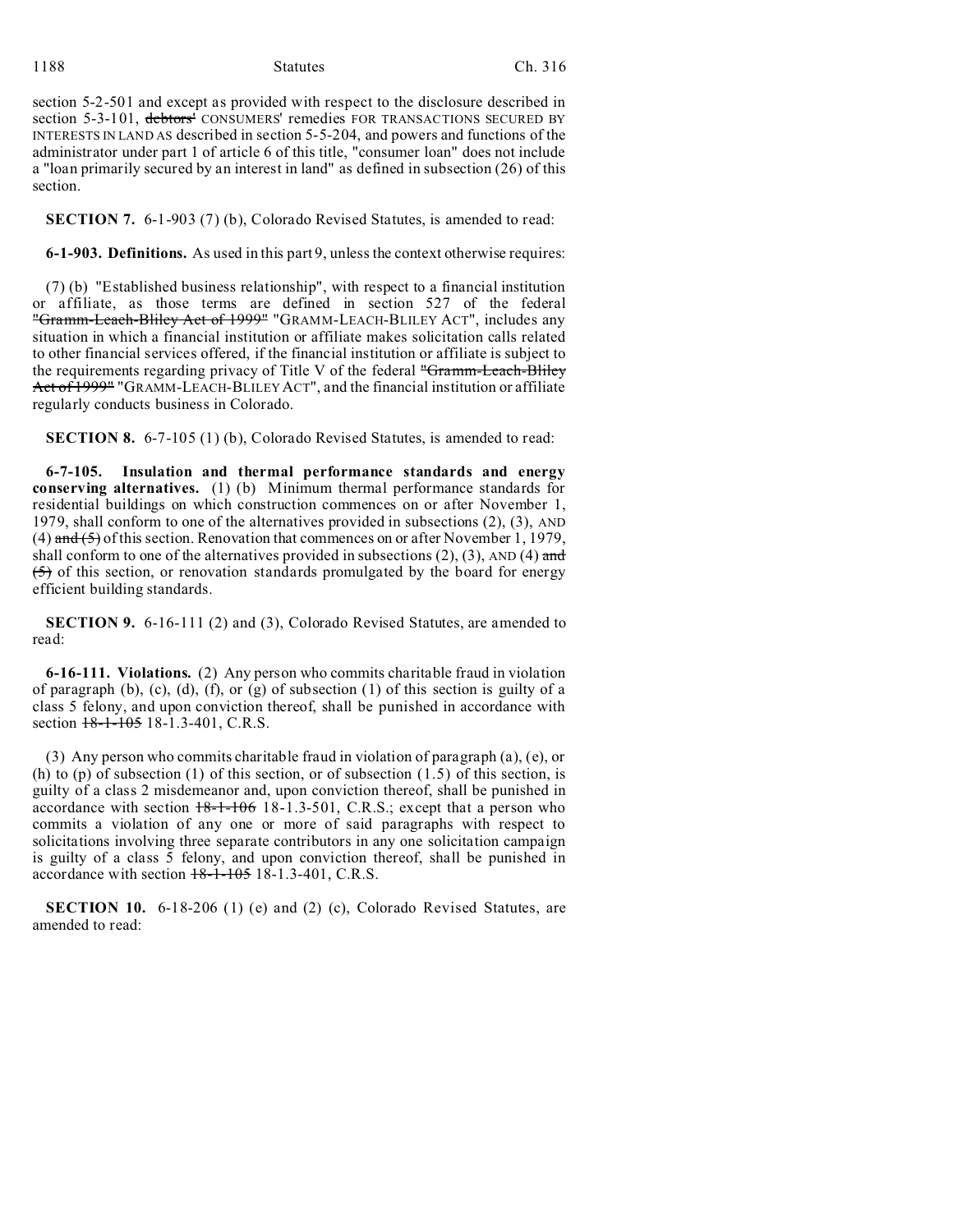**6-18-206. Powers, duties, and responsibilities of cooperatives.** (1) (e) Except for groups over fifty, offer to all members and their eligible employees the standard and basic health benefit plans promulgated pursuant to section  $10-8-606$  10-16-105 (7.2) AND (7.3), C.R.S.;

(2) (c) Offer any and all health benefit packages permitted under law in addition to the standard and basic health benefit plans promulgated pursuant to section  $10-8-606$  10-16-105 (7.2) AND (7.3), C.R.S.;

**SECTION 11.** 6-20-101 (1) and (2), Colorado Revised Statutes, are amended to read:

**6-20-101. Provider disclosure of average charge.** (1) Each hospital licensed or certified pursuant to section  $25-1-107$  (1) (1) 25-1.5-103 (1) (a), C.R.S., shall disclose to a person seeking care or treatment his or her right to receive notice of the average facility charge for such treatment that is a frequently performed inpatient procedure prior to admission for such procedure; except that care or treatment for an emergency need not be disclosed prior to such emergency care or treatment. When requested, the average charge information shall be made available to the person prior to admission for such procedure.

(2) Other health facilities licensed or certified pursuant to section  $25-1-107(1)(1)$ 25-1.5-103 (1) (a), C.R.S., shall disclose to a person seeking care or treatment his or her right to receive notice of the average facility charge for such treatment that is a frequently performed procedure prior to ordering or scheduling such procedure; except that care or treatment for an emergency need not be disclosed prior to such emergency care or treatment. When requested, such average charge information shall be made available to the person prior to the scheduling of the procedure.

**SECTION 12.** 9-5-104 (1) (a), Colorado Revised Statutes, is amended to read:

**9-5-104. Responsibility for enforcing standards.** (1) The responsibility for enforcement of this article is as follows:

(a) For factory-built housing RESIDENTIAL STRUCTURES as defined in section  $24-32-703$  (3) 24-32-3302 (10), C.R.S., the division of housing created in section 24-32-704, C.R.S.;

**SECTION 13.** 10-4-628 (2) (b) (II) and (3), Colorado Revised Statutes, are amended to read:

**10-4-628. Refusal to write - changes in - cancellation - nonrenewal of policies prohibited.** (2) (b) (II) An insurer shall offer to exclude any person in a household by name pursuant to section  $10-4-629$  10-4-630 if such person's driving record and claim experience would justify the refusal by such insurer to write a policy for such person if such person were applying in such person's own name and not as part of a household.

(3) An insured who believes the provisions of subsection (1) or (2) of this section have been violated shall have the right to file a protest with the commissioner pursuant to this section SECTION 10-4-629.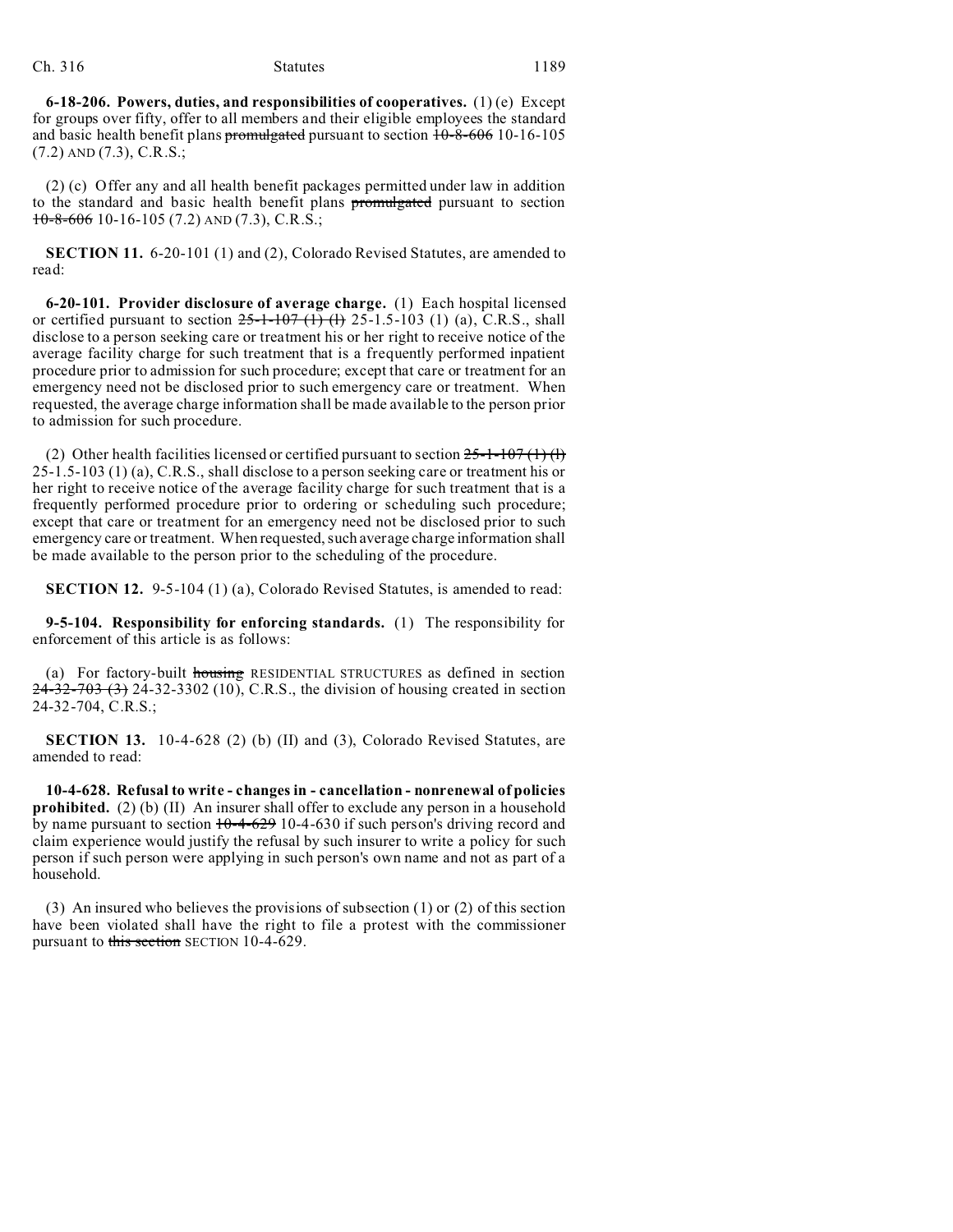**SECTION 14.** 10-4-629 (2) (d), Colorado Revised Statutes, is amended to read:

**10-4-629. Cancellation - renewal - reclassification.** (2) (d) If there is coupled with the notice an offer to continue or renew the policy in accordance with section 10-4-628 THIS SECTION, the name of the person or persons to be excluded from coverage and what the premium would be if the policy is continued or renewed with such person or persons excluded from coverage;

**SECTION 15.** 10-8-602 (5) and (13), Colorado Revised Statutes, are amended to read:

**10-8-602. Definitions.** As used in this part 6, unless the context otherwise requires:

(5) "Committee" means the health benefit plan advisory committee created pursuant to section 10-8-606.

(13) "Standard health benefit plan" means a health benefit plan developed pursuant to section  $10-8-606$  10-16-105 (7.2) AND (7.3).

**SECTION 16.** 10-16-102 (7), Colorado Revised Statutes, is amended to read:

**10-16-102. Definitions.** As used in this article, unless the context otherwise requires:

(7) "Capped employees" means the number of employees and dependents with health problems at the time the plan of which such employees are a part was issued who are in small groups covered by the carrier where the small employer group would have failed the carrier's normal and actuarially-based small group underwriting criteria specifically because of the health status of those employees with health problems at the time the plan was issued, but who were issued basic or standard health benefit plan coverage as required under section 10-16-105 (7.3) (c) regardless of the health status of the group. "Capped employees" only includes employees and dependents covered by a small employer group health benefit plan of a carrier at the time the carrier proposes under section  $10-16-105$  (7.3) (d.5) to suspend its duty to issue basic or standard health benefit plan coverage as required under section  $10-16-105(7.3)(c)$ .

**SECTION 17.** 11-10.5-103 (2), Colorado Revised Statutes, is amended to read:

**11-10.5-103. Definitions.** As used in this article, unless the context otherwise requires:

(2) "Bank" means any bank organized or chartered under  $\frac{\text{articles 1 to 11 or 22}}{\text{at least}}$ THIS ARTICLE AND ARTICLES 101 TO 109 of this title or any bank organized or chartered under chapter 2 of title 12 of the United States Code. For purposes of section 11-10.5-104 and 11-10.5-111 (1) only, the definition of "bank" also includes those banks chartered under the laws of other states.

**SECTION 18.** 11-37.5-103 (15) (b), Colorado Revised Statutes, is amended to read: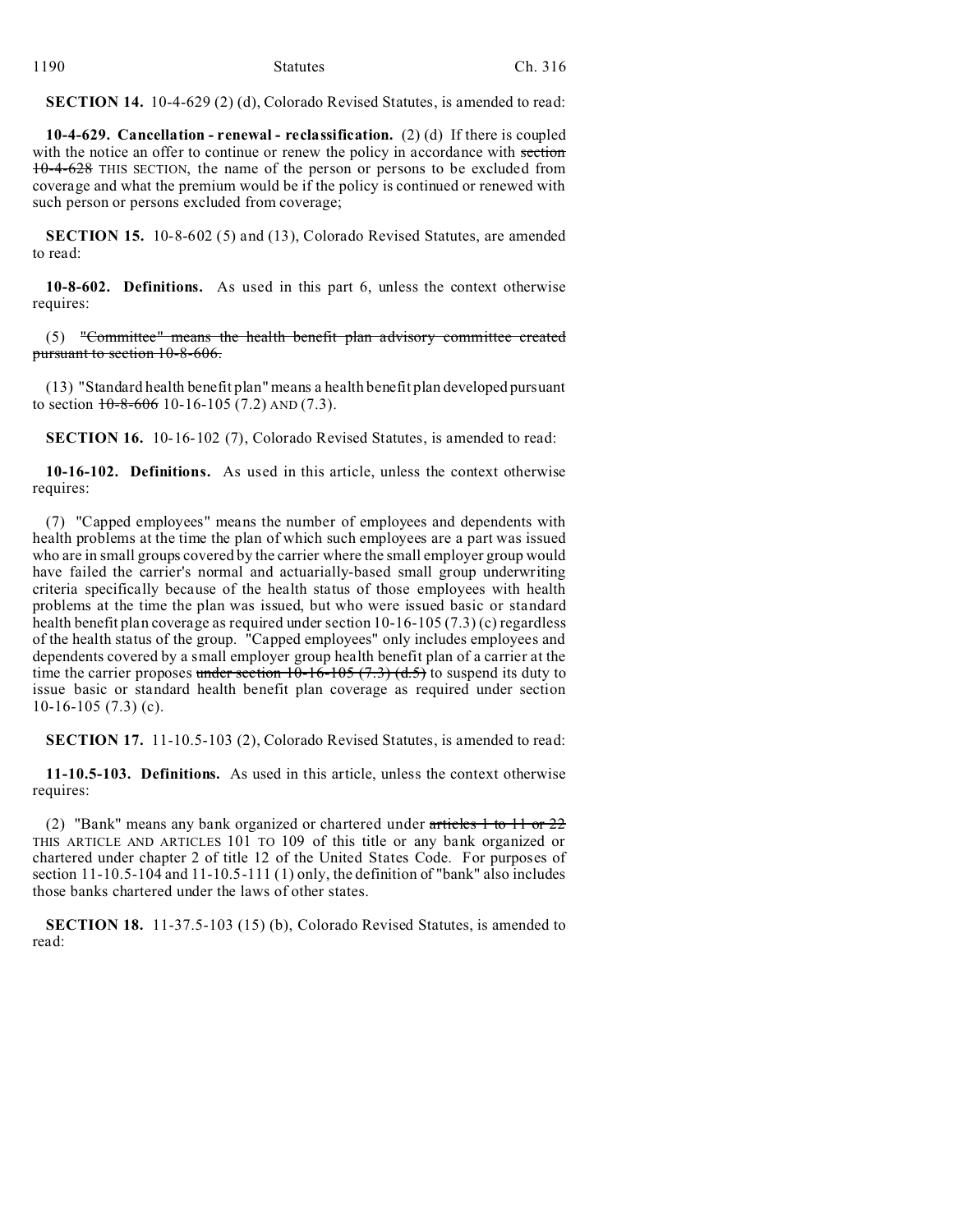**11-37.5-103. Definitions.** As used in this article, unless the context otherwise requires:

(15) (b) The commissioner and the department, for purposes of administering and enforcing this article and the "Colorado Banking Code of 1957", articles 1 to 11, 22, and 23 "COLORADO BANKING CODE", ARTICLES 10.5 AND 101 TO 109 of this title;

**SECTION 19.** 11-37.5-104, Colorado Revised Statutes, is amended to read:

**11-37.5-104. Scope and applicability - construction in harmony with banking law.** This part 1 and part 2 of this article set forth the terms and conditions under which a foreign or domestic financial institution may do business in Colorado as a state-chartered foreign capital depository. All provisions of the "Colorado Banking Code of 1957", articles 1 to 11, 22, and 23 "COLORADO BANKING CODE", ARTICLES 10.5 AND 101 TO 109 of this title, shall apply to such institutions except to the extent of any conflict with the provisions of this article, in which case the provisions of this article shall control.

**SECTION 20.** 11-37.5-107, Colorado Revised Statutes, is amended to read:

**11-37.5-107. Effect of injunction, rule, or order.** An injunction, rule, or order issued under this article, including without limitation section 11-37.5-501 or 11-37.5-502, supersedes any conflicting provision of this article or of the "Colorado" Banking Code of 1957", articles 1 to 11, 22, and 23 "COLORADO BANKING CODE", ARTICLES 10.5 AND 101 TO 109 of this title.

**SECTION 21.** 11-37.5-111 (1) (a), Colorado Revised Statutes, is amended to read:

**11-37.5-111. Suspension, revocation, and restoration of charter.** (1) The board may suspend or revoke the charter of a depository if the board finds that the depository or any director, executive officer, or controlling person of the depository has:

(a) Violated any provision of this article or any rule validly adopted pursuant to this article or the "Colorado Banking Code of 1957", articles 1 to 11, 22, and 23 "COLORADO BANKING CODE", ARTICLES 10.5 AND 101 TO 109 of this title;

**SECTION 22.** 11-37.5-121 (3), Colorado Revised Statutes, is amended to read:

**11-37.5-121. Sale or transfer of charter prohibited - penalty.** (3) Nothing in this section shall be construed to prohibit the sale or transfer of corporate shares of a foreign capital depository; except that the sale of control of an existing foreign capital depository shall be subject to the change-of-control provisions of the "Colorado Banking Code of 1957" "COLORADO BANKING CODE", ARTICLES 10.5 AND 101 TO 109 OF THIS TITLE.

**SECTION 23.** 11-71-102 (3) (a) (II), Colorado Revised Statutes, is amended to read:

**11-71-102. Definitions.** As used in this article, unless the context otherwise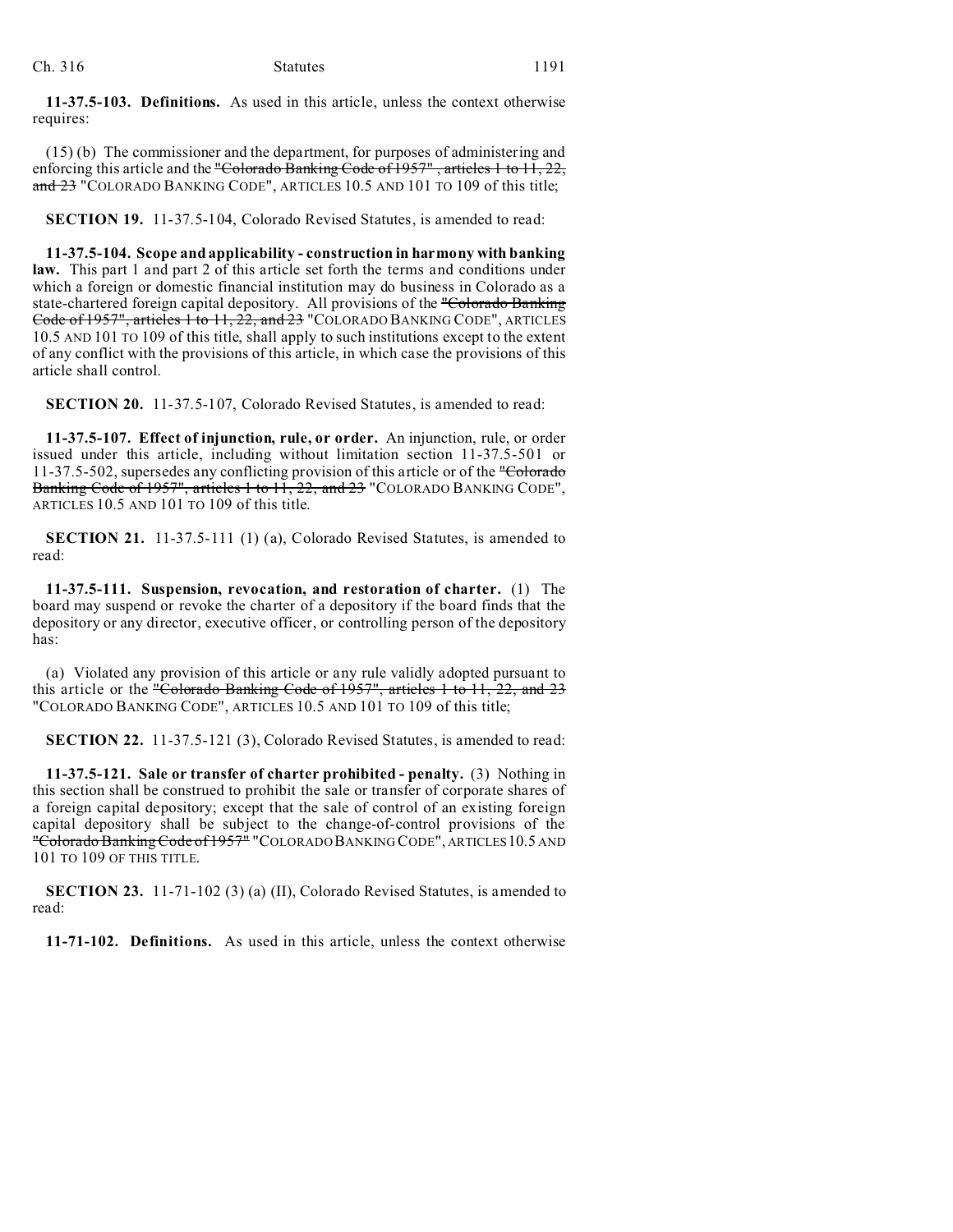requires:

(3) (a) "Depository institution" means:

(II) A trust company or other institution that is chartered pursuant to  $\frac{artele}{23}$ ARTICLE 109 of this title.

**SECTION 24.** 11-101-401 (43), Colorado Revised Statutes, is amended to read:

**11-101-401. Definitions.** As used in this code, unless the context otherwise requires:

(43) "Lessor" means a bank, as defined in subsection (5) of this section, or subsidiary thereof, including any company operating pursuant to section 11-105-501, or any other person or persons renting or maintaining safe deposit facilities. "Lessor" does not include any financial institutions regulated by article 22, 23, 30, or 46 30, 46, 108, OR 109 of this title or a credit union chartered under the laws of the United States.

**SECTION 25.** 12-2-123 (1) (p), Colorado Revised Statutes, is amended to read:

**12-2-123. Grounds for disciplinary action - administrative penalties.** (1) After notice and hearing as provided in section 12-2-125, the board may deny the issuance of, refuse to renew, revoke, or suspend any certificate of a certified public accountant issued under this article or any prior law of this state or may fine, censure, issue a letter of admonition to, or place on probation the holder of any certificate and impose other conditions or limitations for any of the following causes:

(p) Habitual intemperance with respect to or excessive use of any habit-forming drug, as defined in section  $12-22-102$  (13), any controlled substance as defined in section 12-22-303 (7), or any alcoholic beverage, any of which renders him unfit to practice public accounting;

**SECTION 26.** 12-4-111 (2) (j), Colorado Revised Statutes, is amended to read:

**12-4-111. Discipline.** (2) Grounds for disciplinary action include:

(j) Habitual intemperance with respect to or excessive use of any habit-forming drug, as defined in section  $12-22-102$  (13), any controlled substance as defined in section 12-22-303 (7), or any alcoholic beverage, any of which renders him unfit to practice architecture; or

**SECTION 27.** 12-14-114, Colorado Revised Statutes, is amended to read:

**12-14-114. Administrative enforcement.** Compliance with this article shall be enforced by the board. The board has power to make reasonable rules and regulations for the administration and enforcement of this article, including standards of conduct for licensees and registrants and collection notices and forms.

**SECTION 28.** 12-14-117 (4), Colorado Revised Statutes, is amended to read: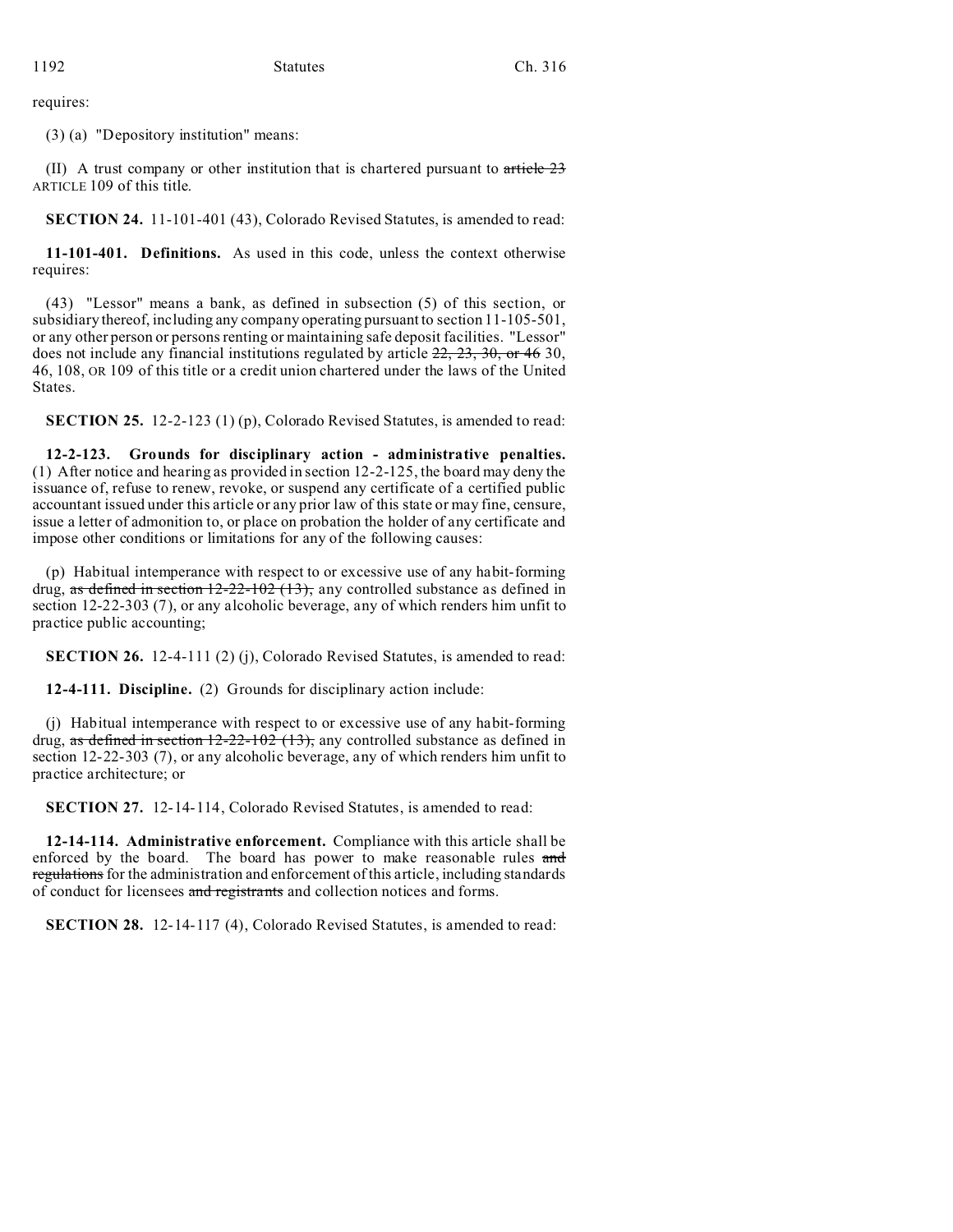**12-14-117. Powers and duties of the administrator.** (4) Any complaint received by the administrator regarding violations of this article by an attorney shall be forwarded to the supreme court's disciplinary counsel ATTORNEY REGULATION COUNSEL.

**SECTION 29.** 12-14-120 (2), Colorado Revised Statutes, is amended to read:

**12-14-120. License - issuance - grounds for denial - appeal - contents.** (2) The administrator may deny any application for a license or its renewal if any grounds exist that would justify disciplinary action under section 12-14-130, for failure to meet the requirements of section 12-14-119, or if the applicant, the applicant's **principles** PRINCIPALS, or the applicant's collections manager have fraudulently obtained or attempted to obtain a license.

**SECTION 30.** 12-14-130 (4), Colorado Revised Statutes, is amended to read:

**12-14-130. Complaint - investigations - powers of the board - sanctions.** (4) In any proceeding held under this section, the board may accept as prima facie evidence of grounds for disciplinary or adverse action any disciplinary or adverse action taken against a licensee, the licensee's principles PRINCIPALS, debt collector, solicitor, or collections manager by another jurisdiction that issues professional, occupational, or business licenses, if the conduct which prompted the disciplinary or adverse action by that jurisdiction would be grounds for disciplinary action under this section.

**SECTION 31.** 12-22-125 (1) (n), Colorado Revised Statutes, is amended to read:

**12-22-125. Unprofessional conduct - grounds for discipline.** (1) The board may suspend, revoke, refuse to renew, or otherwise discipline any license or registration issued by it, after a hearing held in accordance with the provisions of this section, upon proof that the licensee or registrant:

(n) Has committed any fraudulent insurance act as defined in section  $10-1-127$ 10-1-128, C.R.S.;

**SECTION 32.** 12-29.5-106 (1) (m), Colorado Revised Statutes, is amended to read:

**12-29.5-106. Grounds for disciplinary action.** (1) The director may deny licensure to or take disciplinary action against an acupuncturist pursuant to section 24-4-105, C.R.S., if the director finds that the acupuncturist has committed any of the following acts:

(m) Continued in the practice of acupuncture while addicted to or dependent upon alcohol or upon any habit-forming drug as defined in section  $12-22-102$  ( $13$ ), or while abusing or habitually or excessively using any such habit-forming drug or any controlled substance as defined in section 12-22-303 (7);

**SECTION 33.** 12-32-107 (3) (f), Colorado Revised Statutes, is amended to read:

**12-32-107. Issuance, revocation, or suspension of license - probation -**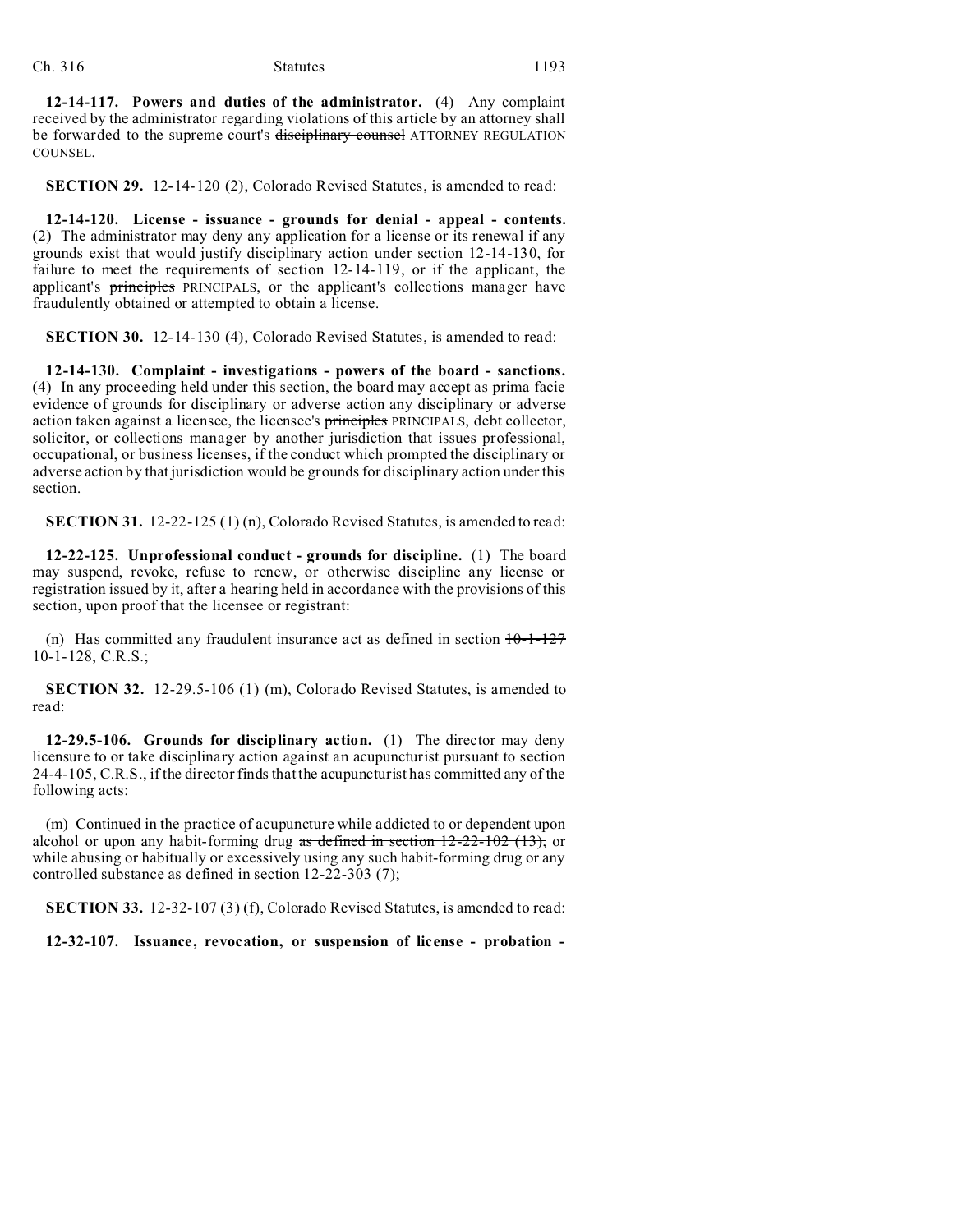**immunity in professional review.** (3) "Unprofessional conduct" as used in this article means:

(f) Habitual intemperance or excessive use of any habit-forming drug as defined  $\frac{\partial^2 f}{\partial x^2}$  in section 12-22-102 (13), or any controlled substance as defined in section 12-22-303 (7);

**SECTION 34.** 12-33-117 (1) (d), Colorado Revised Statutes, is amended to read:

**12-33-117. Discipline of licensees - letters of admonition, suspension, revocation, denial, and probation - grounds.** (1) Upon any of the following grounds, the board may issue a letter of admonition to a licensee or may revoke, suspend, deny, refuse to renew, or impose conditions on such licensee's license:

(d) Habitual intemperance or excessive use of a controlled substance as defined in section  $18-18-102$  (5), C.R.S., or a habit-forming drug; as defined in section  $12 - 22 - 102$  (13);

**SECTION 35.** 12-36-117 (1) (g) and (1) (i), Colorado Revised Statutes, are amended to read:

**12-36-117. Unprofessional conduct.** (1) "Unprofessional conduct" as used in this article means:

(g) Administering, dispensing, or prescribing any habit-forming drug as defined  $\frac{\partial u}{\partial t}$  section 12-22-102 (13), or any controlled substance as defined in section 12-22-303 (7), other than in the course of legitimate professional practice;

(i) Habitual intemperance or excessive use of any habit-forming drug as defined in section  $12-22-102$  (13), or any controlled substance as defined in section 12-22-303 (7);

**SECTION 36.** 12-37-107 (3) (d), Colorado Revised Statutes, is amended to read:

**12-37-107. Disciplinary action authorized - grounds for discipline.** (3) The director has the power to deny, revoke, or suspend any registration or to issue a letter of admonition or place a registrant on probation for any of the following acts or omissions:

(d) Habitual intemperance with regard to or excessive use of a habit-forming drug, as defined in section  $12-22-102$  (13), a controlled substance as defined in section 12-22-303 (7), or an alcoholic beverage;

**SECTION 37.** 12-38-117 (1) (s), Colorado Revised Statutes, is amended to read:

**12-38-117. Grounds for discipline.** (1) "Grounds for discipline", as used in this article, means any action by any person who:

(s) Has administered, dispensed, or prescribed any habit-forming drug as defined in section  $12-22-303$   $(13)$ , or any controlled substance as defined in section 12-22-303 (7), other than in the course of legitimate professional practice;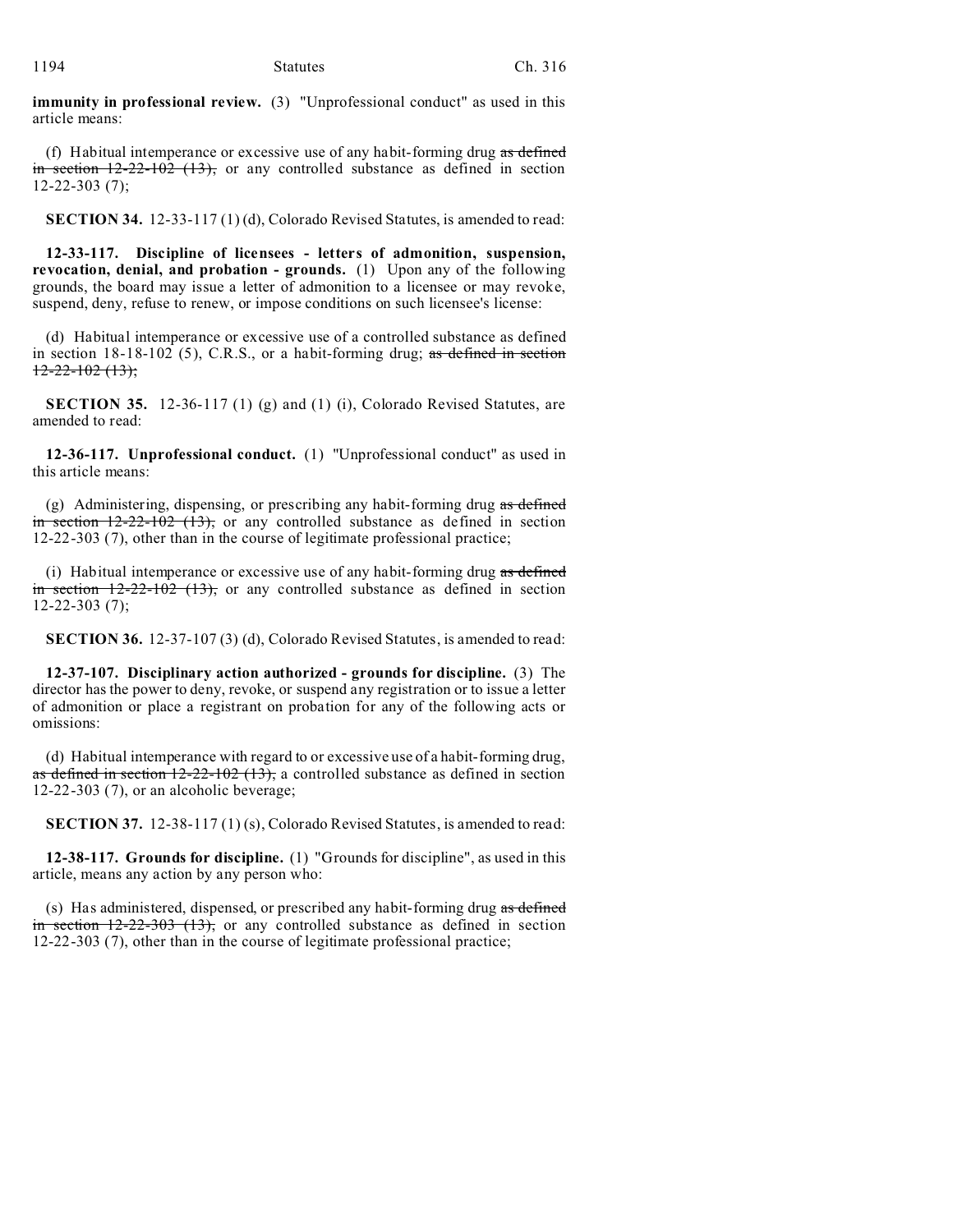**SECTION 38.** 12-38.1-111 (1) (i), Colorado Revised Statutes, is amended to read:

**12-38.1-111. Grounds for discipline.** (1) The board may suspend, revoke, or deny any certification to practice as a nurse aide upon proof that such person:

(i) Has habitually abused or excessively used any habit-forming drug as defined  $\frac{\text{in section } 12-22-102}{\text{in section } 12-22-102}$  (13), or any controlled substance as defined in section 18-18-102 (5), C.R.S.;

**SECTION 39.** 12-39-111 (1) (g), Colorado Revised Statutes, is amended to read:

**12-39-111. Grounds for discipline.** (1) The board has the power to revoke, suspend, withhold, or refuse to renew any license, to place on probation a licensee or temporary license holder, or to issue a letter of admonition to a licensee in accordance with the procedures set forth in subsection (3) of this section, upon proof that such person:

(g) Is addicted to or dependent on alcohol or habit-forming drugs, as defined in section  $12-22-102$  (13), abuses or engages in the habitual or excessive use of any such habit-forming drug or any controlled substance as defined in section 12-22-303 (7) or 18-18-102 (5), C.R.S., or participates in the unlawful use of controlled substances as specified in section 18-18-404, C.R.S.; except that the board has the discretion not to discipline the licensee if such person is participating, in good faith, in a program approved by the board designed to end such addiction or dependency;

**SECTION 40.** 12-40-108 (1) (d), Colorado Revised Statutes, is amended to read:

**12-40-108. Application for license - licensure by endorsement.** (1) Every person who does not currently hold a license to practice optometry in this state and who desires to practice optometry within the state shall file with the board an application for a license, giving the information required on a form to be provided by the board, wherein it shall appear that the applicant possesses the following qualifications:

(d) The applicant is not addicted to or dependent on, and has not habitually or excessively used or abused, intoxicating liquors, habit-forming drugs, as defined in section  $12-22-102$  (13), or controlled substances as defined in section 12-22-303 (7).

**SECTION 41.** 12-40-118 (1) (e), Colorado Revised Statutes, is amended to read:

**12-40-118. Unprofessional conduct defined.** (1) The term "unprofessional conduct", as used in this article, means:

(e) Addiction to, dependence on, or the habitual or excessive use or abuse of intoxicating liquors, a habit-forming drug, as defined in section  $12-22-102$  (13), or any controlled substance as defined in section 12-22-303 (7);

**SECTION 42.** 12-41-115 (1) (1), Colorado Revised Statutes, is amended to read:

**12-41-115. Grounds for disciplinary action.** (1) The director is authorized to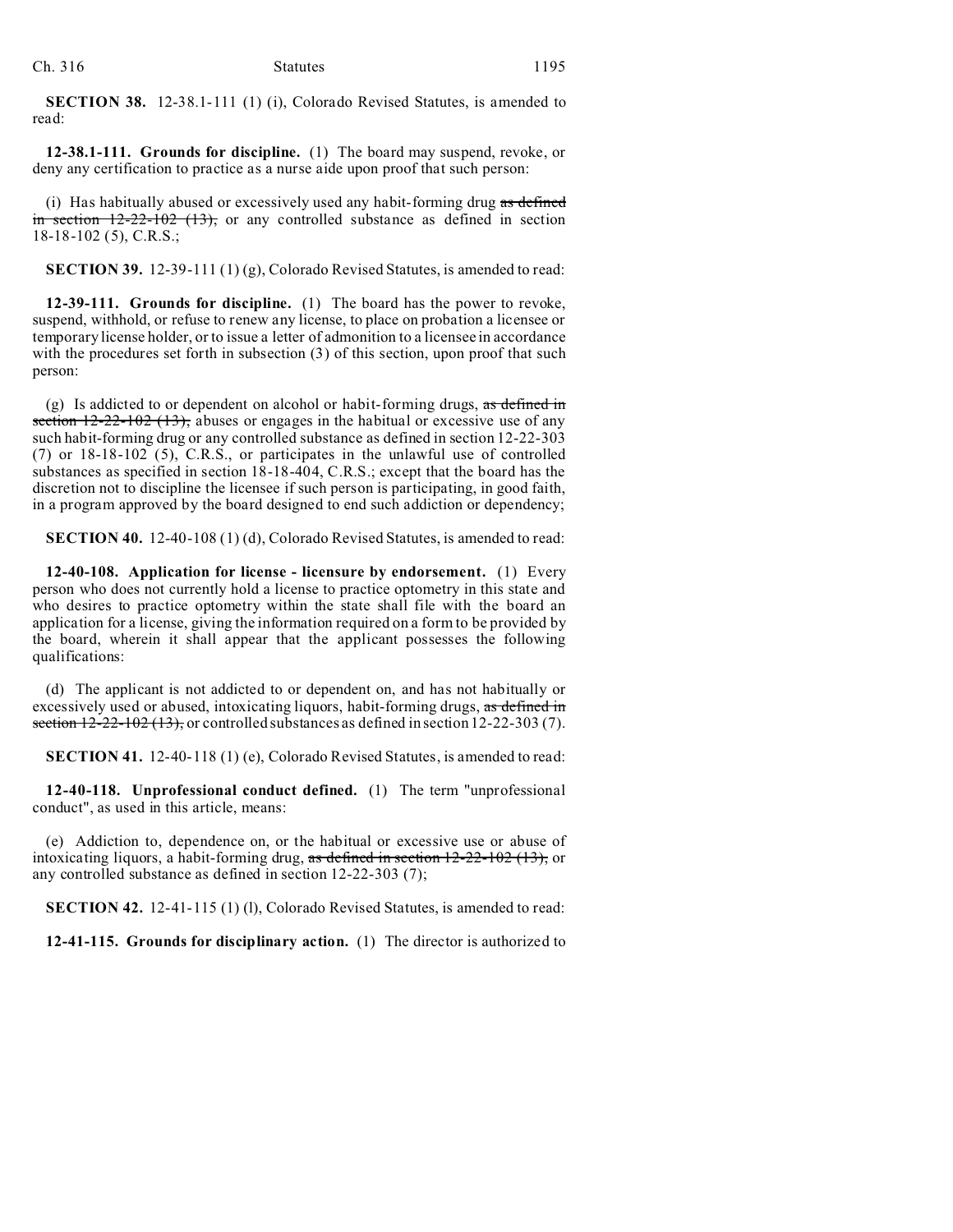take disciplinary action in accordance with section 12-41-116 if the licensee has:

(1) A dependence on or addiction to alcohol or any habit-forming drug as defined in section  $12-22-102$  (13), or abuses or engages in the habitual or excessive use of any such habit-forming drug or any controlled substance as defined in section 12-22-303 (7);

**SECTION 43.** 12-43-222 (1) (e), Colorado Revised Statutes, is amended to read:

**12-43-222. Prohibited activities - related provisions.** (1) A person licensed, registered, or regulated under part 3, 4, 5, 6, or 7 of this article is in violation of this article if such person:

(e) Is addicted to or dependent on alcohol or any habit-forming drug  $\alpha s$  defined in section  $12-22-102$  (13), or is a habitual user of any controlled substance as defined in section 12-22-303 (7), or any alcoholic beverage;

**SECTION 44.** The introductory portion to 12-54-108 (4) and 12-54-108 (4) (a) and (4) (b), Colorado Revised Statutes, are amended to read:

**12-54-108. Exceptions - safe harbor.** (4) If a funeral director or embalmer has acted in good faith, the funeral director or embalmer may rely on a signed statement from a person with the right of final disposition under section  $12-34-302$  15-19-106, C.R.S., that:

(a) The person knows of no document expressing the deceased's wishes for final disposition that qualifies to direct the final disposition under section 12-34-303 15-19-104, C.R.S.;

(b) The person has made a reasonable effort  $\frac{12-34-301}{6}$ UNDER SECTION 15-19-106, C.R.S., to contact each person with the right of final disposition and to learn his or her wishes; and

**SECTION 45.** 12-58-110 (1) (1), Colorado Revised Statutes, is amended to read:

**12-58-110. Disciplinary action by board - licenses or registrations denied, suspended, or revoked - cease and desist orders.** (1) The board may deny, suspend, revoke, or refuse to renew any license or registration issued or applied for under the provisions of this article or place a licensee on probation for any of the following reasons:

(l) Habitual intemperance with respect to or excessive use of any habit-forming drug, as defined in section  $12-22-102$  (13), any controlled substance as defined in section 12-22-303 (7), or any alcoholic beverage;

**SECTION 46.** 12-60-702 (1) (e) (II), Colorado Revised Statutes, is amended to read:

**12-60-702. Unlawful to wager, exception - excess - taxes - special provisions for simulcast races - repeal.** (1) (e) (II) Each operator of an in-state simulcast facility which receives simulcast races of horses or greyhounds shall pay to purse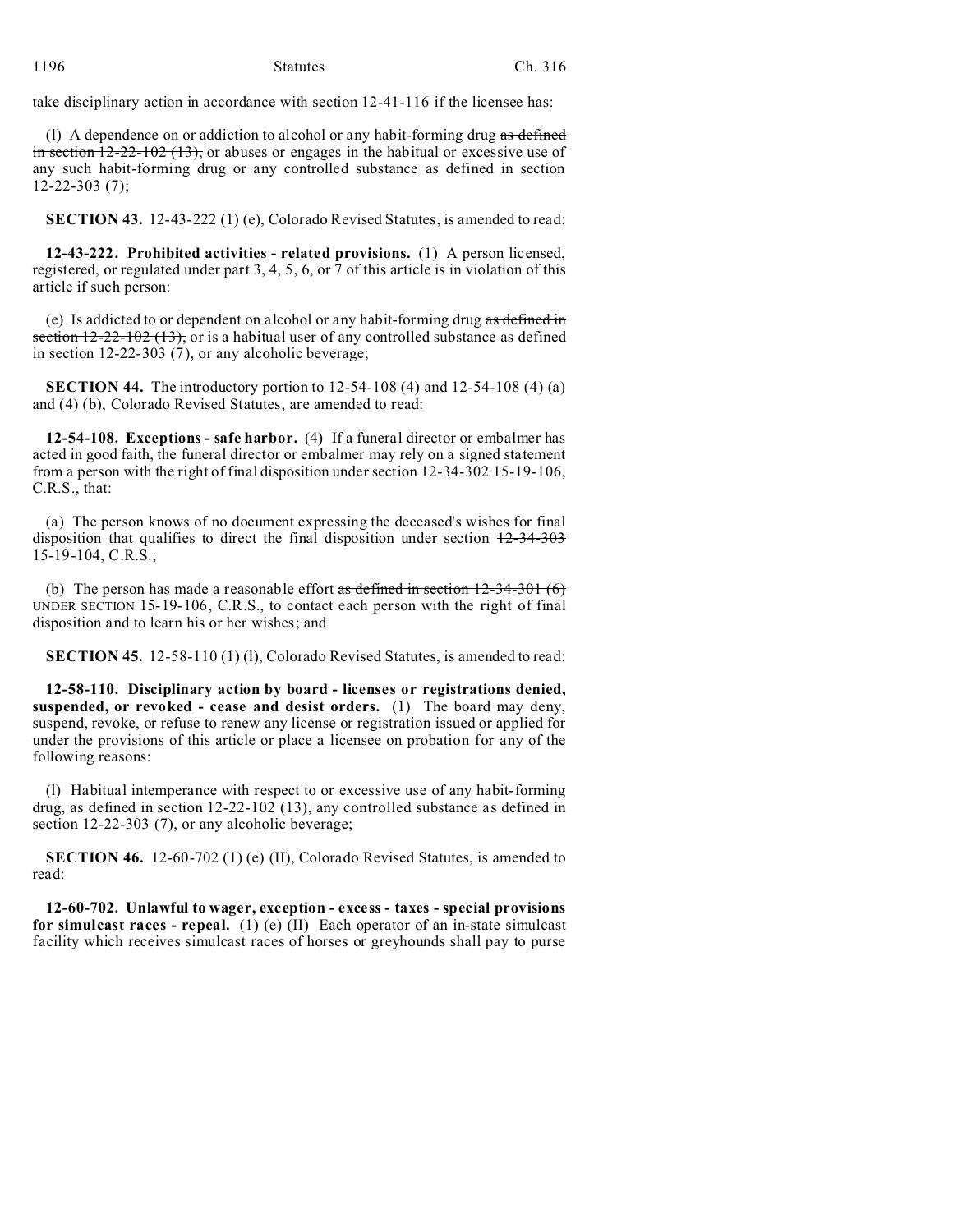## Ch. 316 Statutes 1197

funds for the racing of horses or greyhounds, respectively, depending on the animals taking part in each simulcast race, and to such in-state or out-of-state tracks and simulcast facilities as described in the simulcast agreement filed with the commission such percentages of the gross pari-mutuel wagering on such simulcast races, after deduction of any signal fee required by an out-of-state host track or an in-state host track, paid during the current year or any previous year, and the applicable amounts specified in subsection (2) (b) of this section, in section  $\frac{12-60-701}{(1)(a)}$ , 12-60-701  $(1)$ ,  $(2)$   $(a)$ ,  $(2)$   $(b)$ , and  $(2)$   $(c)$ , and in section 12-60-704  $(2)$ , as shall be specified in such simulcast agreement.

**SECTION 47.** 12-64-111 (1) (v), Colorado Revised Statutes, is amended to read:

**12-64-111. Discipline of licensees.** (1) Upon signed complaint by any complainant or upon its own motion, the board may proceed to a hearing in conformity with section 12-64-112. After a hearing, and by a concurrence of a majority of members, the board may revoke or suspend the license of, place on probation, or otherwise discipline or fine, any licensed veterinarian for any of the following reasons:

(v) Addiction to, dependence on, or the habitual use or abuse of intoxicating liquors, a habit-forming drug, as defined in section  $12{\text -}22{\text -}102$  (13), or a controlled substance as defined in section 12-22-303 (7);

**SECTION 48.** 16-13-504 (2.1) (b), Colorado Revised Statutes, is amended to read:

**16-13-504. Forfeiture of vehicle, fixtures and contents of building, personal property, or contraband article - exceptions.** (2.1) (b) As used in paragraph (a) of this subsection (2.1), an owner was "involved in or knew of the subject act" if it is established that:

(I) The owner was involved in the subject act; or

(II) (A) The owner knew of the subject act or had notice of the acts facilitating the criminal activity or prior similar conduct and failed to take reasonable steps to prohibit or abate the illegal use of the property.

 $(HH)(B)$  Notwithstanding the provisions of subparagraph  $(H)$  of this paragraph  $(b)$ ,  $SUB-SUBPARAGRAPH (A)$  OF THIS SUBPARAGRAPH  $(II)$ , if the plaintiff proves by clear and convincing evidence that the owner knew or had notice of the unlawful use of the property, the owner must prove by a preponderance of the evidence that the owner took reasonable steps to prohibit or abate the unlawful use of the property for the court to find the owner was not a party to the offense or related criminal activity.

**SECTION 49.** 17-1-111, Colorado Revised Statutes, is amended to read:

**17-1-111. Certain provisions of the administrative procedure act not to apply.** The provisions of this title relating to the placement, assignment, management, discipline, and classification of inmates including objective parole criteria approved by the commission on parole guidelines created pursuant to section 17-22.5-404 (7), shall not be subject to section 24-4-103, 24-4-105, or 24-4-106,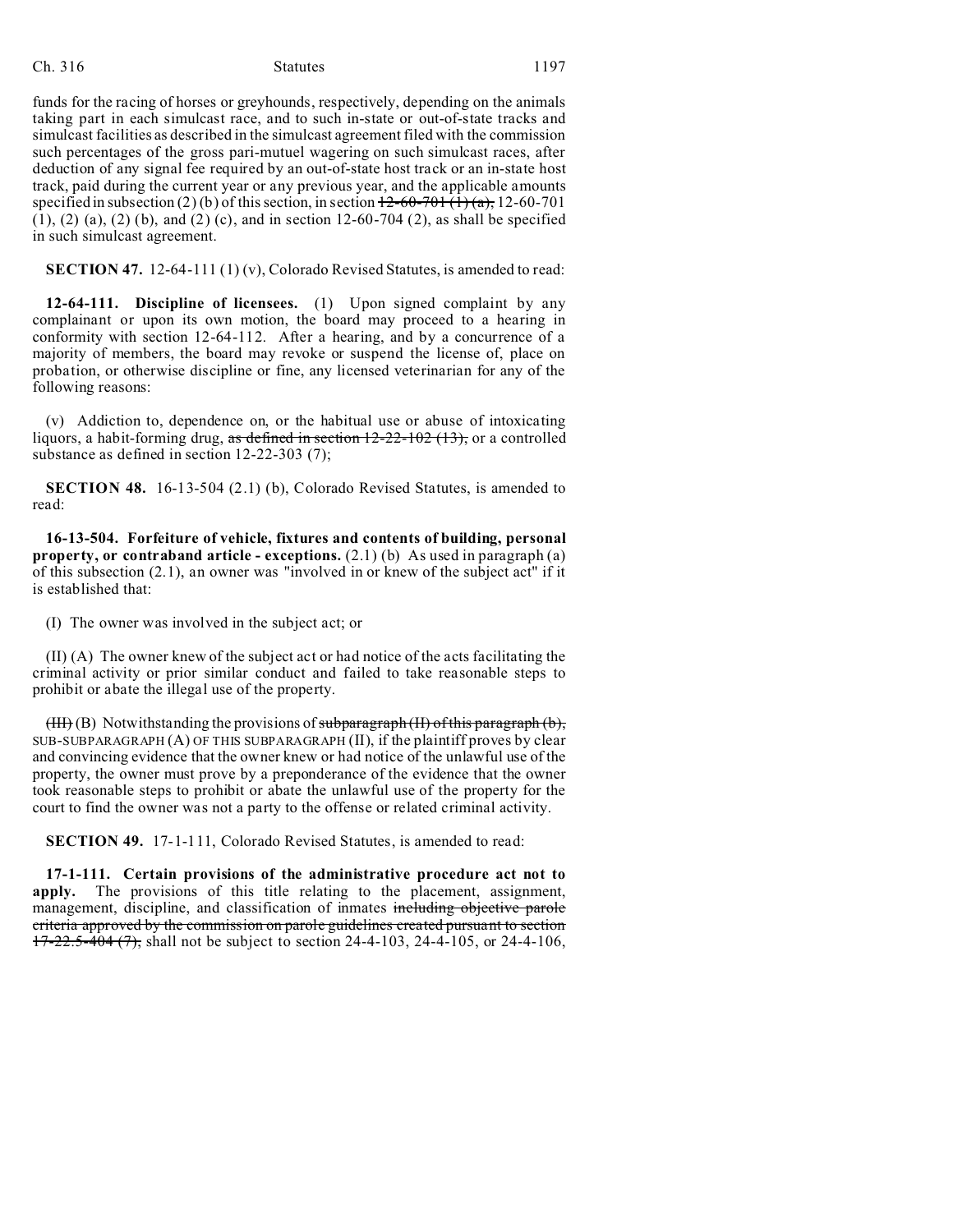C.R.S.

**SECTION 50.** 18-1.3-1302 (5) (c) (I), Colorado Revised Statutes, is amended to read:

**18-1.3-1302. Imposition of sentences in class 1 felonies for crimes committed on or after July 1, 1988, and prior to September 20, 1991 - appellate review.** (5) For purposes of this section, aggravating factors shall be the following factors:

(c) The defendant intentionally killed any of the following persons while such person was engaged in the course of the performance of such person's official duties, and the defendant knew or reasonably should have known that such victim was such a person engaged in the performance of such person's official duties, or the victim was intentionally killed in retaliation for the performance of the victim's official duties:

(I) A peace officer or former peace officer as defined DESCRIBED in section  $18-1-901$  (3) (1) 16-2.5-101, C.R.S.; or

**SECTION 51.** 18-9-202.5 (2), Colorado Revised Statutes, is amended to read:

**18-9-202.5. Financial bonding requirements for costs of holding impounded animals.** (2) For purposes of this section, "impound agency" means an agency, including but not limited to an animal shelter as defined in section 35-80-102 (1), C.R.S., that impounds an animal pursuant to the provisions of subsection (1) of this section or section  $18-9-202$   $(1.7)$  18-9-202  $(1.8)$ .

**SECTION 52.** 18-12-203 (1) (g), Colorado Revised Statutes, is amended to read:

**18-12-203. Criteria for obtaining a permit.** (1) Beginning May 17, 2003, except as otherwise provided in this section, a sheriff shall issue a permit to carry a concealed handgun to an applicant who:

(g) Is not subject to:

(I) A restraining order PROTECTION ORDER issued pursuant to section 18-1-1001 or section 19-2-707, C.R.S., that is in effect at the time the application is submitted; or

(II) A permanent restraining order PROTECTION ORDER issued pursuant to article 14 of title 13, C.R.S.; or

(III) A temporary restraining order PROTECTION ORDER issued pursuant to article 14 of title 13, C.R.S., that is in effect at the time the application is submitted;

**SECTION 53.** 18-12-212 (2), Colorado Revised Statutes, is amended to read:

**18-12-212. Exemption.** (2) Notwithstanding any provision of this part 2 to the contrary, a retired peace officer, level I or Ia, as defined in section 18-1-901 (3) (l) (I) and (3) (l) (II), AS SAID SECTION EXISTED PRIOR TO ITS REPEAL IN 2003, within the first five years after retirement may obtain a permit by submitting to the sheriff of the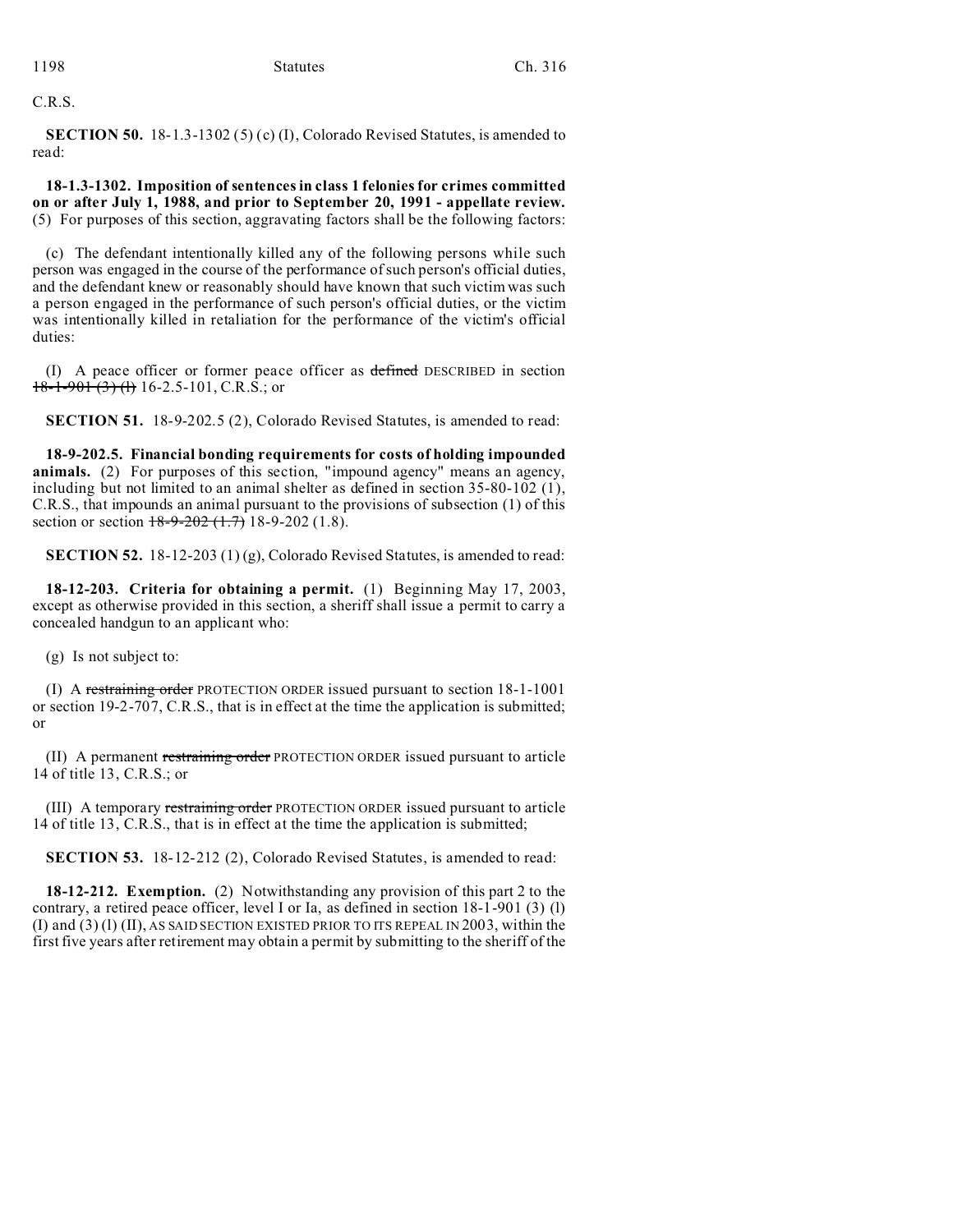## Ch. 316 Statutes 1199

jurisdiction in which the retired peace officer resides a letter signed by the sheriff or chief of police of the jurisdiction by which the peace officer was employed immediately prior to retirement attesting that the retired officer meets the criteria specified in section 18-12-203 (1). A retired peace officer who submits a letter pursuant to this subsection (2) is not subject to the fingerprint or criminal history check requirements specified in this part 2 and is not required to pay the permit application fee. Upon receipt of a letter submitted pursuant to this subsection (2), the sheriff shall issue the permit. A permit issued pursuant to this subsection (2) may not be renewed. Upon expiration of the permit, the permittee may apply for a new permit as provided in this part 2.

**SECTION 54.** 20-1-201 (1) (d), Colorado Revised Statutes, is amended to read:

**20-1-201. Deputies - chief deputies - staff.** (1) (d) To prosecute felony nonsupport actions pursuant to article 6 of title 14, C.R.S., the district attorney in every judicial district is authorized to appoint any attorney performing child support enforcement services for the county department of social services pursuant to article 13 of title 26, C.R.S., as a special deputy district attorney, whether such attorney is employed by the department directly, as a contractual agent for the department, or through the services of a private company under contract with the department. In no event shall a special deputy district attorney appointed pursuant to this subsection (1) be granted all of the powers enumerated in section  $18-1-901$  (3) (1) (H) (A) 16-2.5-101, C.R.S. The powers granted by this appointment shall be limited to the prosecutions delineated in this subsection (1).

**SECTION 55.** 22-7-612 (5), Colorado Revised Statutes, is amended to read:

**22-7-612. Closing the achievement gap commission - creation - members report - repeal.** (5) This section is repealed, effective January 1, 2005 2006.

**SECTION 56.** 22-54-107.5 (3) (b), Colorado Revised Statutes, is amended to read:

**22-54-107.5. Authorization of additional local revenues for supplemental cost of living adjustment.** (3) (b) For purposes of determining a district's total program for the 2001-02 budget year if calculated using the district's adjusted cost of living factor, "per pupil funding" under section 22-54-104 (2) (a.5) (IV), AS SAID SECTION EXISTED PRIOR TO ITS REPEAL IN 2003, shall be calculated using the size factor used in the calculation for the prior budget year or the size factor used in the calculation for the 2001-02 budget year, whichever is less, the cost of living factor for the prior budget year, and the at-risk factor calculated for the district using a base at-risk factor of eleven and one-half percent.

**SECTION 57. Repeal.** 22-54-112 (2) (b), Colorado Revised Statutes, is repealed as follows:

**22-54-112. Reports to the state board.** (2) (b) On or before March 10 of each year, the secretary of the board of education of each district seeking aid for increased enrollment pursuant to section 22-54-125 shall certify to the state board the supplemental pupil enrollment of the district, as defined in section 22-54-125 (5), taken in the preceding February.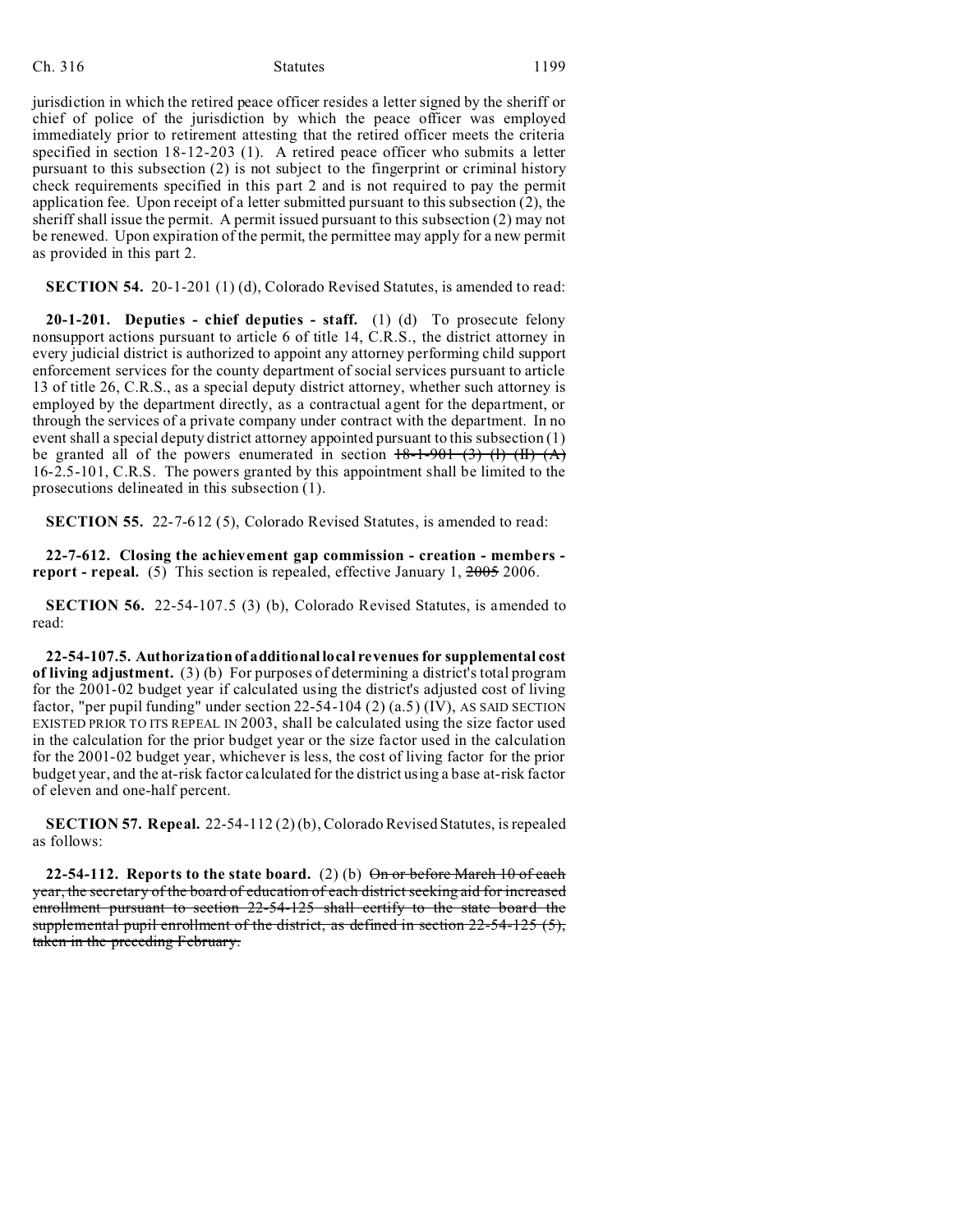**SECTION 58.** 22-64-112 (2) (b) (I), Colorado Revised Statutes, is amended to read:

**22-64-112. Board may invest retirement funds - when.** (2) (b) (I) If a school district maintains a benefit or retirement system that utilizes the trust form for managing and investing the funds and assets of such system, the trustee or trustees of the trust shall manage and invest the funds and assets held in trust pursuant to the standard and other provisions for trustees set forth in the "COLORADO Uniform Prudent Investor Act", article 1.1 of title 15, C.R.S., as made applicable to any such trust in existence on July 1, 1995, pursuant to section 15-1.1-111, C.R.S.

**SECTION 59.** 23-1-104 (8) (b), Colorado Revised Statutes, is amended to read:

**23-1-104. Financing the system of postsecondary education - repeal.** (8) For fiscal years beginning on and after July 1, 2003, budget allocations for:

(b) Colorado state university and the university of southern Colorado COLORADO STATE UNIVERSITY - PUEBLO shall be directly appropriated to the board of governors of the Colorado state university system.

**SECTION 60.** 24-1-120 (9), Colorado Revised Statutes, is amended to read:

**24-1-120. Department of human services - creation.** (9) The powers, duties, and functions of the Colorado traumatic brain injury board, created in section 25-1-127, C.R.S. 26-1-302, C.R.S., are transferred by a **type 2** transfer to the department of human services.

**SECTION 61.** 24-10-103 (4) (b) (V), Colorado Revised Statutes, is amended to read:

**24-10-103. Definitions.** As used in this article, unless the context otherwise requires:

(4) (b) "Public employee" includes any of the following:

(V) Any health care practitioner who volunteers services at or on behalf of a public entity, or who volunteers services as a participant in the community maternity services program. established by section 26-15-109, C.R.S., as to the services which are volunteered.

**SECTION 62.** 24-33-304 (1), Colorado Revised Statutes, is amended to read:

**24-33-304. Repeal of part.** (1) This article PART 3 is repealed, effective July 1, 2013.

**SECTION 63.** 24-51-305 (1), Colorado Revised Statutes, is amended to read:

**24-51-305. District attorneys.** (1) District attorneys who have not made an election to participate in a defined contribution plan pursuant to section 24-54.7-106 24-52-206 shall become members. Up to five years of service credit shall be granted for public service as a district attorney prior to January 11, 1977, if the district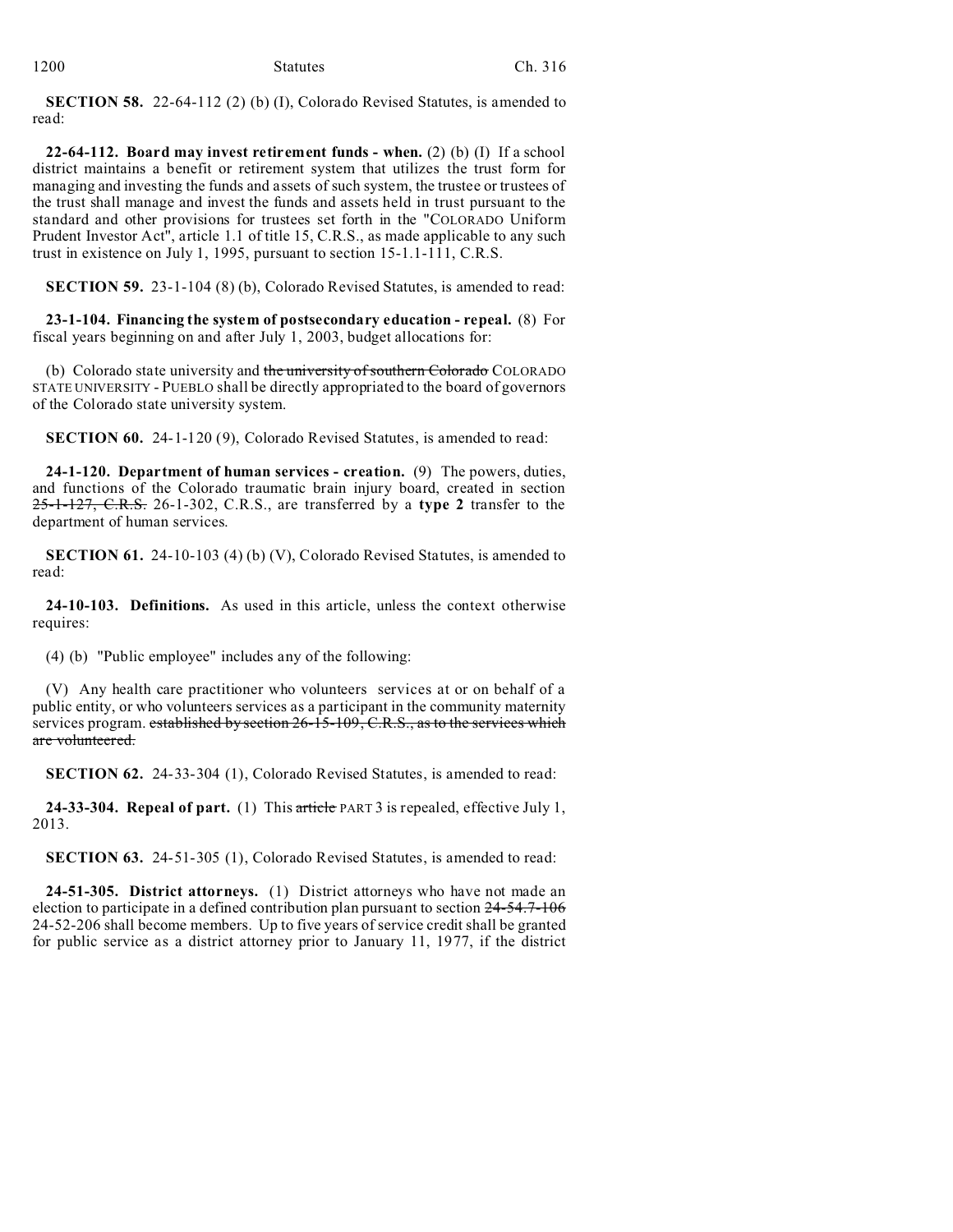attorney did not elect exemption from membership upon first becoming eligible for membership.

**SECTION 64.** 24-51-310 (1) (k), Colorado Revised Statutes, is amended to read:

**24-51-310. Persons not eligible for membership.** (1) Persons not eligible for membership in the association include:

(k) Participants in an optional retirement plan organized pursuant to the provisions of article 54.5 or a defined contribution plan organized pursuant to the provisions of article 54.7 PART 2 OF ARTICLE 52 of this title to the extent required by the provisions of section 24-54.5-106 or section 24-54.7-106 24-52-206; except that persons who do not participate in such optional retirement or defined contribution plans shall remain members of the association.

**SECTION 65.** 25-1-122 (4) (e), Colorado Revised Statutes, is amended to read:

**25-1-122. Named reporting of certain diseases and conditions - access to medical records - confidentiality of reports and records.** (4) Reports and records resulting from the investigation of epidemic and communicable diseases, environmental and chronic diseases, reports of morbidity and mortality, reports of cancer in connection with the statewide cancer registry, and reports and records resulting from the investigation of venereal diseases, tuberculosis, and rabies and mammal bites held by the state department of public health and environment or local departments of health shall be strictly confidential. Such reports and records shall not be released, shared with any agency or institution, or made public, upon subpoena, search warrant, discovery proceedings, or otherwise, except under any of the following circumstances:

(e) Medical and epidemiological information may be released to a peace officer as defined DESCRIBED in section  $18-1-901(3)(1)$  16-2.5-101, C.R.S., the federal bureau of investigation, a federal law enforcement agency as designated by the United States attorney for the district of Colorado, or any prosecutor to the extent necessary for any investigation or prosecution related to bioterrorism; except that reasonable efforts shall be made to limit disclosure of personal identifying information to the minimal amount necessary to accomplish the law enforcement purpose. For purposes of this paragraph (e), "bioterrorism" means the intentional use of, attempted use of, conspiracy to use, or solicitation to use microorganisms or toxins of biological origin or chemical or radiological agents to cause death or disease among humans or animals.

**SECTION 66.** 25-4-506 (1) (a), Colorado Revised Statutes, is amended to read:

**25-4-506. Investigation and examination of suspected tuberculosis cases isolation - quarantine.** (1) (a) Every chief medical health officer is directed to use every available means to investigate immediately and ascertain the existence of all reported or suspected cases of tuberculosis in the infectious stages within the chief medical health officer's jurisdiction, to ascertain the sources of such infections, AND to identify the contacts of such cases and offer treatment as appropriate. In carrying out such investigations, such chief medical health officer is invested with full powers of inspection, examination, and quarantine or isolation of all persons known to be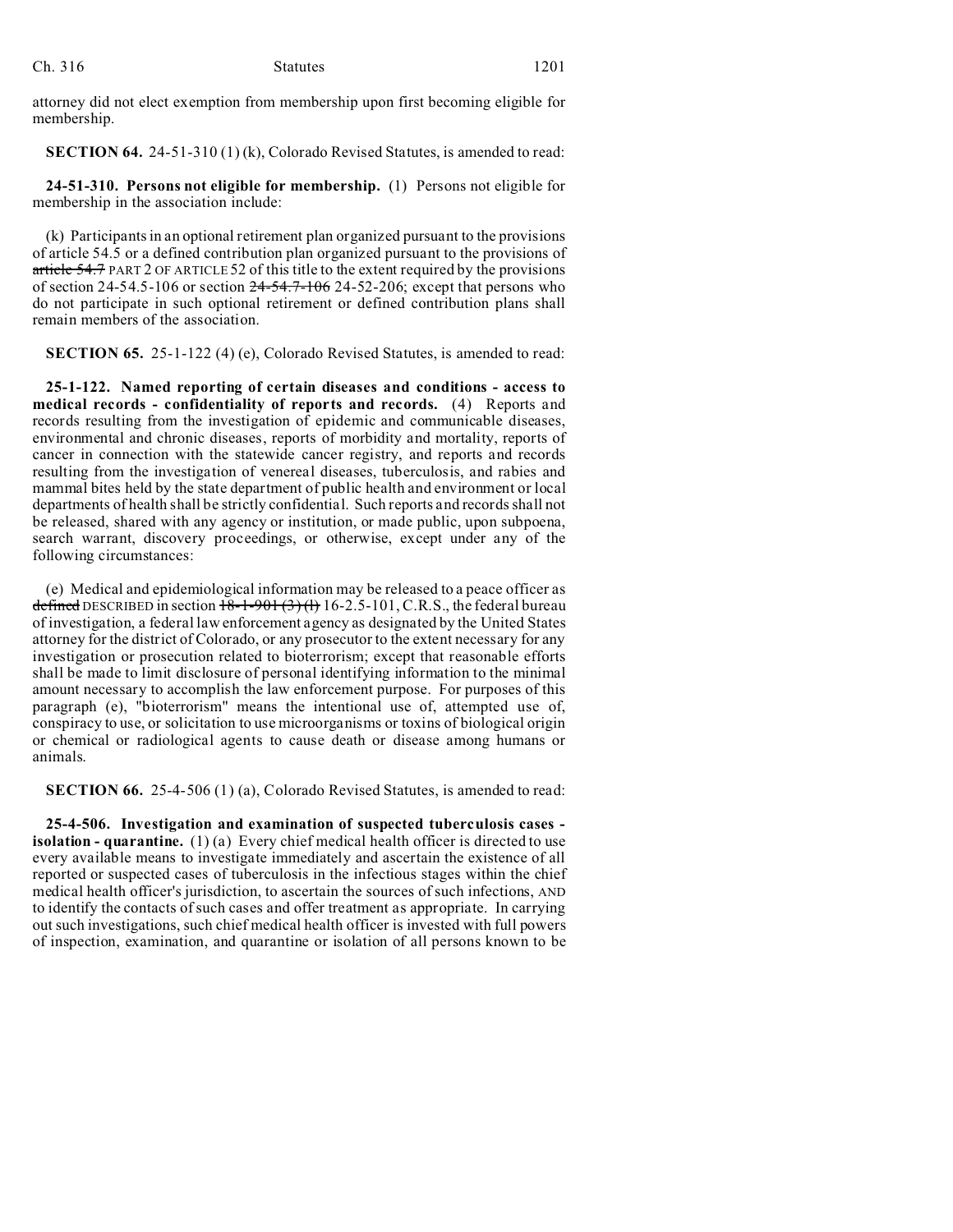#### 1202 Statutes Ch. 316

infected with tuberculosis in an infectious stage and is directed to make or cause to be made such examinations as are deemed necessary of persons who, on reasonable grounds, are suspected of having tuberculosis in an infectious stage and to isolate or isolate and quarantine such persons whenever necessary for the protection of the public health.

**SECTION 67.** 25-15-515 (1) (b), Colorado Revised Statutes, is amended to read:

**25-15-515. Annual fees - commercial hazardous waste incinerator or processor funds.** (1) (b) In lieu of the annual fees imposed under paragraph (a) of this subsection (1), the governing body may request that the owner or operator of any hazardous waste incinerator or processor site to make a lump-sum payment covering the total amount of fees imposed under this section. Such lump sum payment shall not be made unless the governing body having jurisdiction and the owner or operator of a hazardous waste incinerator or processor agree to such payment.

**SECTION 68.** 26-4-410 (2) (c) (II) (B.1), Colorado Revised Statutes, is amended to read:

**26-4-410. Providers - reimbursement - fees - nursing facility - nursing facility patient program improvementfund - intermediate care facility for the mentally retarded - reimbursement - maximum allowable - nonmonetary incentive program - legislative declaration.** (2) (c) The medical services board shall adopt rules and regulations to:

(II) (B.1) For fiscal year 2003-04, and for each fiscal year thereafter, determine and pay to nursing facility providers a reasonable share of the amount by which the reasonable costs of the categories of administration, property, and room and board, excluding food costs, exceed the actual cost in these categories only of each facility provider. Such reasonable share shall be defined as twelve and one-half percent of such amount in such categories for each facility, not to exceed twelve percent of the reasonable cost. As used in this sub-subparagraph (B.1), "nursing facility provider" means a facility provider that meets the state nursing home licensing standards in section  $25-1-107$  (1) (1) or (1) (1) (H) 25-1.5-103 (1) (a), C.R.S., is maintained primarily for the care and treatment of inpatients under the direction of a physician, and meets the requirements in 42 U.S.C. sec. 1396d for certification as a qualified provider of nursing facility services.

**SECTION 69.** 26-15-106 (1) (c), Colorado Revised Statutes, is amended to read:

**26-15-106. Responsibility of the department of health care policy and financing - provider reimbursement.** (1) The state department shall be responsible for:

(c) Submission of the report required in section 26-15-105.  $\left(\frac{1}{1}\right)$ .

**SECTION 70.** 29-11-101 (13) and (14), Colorado Revised Statutes, are amended to read:

**29-11-101. Definitions.** As used in this article, unless the context otherwise requires: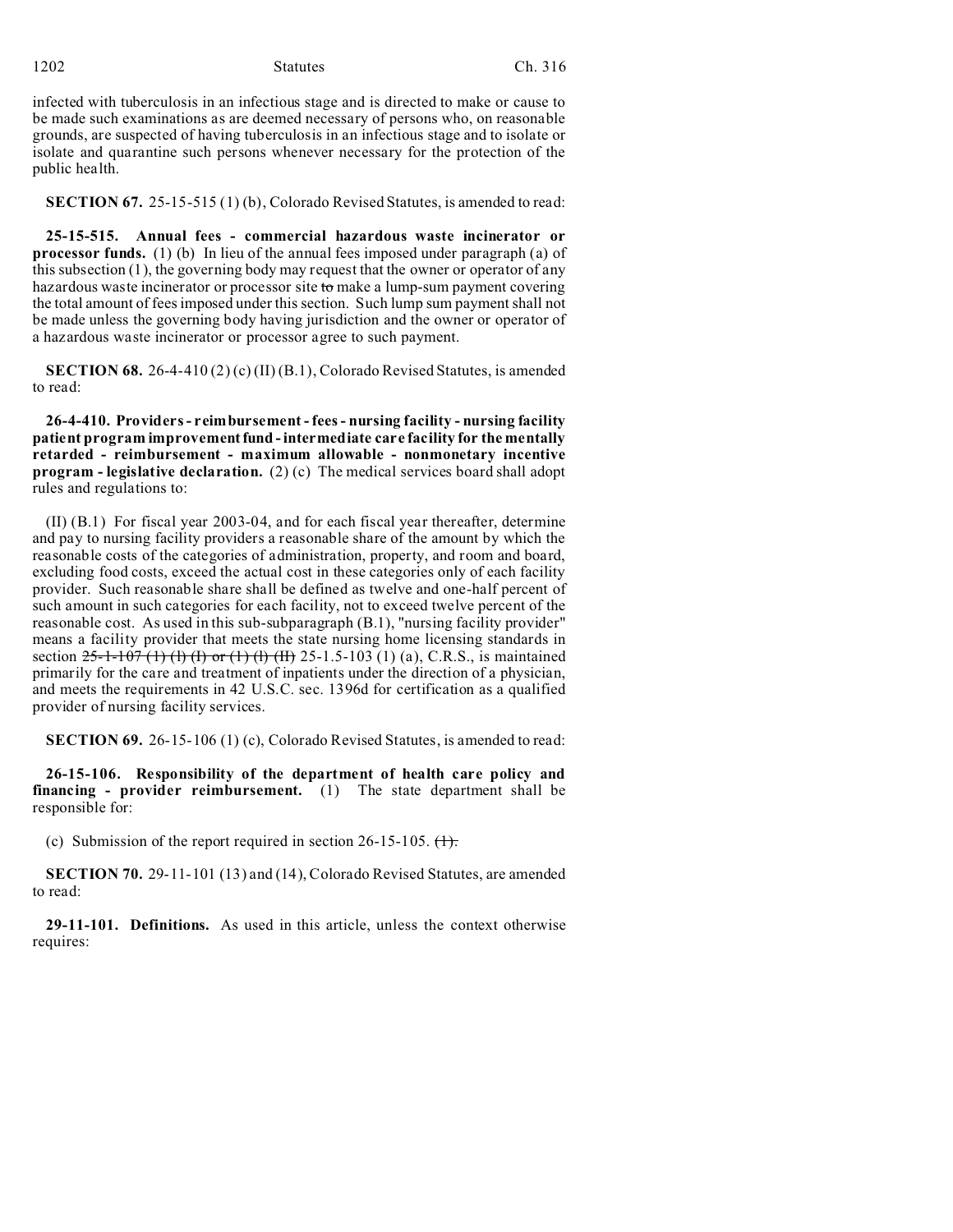### Ch. 316 Statutes 1203

(13) "Wireless communications access" means the radio equipment and assigned mobile identification number used to connect a wireless customer to a wireless carrier for two-way interactive voice or voice-capable services. "WIRELESS CARRIER" MEANS A CELLULAR LICENSEE, A PERSONAL COMMUNICATIONS SERVICE LICENSEE, AND CERTAIN SPECIALIZED MOBILE RADIO PROVIDERS DESIGNATED AS COVERED CARRIERS BY THEFEDERAL COMMUNICATIONS COMMISSION IN 47CFR20.18 AND ANY SUCCESSOR TO SUCH RULE.

(14) "Wireless carrier" means a cellular licensee, a personal communications service licensee, and certain specialized mobile radio providers designated as covered carriers by the federal communications commission in 47 C.F.R. 20.18 and any successor to such rule. "WIRELESS COMMUNICATIONS ACCESS" MEANS THE RADIO EQUIPMENT AND ASSIGNED MOBILE IDENTIFICATION NUMBER USED TO CONNECT A WIRELESS CUSTOMER TO A WIRELESS CARRIER FOR TWO-WAY INTERACTIVE VOICE OR VOICE-CAPABLE SERVICES.

**SECTION 71.** 29-12.5-101 (3) (f), Colorado Revised Statutes, is amended to read:

**29-12.5-101. Definitions.** As used in this article:

(3) "Energy performance contract" means a contract for evaluations, recommendations, or implementation of one or more energy saving measures designed to produce utility costs savings or operation and maintenance cost savings, which contract:

(f) Requires such board, upon termination or expiration of the contract, to return to such party any moneys deposited with such board pursuant to paragraph (d) of this subsection  $(3)$  which THAT are not forfeited to such board pursuant to paragraph  $(e)$ of this subsection (3);

**SECTION 72.** 31-30.5-307 (2), Colorado Revised Statutes, is amended to read:

**31-30.5-307. State contribution.** (2) On September 30, 1995, and on September 30 of each year thereafter through 2002 and on April 30, 2006, and on April 30 of each year thereafter through 2012, the state treasurer shall transfer from the proceeds of the tax imposed by section 10-3-209, C.R.S., to the fund created by section 31-31-301, an amount equal to twenty-six million six hundred thousand dollars minus the amount transferred under section 31-30-1112 (2) (g) (I). Such annual transfer to the fund under this subsection (2) shall cease when the requirements of paragraph (c) of subsection (1) of this section have been met, and the final annual transfer may be in an amount less than the amount prescribed by this subsection (2) as determined from the total amount of unfunded accrued liability of employers. described in the biennial report prepared pursuant to paragraph (d) of subsection (1) of this section. Moneys in said fund shall not revert to the general fund but shall be continuously available for the purposes provided in this part 3 and part 11 of article 30 of this title.

**SECTION 73.** 31-30.5-503, Colorado Revised Statutes, is amended to read:

**31-30.5-503. Alternative investment authority.** Notwithstanding any other provision of this part 5, moneys of old hire pension plans that are not affiliated with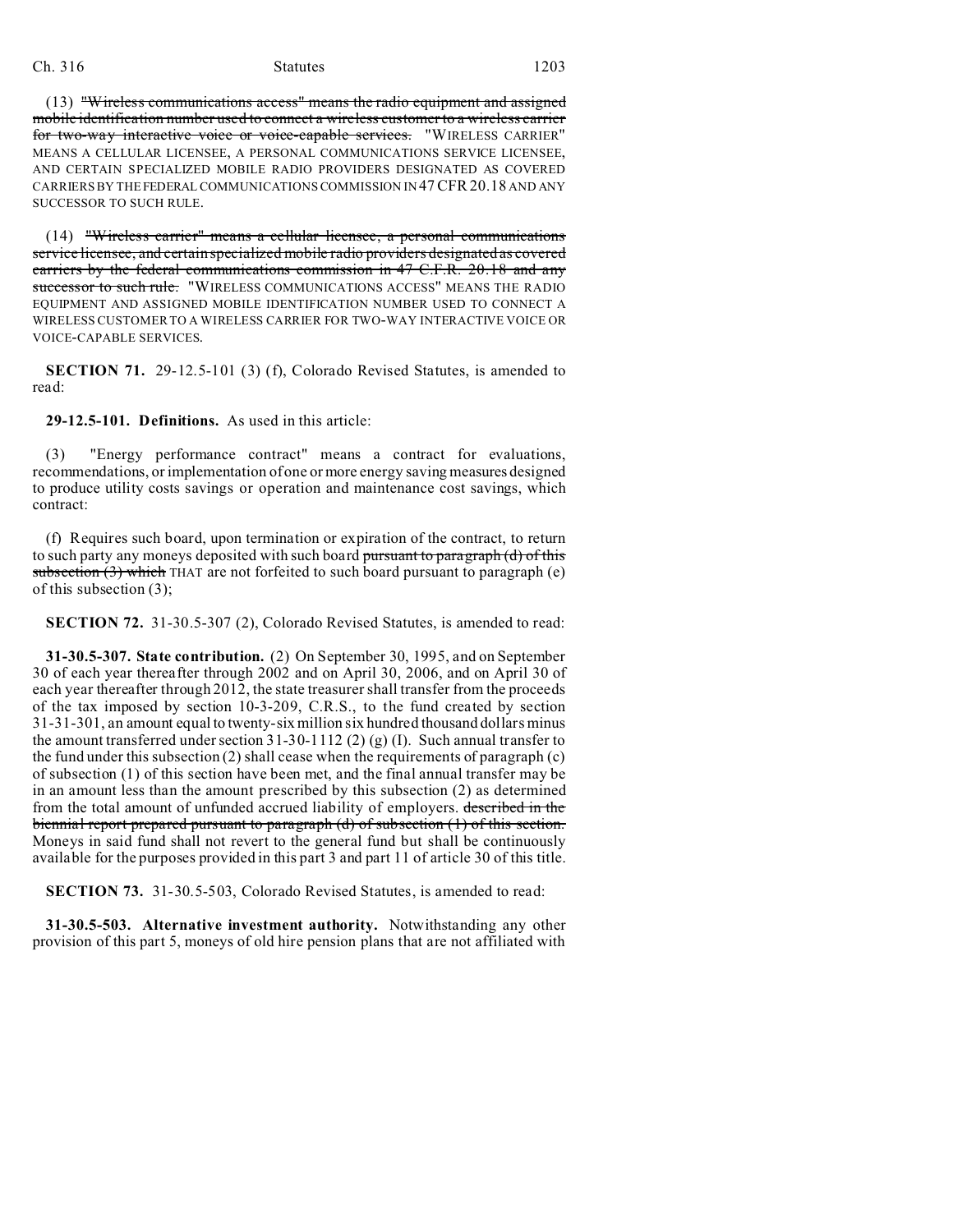| 1204 | <b>Statutes</b> | Ch. 316 |
|------|-----------------|---------|
|------|-----------------|---------|

the fire and police pension association under section 31-31-701 may be managed and invested by the trustees of such plans pursuant to the standard and other provisions for trustees set forth in the "COLORADO Uniform Prudent Investor Act", article 1.1 of title 15, C.R.S. Such investments shall be audited at least biennially.

**SECTION 74.** 31-30.5-803 (1), Colorado Revised Statutes, is amended to read:

**31-30.5-803. Investment authority.** (1) Except as provided in subsection (2) of this section, moneys of exempt alternative plans that are not affiliated with the fire and police pension association under section 31-31-702 or 31-31-706 may be managed and invested by the trustees of such plans pursuant to the standard and other provisions for trustees set forth in the "COLORADO Uniform Prudent Investor Act", article 1.1 of title 15, C.R.S. Such investments shall be audited at least biennially.

**SECTION 75.** 31-31-302 (1) (a), Colorado Revised Statutes, is amended to read:

**31-31-302. Fund - management - investment.** (1) (a) The board shall be the trustee of the fund and shall have full and unrestricted discretionary power and authority to invest and reinvest such portions of the fund as in its judgment may not be immediately required for the payment of refunds or benefits. In exercising its discretionary authority with respect to the management and investment of fund assets, the board shall be governed by the standard and other provisions for trustees set forth in the "COLORADO Uniform Prudent Investor Act", article 1.1 of title 15, C.R.S.

**SECTION 76.** 31-31-602 (1), Colorado Revised Statutes, is amended to read:

**31-31-602. Withdrawn local alternative pension plans - investment authority.** (1) Except as provided in subsection (2) of this section, any locally administered and financed alternative pension plan fund established pursuant to this part 6 may be managed and invested by the trustees of such plan pursuant to the standard and other provisions for trustees set forth in the "COLORADO Uniform Prudent Investor Act", article 1.1 of title 15, C.R.S. Such investments shall be audited at least biennially.

**SECTION 77.** 31-31-703 (2), Colorado Revised Statutes, is amended to read:

**31-31-703. Money purchase plan benefit fund - creation - management.** (2) The board shall be the trustee of the fire and police members' money purchase plan benefit fund subject to the members' allocation of moneys in their accounts to the alternatives offered by the board. A member who exercises control over the plan assets in the member's account shall not be deemed to be a fiduciary by reason of such exercise of control, and the board shall not be liable for any loss that results from such exercise of control. In exercising its discretionary authority with respect to the investment and management of the fund assets that are allocated to the fire and police members' benefit fund created pursuant to section 31-31-301 (1) (a), the board shall be governed by the standard and other provisions for trustees set forth in the "COLORADO Uniform Prudent Investor Act", article 1.1 of title 15, C.R.S.

**SECTION 78.** 33-15-113 (3), Colorado Revised Statutes, is amended to read:

**33-15-113. Unattended vehicles without valid pass.** (3) Payment of a penalty assessment pursuant to subsection  $(2)$  of this section  $\frac{1}{2}$  TO the division shall be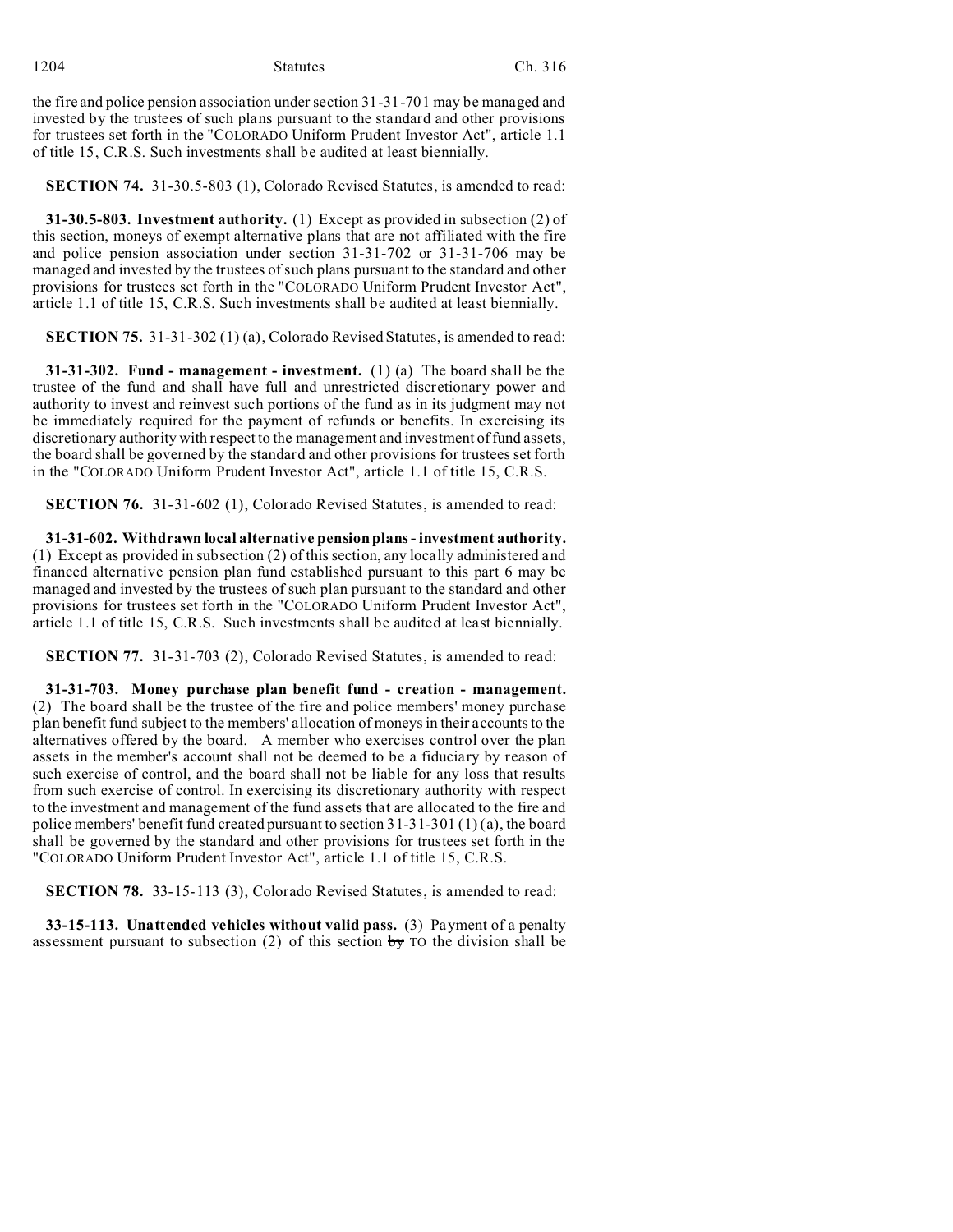deemed to be received on the date it is postmarked.

**SECTION 79.** 35-80-116.5 (5) (a), Colorado Revised Statutes, is amended to read:

**35-80-116.5. Pet overpopulation authority - creation - duties and powers pet overpopulation fund.** (5) (a) Donations collected pursuant to subsection (4) of this section  $\frac{1}{2}$  and section 39-22-2201, C.R.S., shall be transmitted to the state treasurer and credited to the pet overpopulation fund, which fund is hereby created in the state treasury. All interest derived from the deposit and investment of moneys in the fund shall be credited to the fund.

**SECTION 80.** 37-92-308 (3) (a), Colorado Revised Statutes, is amended to read:

**37-92-308. Substitute water supply plans - special procedures for review water adjudication cash fund - legislative declaration.** (3) (a) To provide sufficient time to fully integrate certain wells into the water court adjudication process for augmentation plans, during 2003, 2004, and 2005, the state engineer may approve annual substitute water supply plans for wells operating in the South Platte river basin that have been operating pursuant to substitute water supply plans approved before 2003, or for augmentation wells, using the procedures and standards set forth in this subsection (3). After December 31, 2005, all such wells shall comply with the provisions of subsection (4) of this section in order to continue operation under a substitute water supply plan. The general assembly finds that this three-year period is a sufficient amount of time to develop augmentation plan applications for these wells, and there shall be no subsequent extensions of this deadline. Beginning January 1, 2006, ground water diversions from all such wells shall be continuously curtailed unless the wells are included in a plan for augmentation approved by the water judge for water division 1, ARE INCLUDED IN a substitute water supply plan approved pursuant to subsection (4) of this section, or can be operated under their own priorities without augmentation.

**SECTION 81.** 38-2-105, Colorado Revised Statutes, is amended to read:

**38-2-105. Educational boards of control have right of eminent domain.** The regents of the university of Colorado, the board of governors of the Colorado state university system for Colorado state university and the university of southern Colorado COLORADO STATE UNIVERSITY - PUEBLO, the board of trustees for Fort Lewis college, the board of trustees of the Colorado school of mines, the board of trustees of the university of northern Colorado, the board of trustees for Adams state college, the board of trustees for Mesa state college, and the board of trustees for Western state college of Colorado have the power to acquire real property, which they may deem necessary, by the exercise of eminent domain through condemnation proceedings in accordance with law.

**SECTION 82.** 38-13-111 (2) (c) (I), Colorado Revised Statutes, is amended to read:

**38-13-111. Notice and publication of lists of abandoned property.** (2) The published notice must be entitled "Notice of Names of Persons Appearing to be Owners of Abandoned Property" and must contain: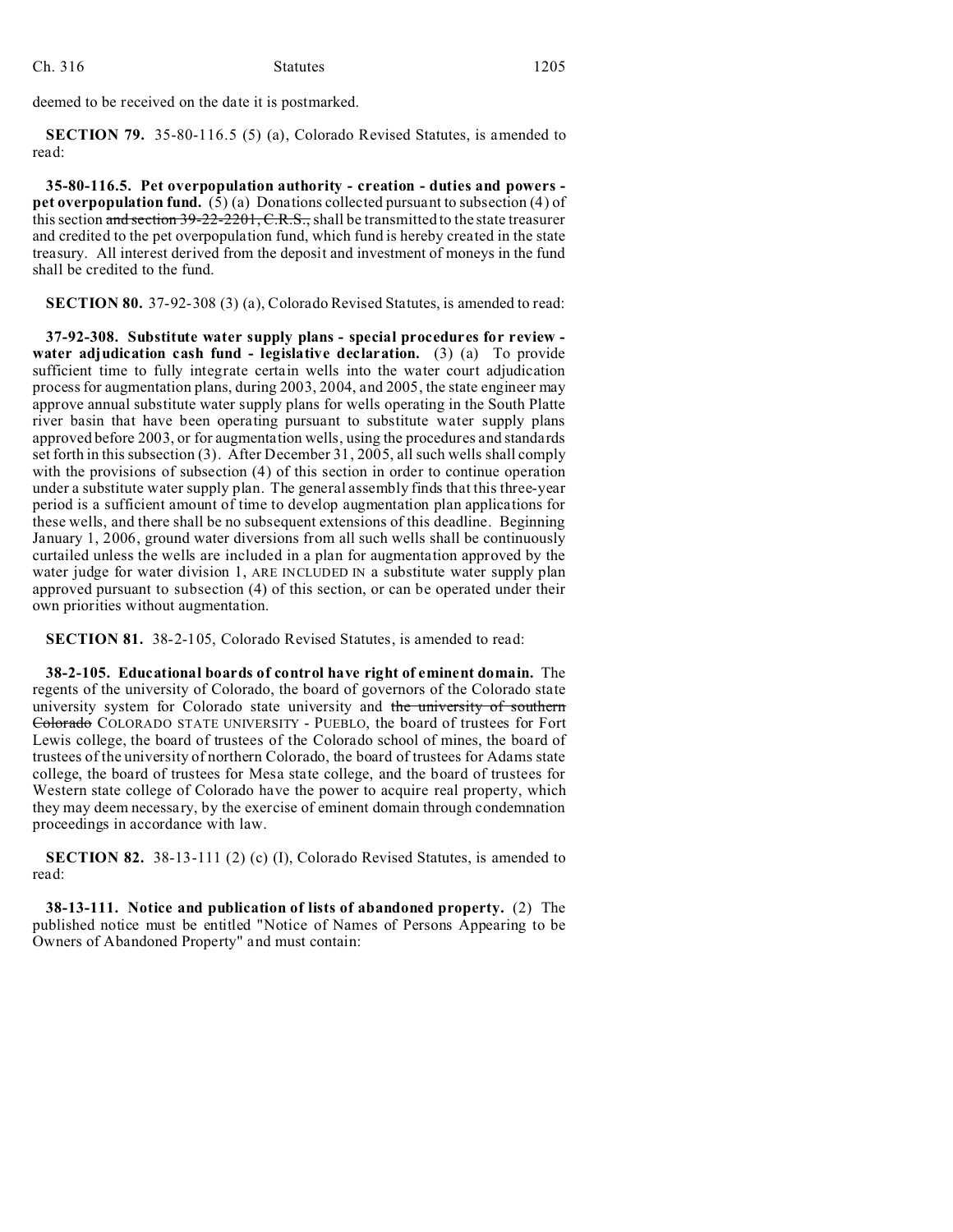(c) (I) Except as provided in subparagraph  $(H)$  of this paragraph  $(e)$ , A statement that any person claiming an interest in the property must file a proof of claim with the administrator pursuant to section 38-13-117.

**SECTION 83.** 38-35-125 (1), Colorado Revised Statutes, is amended to read:

**38-35-125. Closing and settlement services - disbursement of funds.** (1) As used in this section, unless the context otherwise requires:

(a) "Closing and settlement services" means those services which benefit the parties to the sale, lease, encumbrance, mortgage, or creation of a secured interest in and to real property and the receipt and disbursement of money in connection with any sale, lease, encumbrance, mortgage, or deed of trust. "AVAILABLE FOR IMMEDIATE WITHDRAWAL ASAMATTER OF RIGHT" INCLUDES FUNDS TRANSFERRED BY ANY OF THE FOLLOWING MEANS:

(I) ANY WIRE TRANSFER;

(II) ANY CERTIFIED CHECK, CASHIER'S CHECK, TELLER'S CHECK, OR ANY OTHER INSTRUMENT AS DEFINED BY FEDERAL REGULATION CC, 12 CFR PART 229, PART  $229.10$  (c).

(a.5) "CLOSING AND SETTLEMENT SERVICES" MEANS THOSE SERVICES WHICH BENEFIT THE PARTIES TO THE SALE, LEASE, ENCUMBRANCE, MORTGAGE, OR CREATION OF A SECURED INTEREST IN AND TO REAL PROPERTY AND THE RECEIPT AND DISBURSEMENT OF MONEY IN CONNECTION WITH ANY SALE, LEASE, ENCUMBRANCE, MORTGAGE, OR DEED OF TRUST.

(b) "Financial institution" means an entity that is authorized under the laws of this state, another state, or the United States to make loans and receive deposits and has its deposits insured by the federal deposit insurance corporation, the federal savings and loan insurance corporation, or the national credit union share insurance fund.

(c) "Available for immediate withdrawal as a matter of right" includes funds transferred by any of the following means:

#### (I) Any wire transfer;

(II) Any certified check, cashier's check, teller's check, or any other instrument as defined by federal regulation CC, 12 CFR part 229, part 229.10 (c).

**SECTION 84.** 38-38-109 (3) (b) and (3) (c), Colorado Revised Statutes, are amended to read:

**38-38-109. Continuance of sale.** (3) (b) When the property is to be sold by the public trustee, upon the termination of any injunction or upon the entry of a bankruptcy court order dismissing the bankruptcy case or granting relief from the automatic stay provisions of Title 11 of the federal bankruptcy code of 1978 THE FEDERAL BANKRUPTCY CODE OF 1978, TITLE 11 OF THE UNITED STATES CODE, as amended, the public trustee shall forthwith rerecord the notice of election and demand for sale and proceed with all additional foreclosure procedures provided by this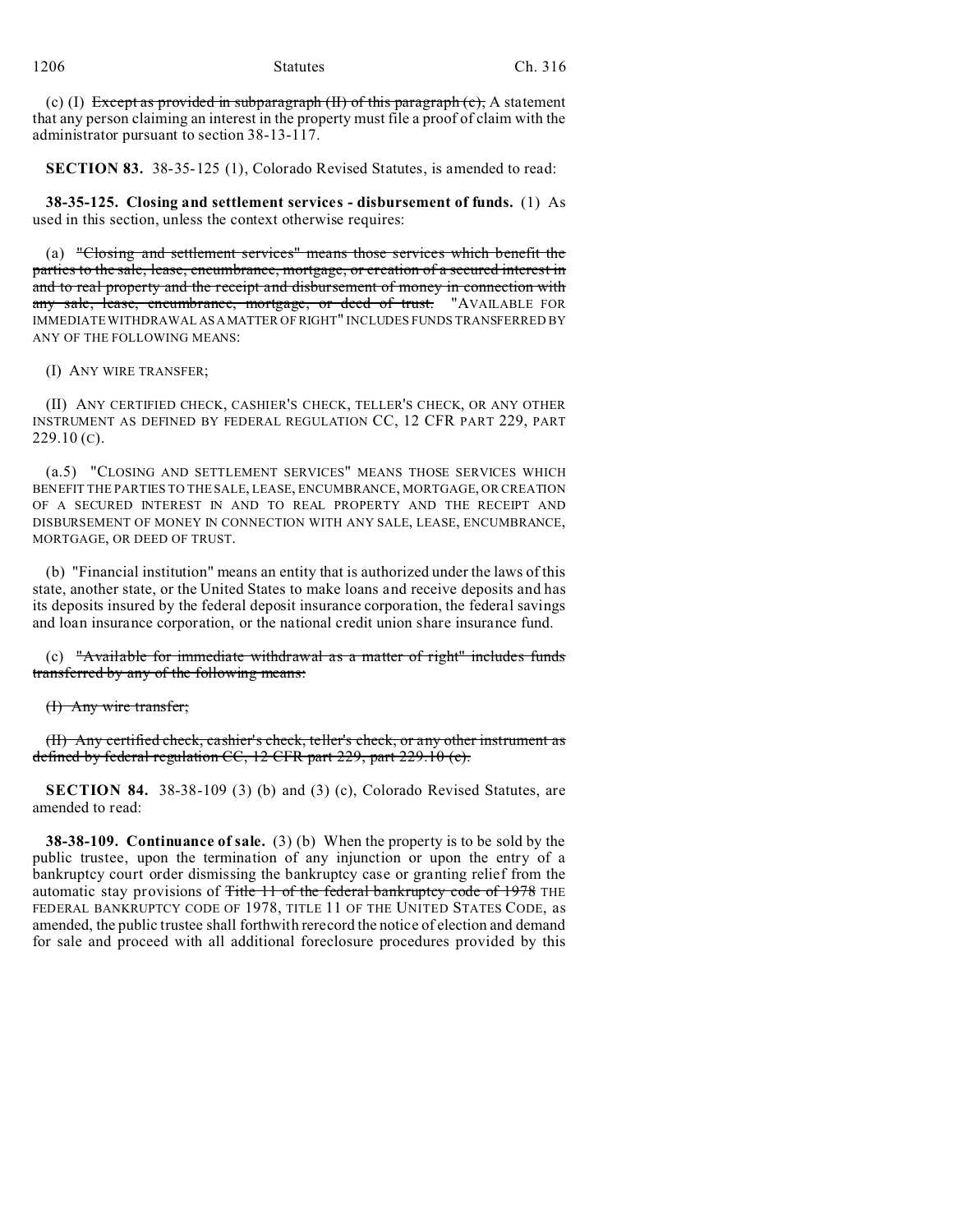article as though the foreclosure had just been commenced.

(c) When the property is to be sold by the sheriff under any statutory or judicial foreclosure or upon execution and levy made pursuant to any court order or decree, upon the termination of any injunction or upon the entry of a bankruptcy court order dismissing the bankruptcy case or granting relief from the automatic stay provisions of Title 11 of the federal bankruptcy code of 1978 THE FEDERAL BANKRUPTCY CODE OF 1978, TITLE 11 OF THE UNITED STATES CODE, as amended, the sheriff shall forthwith establish a new sale date and republish a new notice of sale in accordance with the provisions of section 13-56-201 (1), C.R.S.

**SECTION 85.** 38-38-111 (2), Colorado Revised Statutes, is amended to read:

**38-38-111. Treatment of excess funds.** (2) Upon the expiration of all redemption periods provided in sections 38-38-302 and 38-38-303, the excess moneys shall be paid first to the last redeeming lienor up to the amount due on such last redeeming lienor's lien, and the balance, if any, shall be paid, in order of priority, to junior lienors who have duly filed notice of intent to redeem as provided in section 38-38-303 (2) and who have failed to redeem, in each case up to the amount of each such lienor's lien and finally to the owner of record as of the day of the foreclosure sale. A lienor holding a consensual lien pursuant to section  $38-38-303$  (2) (e) 38-38-303 (2) (d) that is not entitled to redeem pursuant to section  $38-38-303$  (2) (d) 38-38-303 (2) (c) shall not claim any portion of the excess moneys. Any excess moneys not claimed by the person entitled thereto shall be transferred by the public trustee to the county treasurer within forty-five days after the expiration of all redemption periods as provided in sections 38-38-302 and 38-38-303 and held in escrow for five years from the date of sale. The county shall be answerable for such funds without interest at any time within said five-year period to such persons as shall be legally entitled thereto. Any interest earned on such escrowed funds shall be paid to the county at least annually. Any funds not claimed within five years from the date of sale shall be paid by the county treasurer to the general fund of said county. After the lapse of five years from the date of sale, no claim therefor having been made and established by any person entitled thereto, said moneys shall become the property of the county, and the county treasurer and public trustee shall be discharged from any further liability or responsibility for such moneys; except that, if said moneys exceed five hundred dollars and have not been claimed by any person entitled thereto within sixty days from the expiration of the property redemption period, the county treasurer, within ninety days from the expiration of the proper redemption period, shall commence publication of a notice for four weeks, which means publication once each week for five successive weeks in some newspaper of general circulation in the county in which the subject real estate is located. Said notice shall contain the name of the owner of record as of the day of the foreclosure sale, his OR HER address as given in the recorded instrument evidencing his OR HER interest, and the legal description and street address, if any, of the property sold at foreclosure sale and shall state that excess moneys were realized from said sale and that, unless said funds are claimed by the owner of record as of the day of the foreclosure sale or other person entitled thereto within five years from the date of sale, said funds shall become the property of the county in the manner provided in this subsection (2). The county treasurer shall also mail a copy of such notice to such record owner at the address provided in the recorded instrument evidencing his OR HER interest and at the property address. The costs of publication and mailing shall be paid from such moneys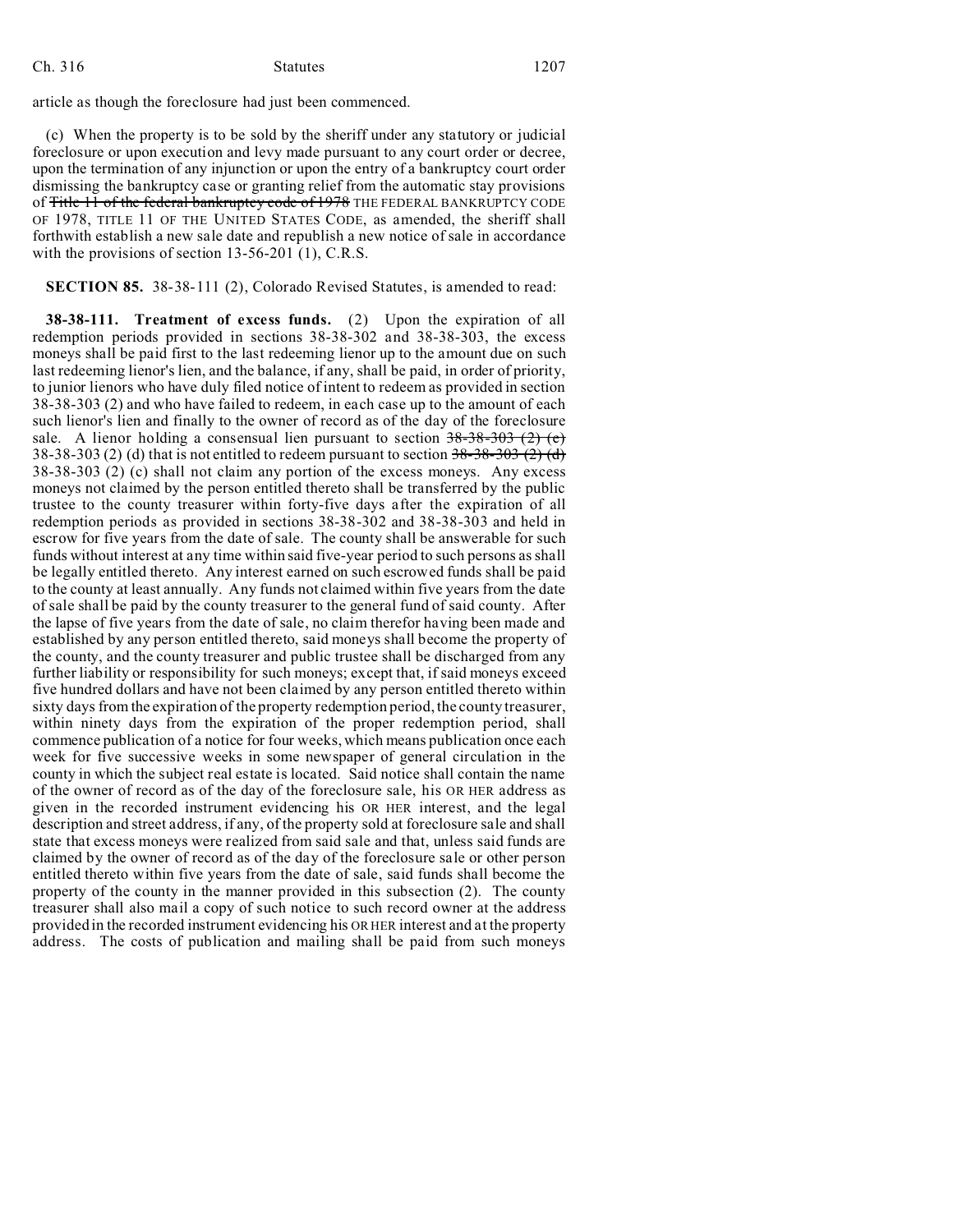escrowed by the county treasurer.

**SECTION 86.** 39-1-102 (1.6) (a) (I), Colorado Revised Statutes, is amended to read:

**39-1-102. Definitions.** As used in articles 1 to 13 of this title, unless the context otherwise requires:

(1.6) (a) "Agricultural land", whether used by the owner of the land or a lessee, means one of the following:

(I) A parcel of land, whether located in an incorporated or unincorporated area and regardless of the uses for which such land is zoned, that was used the previous two years and presently is used as a farm or ranch, as defined in subsections (3.5) and (13.5) of this section, or that is in the process of being restored through conservation practices. Such land must have been classified or eligible for classification as "agricultural land", consistent with this subsection  $(1.6)$ , during the ten years preceding the year of assessment. Such land must continue to have actual agricultural use. "Agricultural land" under this subparagraph (I) includes land underlying any residential improvement located on such agricultural land and also includes the land underlying other improvements if such improvements are an integral part of the farm or ranch and if such other improvements and the land area dedicated to such other improvements are typically used as an ancillary part of the operation. The use of a portion of such land for hunting, fishing, or other wildlife purposes, for monetary profit or otherwise, shall not affect the classification of agricultural land. For purposes of this subparagraph (I), a parcel of land shall be "in the process of being restored through conservation practices" if: The land has been placed in a conservation reserve program established by the natural resource RESOURCES conservation service pursuant to 7 U.S.C. secs. 1 to 5506; or a conservation plan approved by the appropriate conservation district has been implemented for the land for up to a period of ten crop years as if the land has been placed in such a conservation reserve program.

**SECTION 87.** 39-4-102 (1) (b), Colorado Revised Statutes, is amended to read:

**39-4-102. Valuation of public utilities.** (1) The administrator shall determine the actual value of the operating property and plant of each public utility as a unit, giving consideration to the following factors and assigning such weight to each of such factors as in the administrator's judgment will secure a just value of such public utility as a unit:

(b) Its intangibles, such as special privileges, franchises, contract rights and obligations, and rights-of-way; except that licenses granted by the federal communications commission to a wireless carrier, as defined in section 29-11-101  $(14)$ , 29-11-101 (13) C.R.S., shall not be considered, nor shall the value of such licenses be reflected, in the administrator's valuation of the carrier's tangible property;

**SECTION 88.** 39-22-104 (3) (g), Colorado Revised Statutes, is amended to read:

**39-22-104. Income tax imposed on individuals, estates, and trusts - single rate - definitions.** (3) There shall be added to the federal taxable income: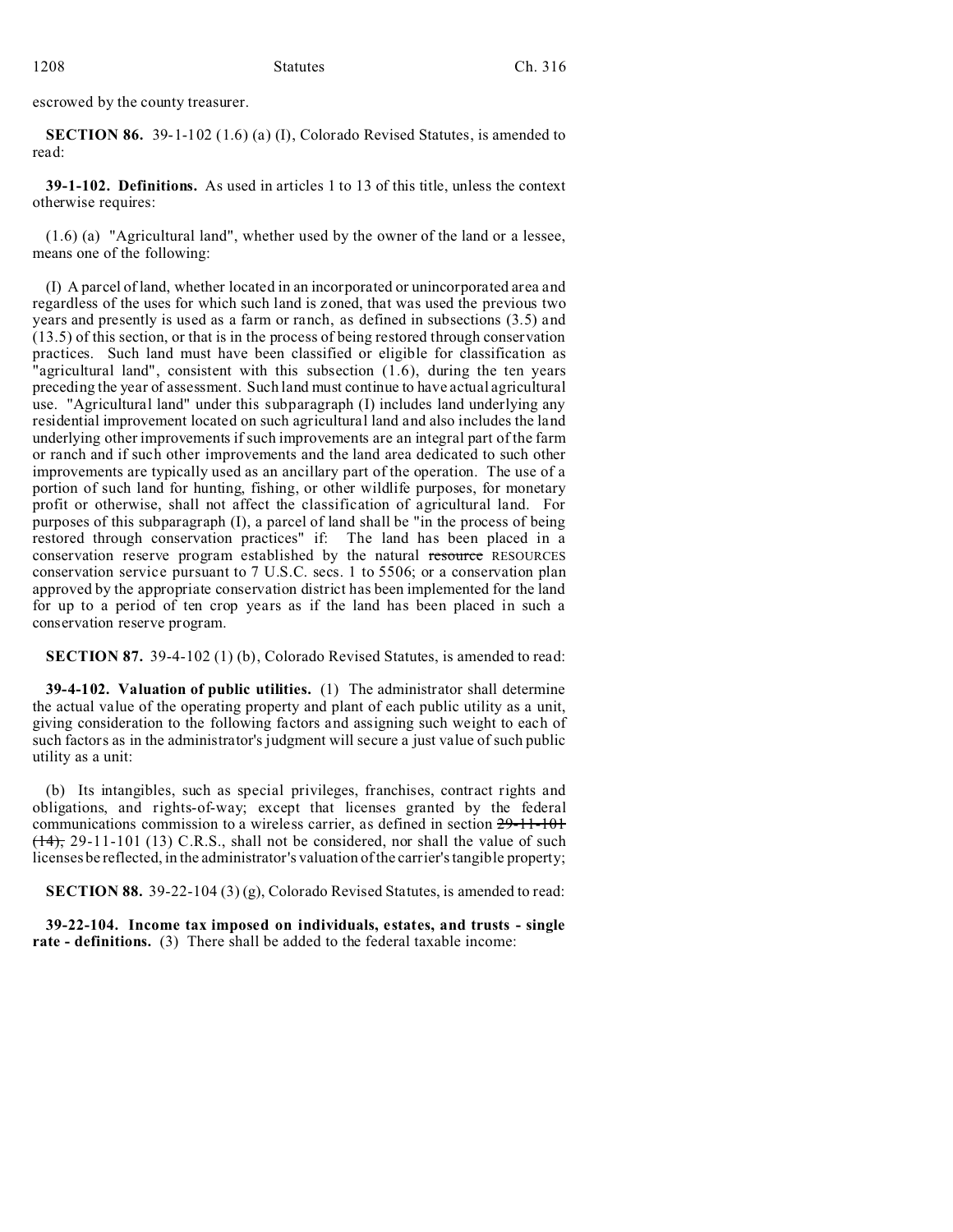#### Ch. 316 Statutes 1209

(g) For the income tax years commencing on or after January 1, 2000, an amount equal to the charitable contribution deduction allowed by section 170 of the federal "Internal Revenue Code of 1986" INTERNAL REVENUE CODE, as amended, to the extent such deduction includes a contribution of real property to a charitable organization for a conservation purpose for which an income tax credit is claimed pursuant to section 39-22-522;

**SECTION 89.** 39-22-120 (10), Colorado Revised Statutes, is amended to read:

**39-22-120. Legislative declaration - state sales tax refund - offset against state income tax.** (10) The department of revenue shall identify any qualified individual who has been convicted of a felony and who, at the time of filing for a refund pursuant to this section, is incarcerated in a correctional facility operated by or under contract with the department of corrections or in a county or municipal jail awaiting transfer to a correctional facility pursuant to section 16-11-308, C.R.S. The department of revenue shall transfer the amount of any refund owed to said qualified individual to the department of corrections. The department of corrections shall transmit the amount of said refund to the clerk of the district court which issued an order for payment of restitution entered pursuant to section 16-11-101.5, C.R.S., or an order for costs pursuant to section 18-1.3-701, C.R.S. Such refund shall be credited in the priority specified in section 16-11-101.6 (1), C.R.S.

**SECTION 90.** 39-22-303 (12) (b), Colorado Revised Statutes, is amended to read:

**39-22-303. Apportionment of income - domestic and foreign.** (12) (b) As used in this subsection (12), the term "stock" does not include nonvoting stock which is limited and preferred as to dividends, employer securities, within the meaning of section  $409\text{\AA}(1)$  409(1) of the internal revenue code, while such securities are held under a tax credit employee stock ownership plan, or qualifying employer securities, within the meaning of section 4975(e)(8) of the internal revenue code, while such securities are held under an employee stock ownership plan which meets the requirements of section 4975(e)(7) of the internal revenue code.

**SECTION 91.** 39-22-304 (2) (f), Colorado Revised Statutes, is amended to read:

**39-22-304. Net income of corporation.** (2) There shall be added to federal taxable income:

(f) For the income tax years commencing on or after January 1, 2000, an amount equal to the charitable contribution deduction allowed by section 170 of the federal "Internal Revenue Code of 1986" INTERNAL REVENUE CODE, as amended, to the extent such deduction includes a contribution of real property to a charitable organization for a conservation purpose for which an income tax credit is claimed pursuant to section 39-22-522;

**SECTION 92.** 39-22-611, Colorado Revised Statutes, is amended to read:

**39-22-611. Property exempt from ad valorem taxes.** Notwithstanding any other provisions of law, all intangible personal property, whether or not owned by a resident of Colorado, and whether or not such property or evidence thereof is situated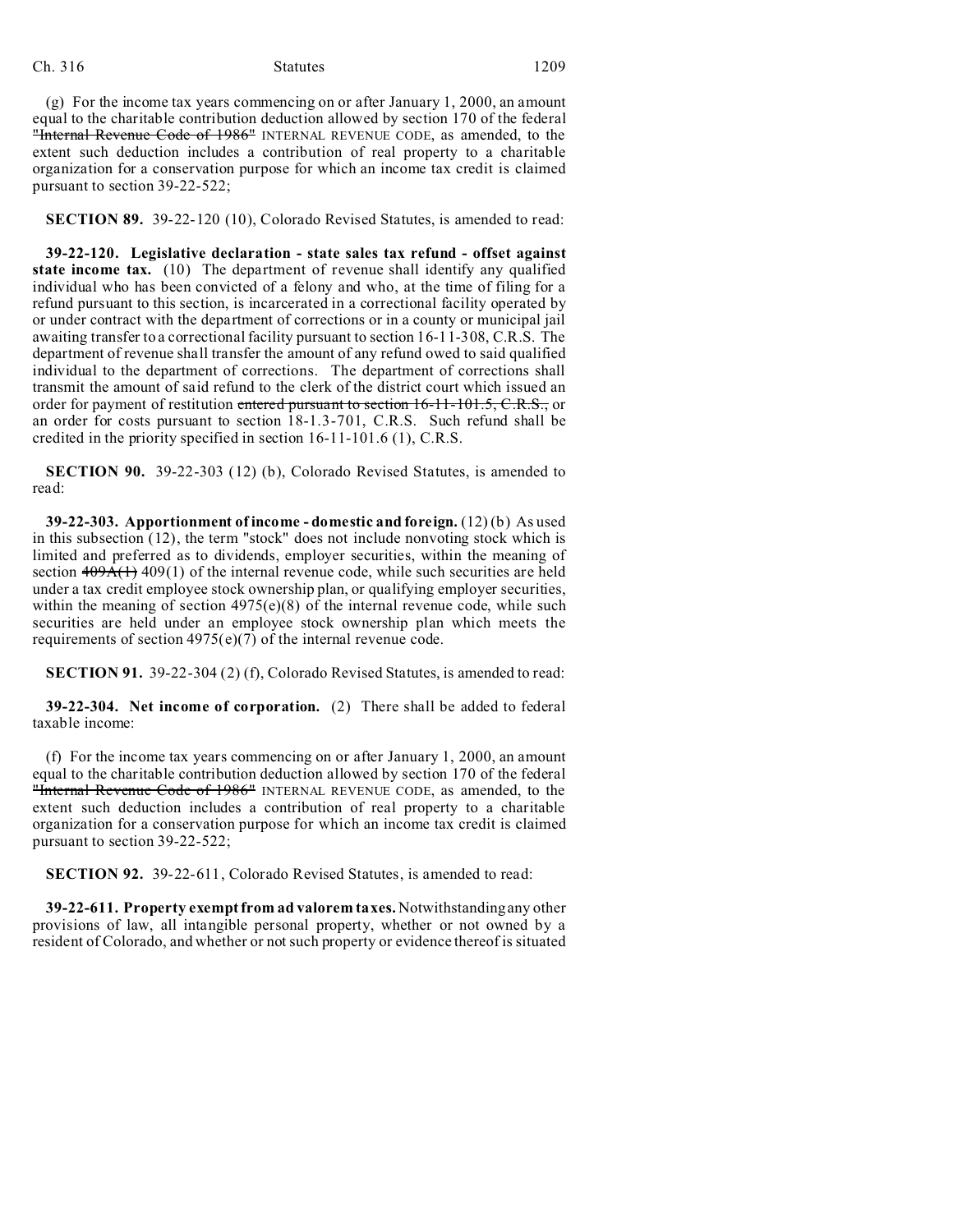1210 Statutes Ch. 316

or held or has its legal situs within the state, shall be exempt from ad valorem tax imposed by the state of Colorado, or by any political subdivision thereof; but nothing in this section shall be construed to repeal, or in any way affect, the use or inclusion of intangible property other than licenses granted by the federal communications commission to a wireless carrier, as defined in section  $29-11-101$  (14) 29-11-101 (13), C.R.S., as a factor in arriving at the valuation of public utility property assessed by the property tax administrator under provisions of articles 1 to 13 of this title.

**SECTION 93.** 39-22-703 (1), Colorado Revised Statutes, is amended to read:

**39-22-703. Contributions credited to nongame and endangered wildlife cash fund - appropriation.** (1) The department of revenue shall determine annually the total amount designated pursuant to sections  $33-4-118$  (2) (c), C.R.S., and SECTION 39-22-702 and shall report such amount to the state treasurer who shall credit such amount to the nongame and endangered wildlife cash fund, which is hereby established in the state treasury. The controller, upon presentation of vouchers properly drawn and signed by the director of the division of wildlife or an authorized employee of the division of administration, shall issue warrants drawn on the appropriate fund. All moneys so deposited in the nongame and endangered wildlife cash fund shall remain in such fund to be used for the purposes set forth in subsection (2) of this section and shall not be deposited in or transferred to the general fund of the state of Colorado or any other fund.

**SECTION 94.** 39-22-1902, Colorado Revised Statutes, is amended to read:

**39-22-1902. Voluntary contribution designation - procedure.** For income tax years commencing on or after January 1, 2001, but prior to January 1, 2004, each Colorado state individual income tax return form shall contain a line whereby each individual taxpayer may designate the amount of the contribution, if any, such individual wishes to make to the western slope military veterans' cemetery fund created in section 28-5-708 (1) (a), C.R.S. Such moneys credited to the fund shall be used for the operation and maintenance of a western slope military veterans' cemetery pursuant to section 28-5-708, C.R.S.

**SECTION 95. Repeal.** 39-22-1904, Colorado Revised Statutes, is repealed as follows:

**39-22-1904. Repeal of part.** (1) This part 19 is repealed, effective January 1, 2005.

(2) Prior to the repeal of this part 19, a committee of reference in each house of the general assembly shall hold a hearing on whether the voluntary contribution should be continued.

(3) The change of the date in section 39-22-1902 from January 1, 2002, to January 1, 2004, and the change of the repeal date in subsection (1) of this section from January 1, 2002, to January 1, 2005, were made by the general assembly during the first regular session of the sixty-third general assembly to continue and reestablish the western slope military veterans' cemetery voluntary contribution program established by this part 19.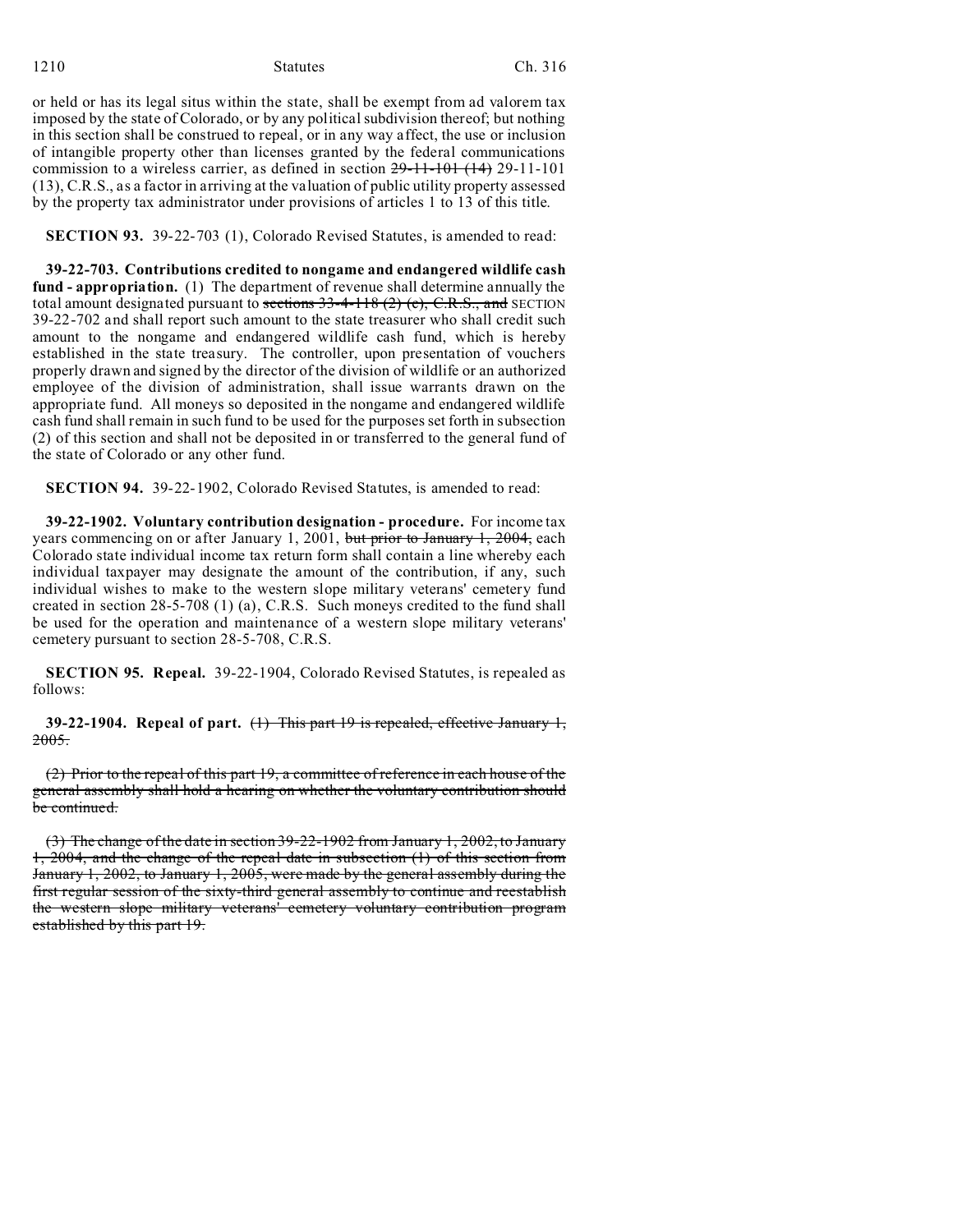**SECTION 96.** 39-27-105.5 (2), Colorado Revised Statutes, is amended to read:

**39-27-105.5. Lien to secure payment of taxes - exemption - recovery.** (2) If a distributor fails to comply with the provisions of section  $39-27-105$ , or  $39-27-105.3$ , the executive director of the department of revenue may seek to enforce collection of the unpaid taxes, penalties, and interest in accordance with the provisions of article 21 of this title.

**SECTION 97.** 39-29-107 (1), Colorado Revised Statutes, is amended to read:

**39-29-107. Tax on severance of oil shale.** (1) In addition to any other tax, there shall be levied, collected, and paid for each taxable year a tax upon the severance of oil shale as to all such severance occurring on and after January 1, 1978. Such tax shall be levied against every person engaged in the severance of oil shale. Subject to the provisions of subsections (2) AND (3) and (4) of this section, such tax shall be levied on the gross proceeds from each commercial oil shale facility at a rate of four percent of such gross proceeds.

**SECTION 98.** The introductory portion to 40-7-113 (1), Colorado Revised Statutes, is amended to read:

**40-7-113. Civil penalties - fines.** (1) In addition to any other penalty otherwise authorized by law and except as otherwise provided in subsections (3) and (4) of this section, any person who violates any provision of article 10, 11, 13,  $\sigma$  14, OR 16 of this title or any rule promulgated by the commission pursuant to such articles, which provision or rule is applicable to such person, may be subject to fines as specified in the following paragraphs:

**SECTION 99.** 42-3-107 (26) (e), Colorado Revised Statutes, is amended to read:

**42-3-107. Taxable value of classes of property - rate of tax - when and where payable - department duties - apportionment of tax collections - definitions.** (26) (e) The annual specific ownership tax on each fleet vehicle for which the registration renewal is processed in the county in which the fleet owner's principal office OR PRINCIPAL FLEET MANAGEMENT FACILITY is located shall become due and payable to the authorized agent in such county pursuant to this article. The authorized agent in such county shall apportion the specific ownership taxes collected for all fleet vehicles for which the registration renewal is processed in such county pursuant to this subsection (26) to the counties in which the fleet vehicles are located at the time of registration in proportion to the number of fleet vehicles located in each county.

**SECTION 100.** 42-4-505 (1) (a), Colorado Revised Statutes, is amended to read:

**42-4-505. Longer vehicle combinations.** (1) (a) Notwithstanding any other provision of this article to the contrary, the department of transportation, in the exercise of its discretion, may issue permits for the use of longer vehicle combinations. An annual permit for such use may be issued to each qualified carrier company. The carrier company shall maintain a copy of such annual permit in each vehicle operating as a longer vehicle combination; except that, if a peace officer, as defined DESCRIBED in section  $18-1-901(3)(1)$ , 16-2.5-101, C.R.S., or an authorized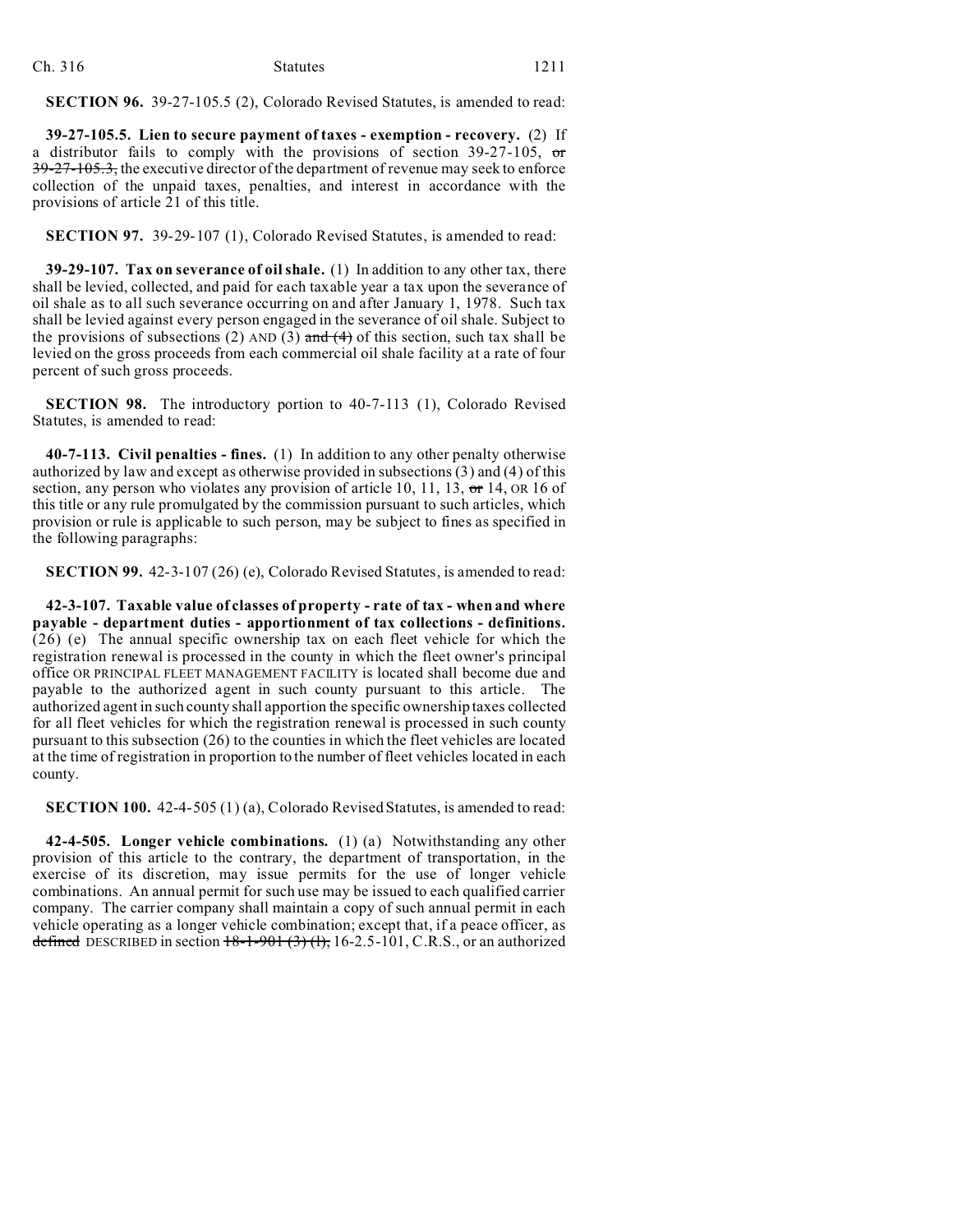agent of the department of transportation may determine that the permit can be electronically verified at the time of contact, a copy of the permit need not be in each vehicle. The fee for the permit shall be two hundred fifty dollars per year.

**SECTION 101.** 42-4-510 (4), Colorado Revised Statutes, is amended to read:

**42-4-510. Permits for excess size and weight and for manufactured homes.** (4) The original or a copy of every such permit shall be carried in the vehicle or combination of vehicles to which it refers and shall be open to inspection by any police officer or authorized agent of any authority granting such permit; except that, if a peace officer, as defined DESCRIBED in section  $18-1-901$  (3) (1) 16-2.5-101, C.R.S., or an authorized agent of the authority that granted a permit may determine that the permit can be electronically verified at the time of contact, a copy of the permit need not be carried in the vehicle or combination of vehicles to which it refers. No person shall violate any of the terms or conditions of such permit.

**SECTION 102.** 42-20-203 (1), Colorado Revised Statutes, is amended to read:

**42-20-203. Carrying of permit and shipping papers.** (1) Any person transporting hazardous materials that require placarding under 49 CFR 172 or 173 in this state shall carry a copy of the shipping papers required in 49 CFR 172.200 and a copy of the hazardous materials transportation permit issued by the public utilities commission or the port of entry weigh station in the transporting motor vehicle while in this state; except that, if a peace officer, as defined DESCRIBED in section  $18-1-901$  $(3)$  (1) 16-2.5-101, C.R.S., or any other enforcement official may determine that the hazardous materials transportation permit can be electronically verified at the time of contact, a copy of the permit need not be carried by the person transporting hazardous materials. Such permit shall be open to inspection or electronic verification by any enforcement official.

**SECTION 103.** 42-20-204 (2), Colorado Revised Statutes, is amended to read:

**42-20-204. Permit violations - penalties.** (2) Any person who has obtained an annual or a single trip hazardous materials transportation permit but fails to have a copy of said permit in the cab of the motor vehicle while transporting hazardous materials in, to, from, or through this state commits a class B traffic infraction and shall be assessed a penalty of twenty-five dollars in accordance with the procedure set forth in section  $42-4-1701$  (4) (a) (V); except that, if a peace officer, as defined DESCRIBED in section  $18-1-901(3)(1)$  16-2.5-101, C.R.S., or any other enforcement official may determine that the permit can be electronically verified at the time of contact, a copy of the permit need not be in the cab of the motor vehicle.

**SECTION 104.** 43-4-201 (3) (a) (II) (K), Colorado Revised Statutes, is amended to read:

**43-4-201. Funds created - repeal.** (3) (a) (II) The general assembly shall not make any annual appropriation or statutory distribution from the highway users tax fund except as follows:

(K) To the department of revenue for completion of the license plate replacement pursuant to section 42-3-113 (5) (b), C.R.S. This sub-subparagraph (K) is repealed,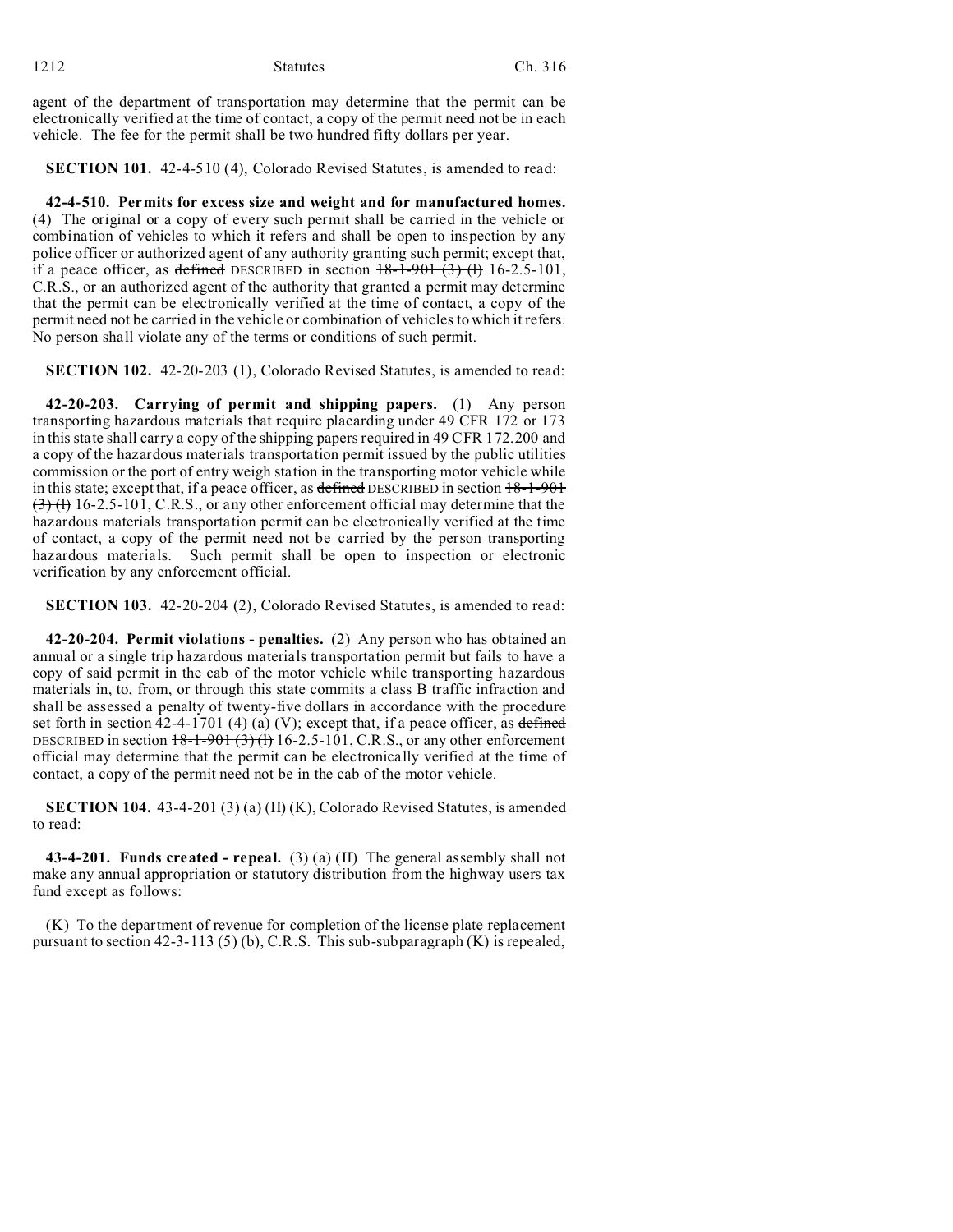effective July 1, 2004 2007.

**SECTION 105.** 22-54-103 (10) (e.5), Colorado Revised Statutes, is amended to read:

**22-54-103. Definitions - repeal.** As used in this article, unless the context otherwise requires:

(10) (e.5) A pupil who is enrolled as less than a full-time student, other than a student described in paragraph (b)  $(\epsilon)$ , or (d) of this subsection (10), shall be counted in accordance with rules promulgated by the state board for students who are enrolled as less than full-time students.

**SECTION 106.** 23-20-136 (3) (a), Colorado Revised Statutes, is amended to read:

**23-20-136. Fitzsimons trust fund - creation - legislative declaration - repeal.** (3) (a) There is hereby created in the state treasury the university of Colorado health sciences center at Fitzsimons trust fund, referred to in this section as the "Fitzsimons trust fund", the principal of which shall consist of those general fund revenues in excess of the limitation in section 24-75-201.1 (1) (a) (II), C.R.S., that may be transferred to the capital construction fund as provided in section 24-75-302 (2), C.R.S., and then appropriated from the capital construction fund to the Fitzsimons trust fund and of moneys appropriated to the Fitzsimons trust fund from the capital development CONSTRUCTION fund pursuant to subsection (3.5) of this section. The principal and interest of the Fitzsimons trust fund shall not be expended or appropriated for any purpose other than that stated in subsection (5) of this section. The state treasurer may, in the state treasurer's discretion, deposit, redeposit, invest, and reinvest moneys accrued or accruing to the Fitzsimons trust fund in the types of deposits and investments authorized in sections 24-36-109, 24-36-112, and 24-36-113, C.R.S.

**SECTION 107.** 23-20-207 (1) (a) (I.5) (A), Colorado Revised Statutes, is amended to read:

**23-20-207. Funding of research grants - tobacco- and substance-abuse-related research fund - creation - administrative costs.**  $(1)$  (a)  $(1.5)$  Notwithstanding the provision of subparagraph (I) of this paragraph (a), in any year in which money is owed to a lessor under a lease-purchase agreement authorized pursuant to section 3 of House Bill 03-1256, as enacted at the first regular session of the sixty-fourth general assembly:

(A) Moneys specified in subparagraph (I) of this paragraph (a) shall first be appropriated to the capital development CONSTRUCTION fund pursuant to section 23-20-136 (3.5); and

**SECTION 108.** Section 31 of House Bill 04-1227, enacted at the Second Regular Session of the Sixty-fourth General Assembly, is amended to read:

Section 31. **Effective date.** This act shall take effect upon passage, except that sections  $3, 20, 21,$  and  $28$   $21, 22,$  and  $30$  of this act shall take effect January 1, 2006.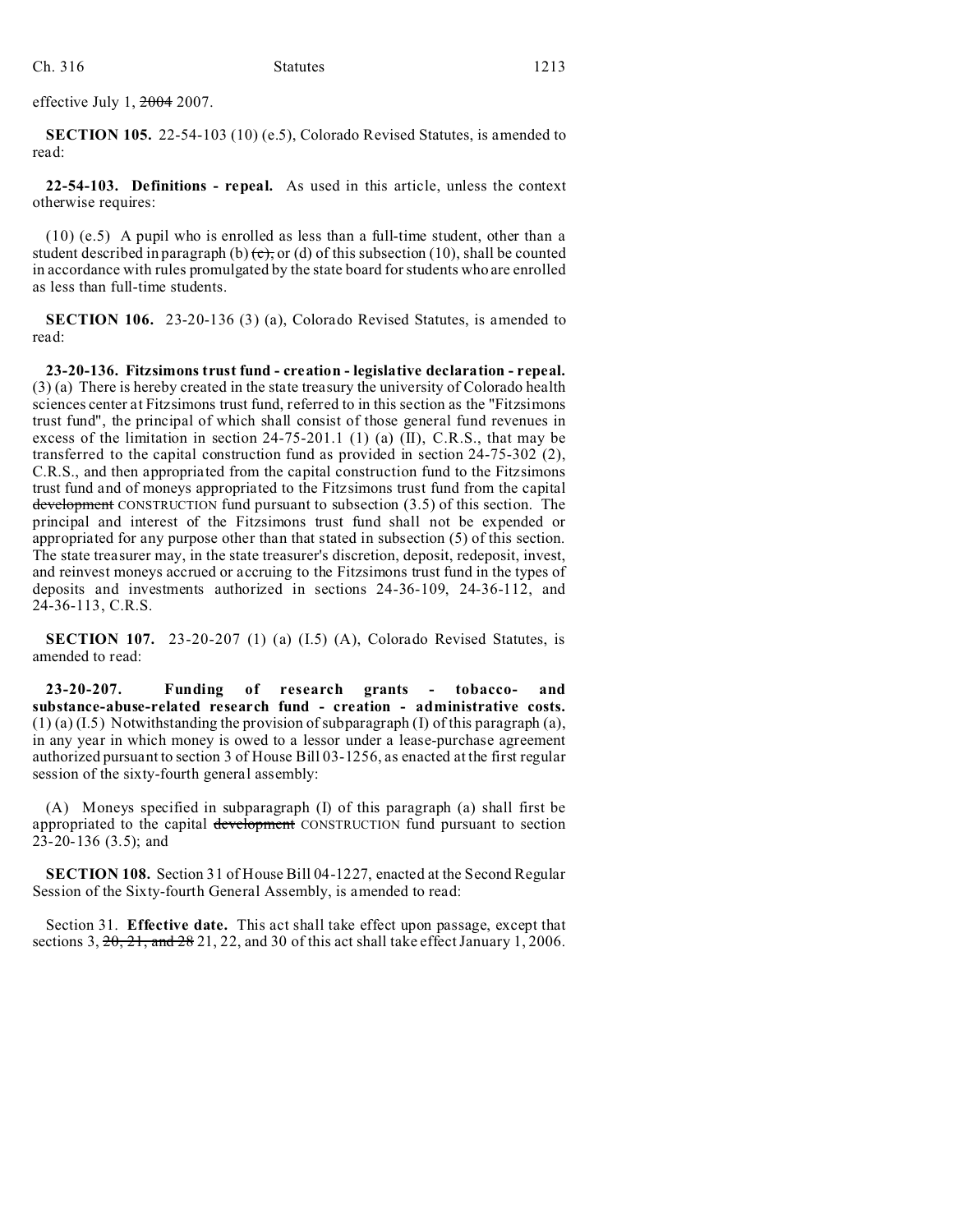**SECTION 109.** 10-16-105.2 (1) (c) (I) (A), Colorado Revised Statutes, as enacted by Senate Bill 04-105, enacted at the Second Regular Session of the Sixty-fourth General Assembly, is amended to read:

**10-16-105.2. Small employer health insurance availability program.**  $(1)$  (c) (I) The provisions of this article concerning small employer carriers and small group plans shall not apply to an individual health benefit plan newly issued to a business group of one that includes only a self-employed person who has no employees, or a sole proprietor who is not offering or sponsoring health care coverage to his or her employees, together with the dependents of such a self-employed person or sole proprietor if, pursuant to rules adopted by the commissioner, all of the following conditions are met:

(A) As part of the application process, the carrier determines whether or not the applicant is a self-employed person who meets the definition of a business group of one pursuant to section  $10-8-602$   $(2.5)$  10-16-102 (6).

**SECTION 110. Effective date.** (1) Except as otherwise provided in subsection (2) and (3) of this section, this act shall take effect at 12:01 a.m. on the day following the expiration of the ninety-day period after final adjournment of the general assembly that is allowed for submitting a referendum petition pursuant to article V, section 1 (3) of the state constitution (August 4, 2004, if adjournment sine die is on May 5, 2004); except that, if a referendum petition is filed against this act or an item, section, or part of this act within such period, then the act, item, section, or part, if approved by the people, shall take effect on the date of the official declaration of the vote thereon by proclamation of the governor.

(2) Section 79 of this act shall not take effect if Senate Bill 04-207 is enacted at the Second Regular Session of the Sixty-fourth General Assembly and becomes law.

(3) Section 106 of this act shall only take effect if Senate Bill 04-105 is enacted at the Second Regular Session of the Sixty-fourth General Assembly and becomes law.

Approved: May 27, 2004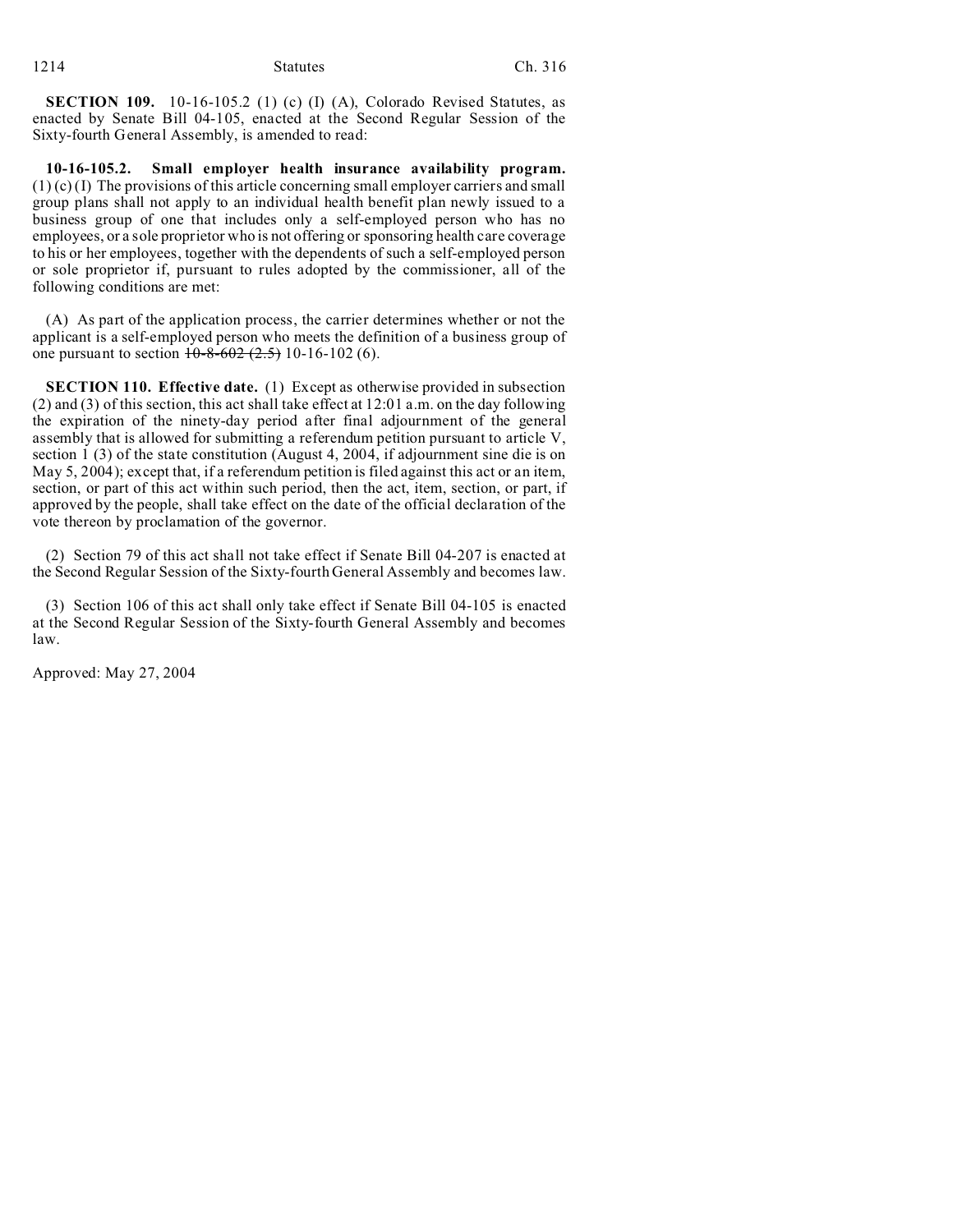## **APPENDIX**

| <b>C.R.S.</b><br><b>Section</b> | <b>Section</b><br>in bill | Reason                                                                                                                                                                                                                                                                                                                                                                                                                                                                                                                                                                                                                                                            |
|---------------------------------|---------------------------|-------------------------------------------------------------------------------------------------------------------------------------------------------------------------------------------------------------------------------------------------------------------------------------------------------------------------------------------------------------------------------------------------------------------------------------------------------------------------------------------------------------------------------------------------------------------------------------------------------------------------------------------------------------------|
| $1 - 1.5 - 102(3)$              | 1                         | In a provision of the "Uniform Election<br>Code of 1992" as amended by HB03-1356,<br>chapter 326, page 2064, concerning the<br>implementation of the federal<br>"Help<br>America Vote Act of 2002", changes an<br>internal reference to the provision defining<br>HAVA from "42 U.S.C. sec. 15512" to "42<br>U.S.C. sec. 15301" to correct a drafting<br>error that occurred in the original draft of<br>the bill.                                                                                                                                                                                                                                                |
| 1-7-103 (5) (c)                 | 2                         | In a provision of the "Uniform Election<br>Code of 1992" explaining when an elector<br>may cast a provisional ballot, changes an<br>internal reference from "this subsection (2)"<br>to "this subsection $(5)$ ", to correct a drafting<br>error that occurred in the original draft of<br>HB03-1356, chapter 326, page 2064.                                                                                                                                                                                                                                                                                                                                     |
| 1-7.5-107.3 $(2)$ (c)           | 3                         | Substitutes "return envelope" for "return<br>verification envelope" in a provision of the<br>"Mail Ballot Election Act" pertaining to<br>disagreements among election judges as to<br>the authenticity of a voter's signature, to<br>conform with the change made when<br>HB03-1241, chapter 200, page 1438,<br>concerning signature verification on election<br>ballots and SB03-102, chapter 164, page<br>1280, concerning voter identification, were<br>harmonized.<br>Also changes an internal<br>reference from "subsection (1)"<br>$\tau$<br>"subsection $(2)$ " to correct an error that<br>occurred in a Senate second reading<br>amendment to HB03-1241. |
| $1-8-114.5(2)(c)$               | 4                         | In a provision of the "Uniform Election<br>Code of 1992", amended by HB03-1241,<br>chapter 200, page 1438, concerning<br>signature verification on election ballots,<br>changes an internal reference from "this<br>subsection $(1)$ " to "this subsection $(2)$ " to<br>correct a drafting error that originated in<br>Senate second reading floor amendment<br>L.004.                                                                                                                                                                                                                                                                                           |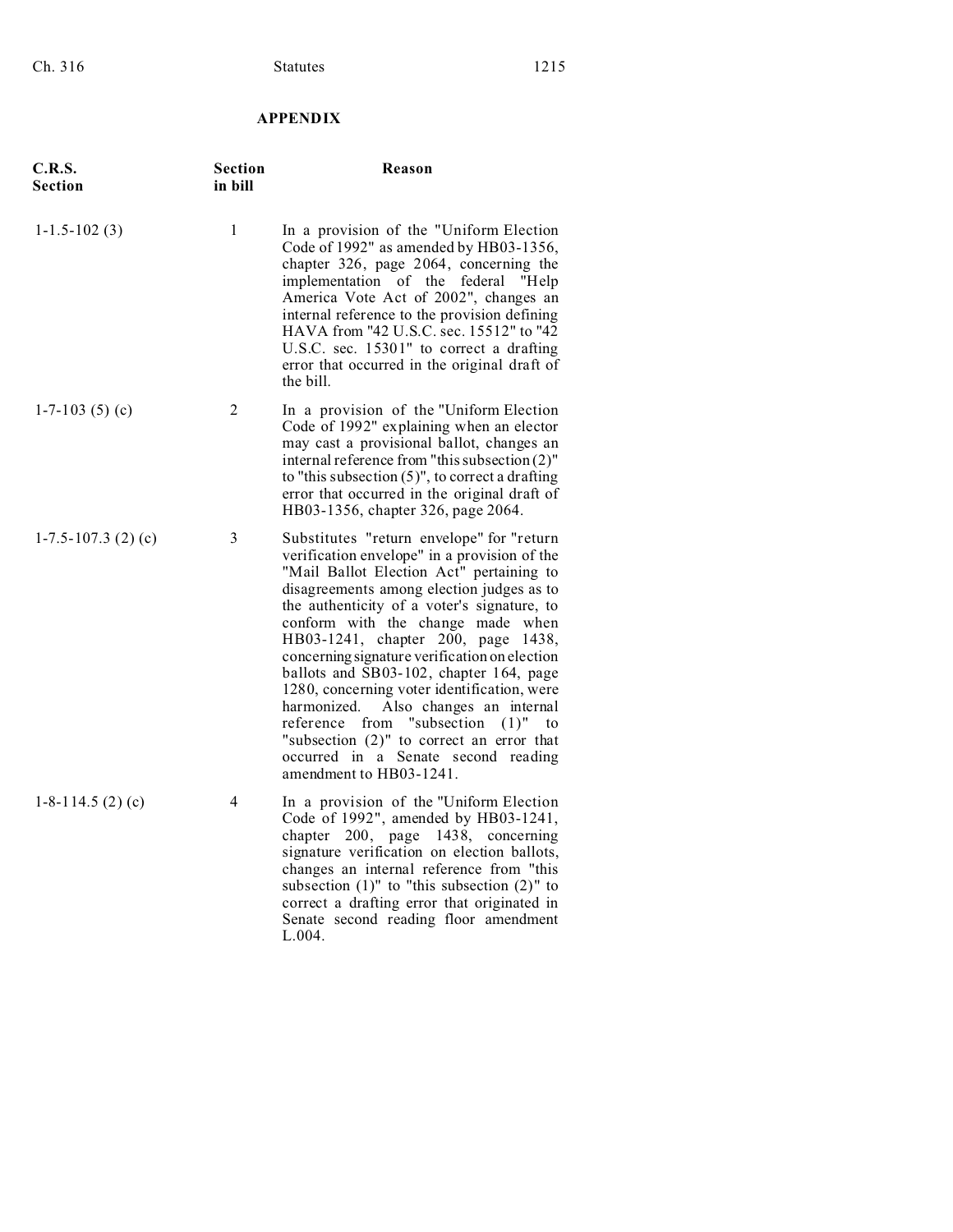| 1216                                              |   | <b>Statutes</b>                                                                                                                                                                                                                                                                                                                                                                                                                                                                                                                           | Ch. 316 |
|---------------------------------------------------|---|-------------------------------------------------------------------------------------------------------------------------------------------------------------------------------------------------------------------------------------------------------------------------------------------------------------------------------------------------------------------------------------------------------------------------------------------------------------------------------------------------------------------------------------------|---------|
| 4-9-102 (a) $(77)$                                | 5 | In a provision of the "Uniform Commercial<br>Code - Secured Transactions" that defines<br>the term "send", changes an internal<br>reference from "this paragraph (74)" to "this<br>paragraph (77)", to correct a drafting error<br>in the original draft of SB01-240, chapter<br>321, page 1313, concerning article 9 of the<br>uniform commercial code, which was<br>repealed and reenacted.                                                                                                                                             |         |
| 5-1-301 $(11)$ $(b)$ $(II)$<br>(A) and $(15)$ (c) | 6 | Corrects obsolete language in a provision of<br>the "Uniform Consumer Credit Code" by<br>replacing "debtors" with "consumers" to<br>reflect the changes made when the code was<br>repealed and reenacted by HB00-1185,<br>chapter 265, page 1178. Furthermore, the<br>language "for transactions secured by<br>interests in land as" has been added to<br>clarify the meaning of the internal reference<br>5-5-204, which provides<br>section<br>to<br>consumers with a right to rescind a<br>transaction secured by an interest in land. |         |
| $6-1-903(7)(b)$                                   | 7 | In a provision of the "Colorado No-Call List<br>Act" enacted by HB01-1405, chapter 324,<br>page 1454, concerning the creation of a<br>telemarketing no-call list for telephone<br>subscribers, changes an internal reference in<br>a section defining "established business<br>relationship" from "Gramm-Leach-Bliley<br>Act of 1999" to "Gramm-Leach-Bliley<br>Act", because the referenced short title<br>incorrectly adds the language "of 1999",<br>which is not contained in the short title of<br>the federal act.                  |         |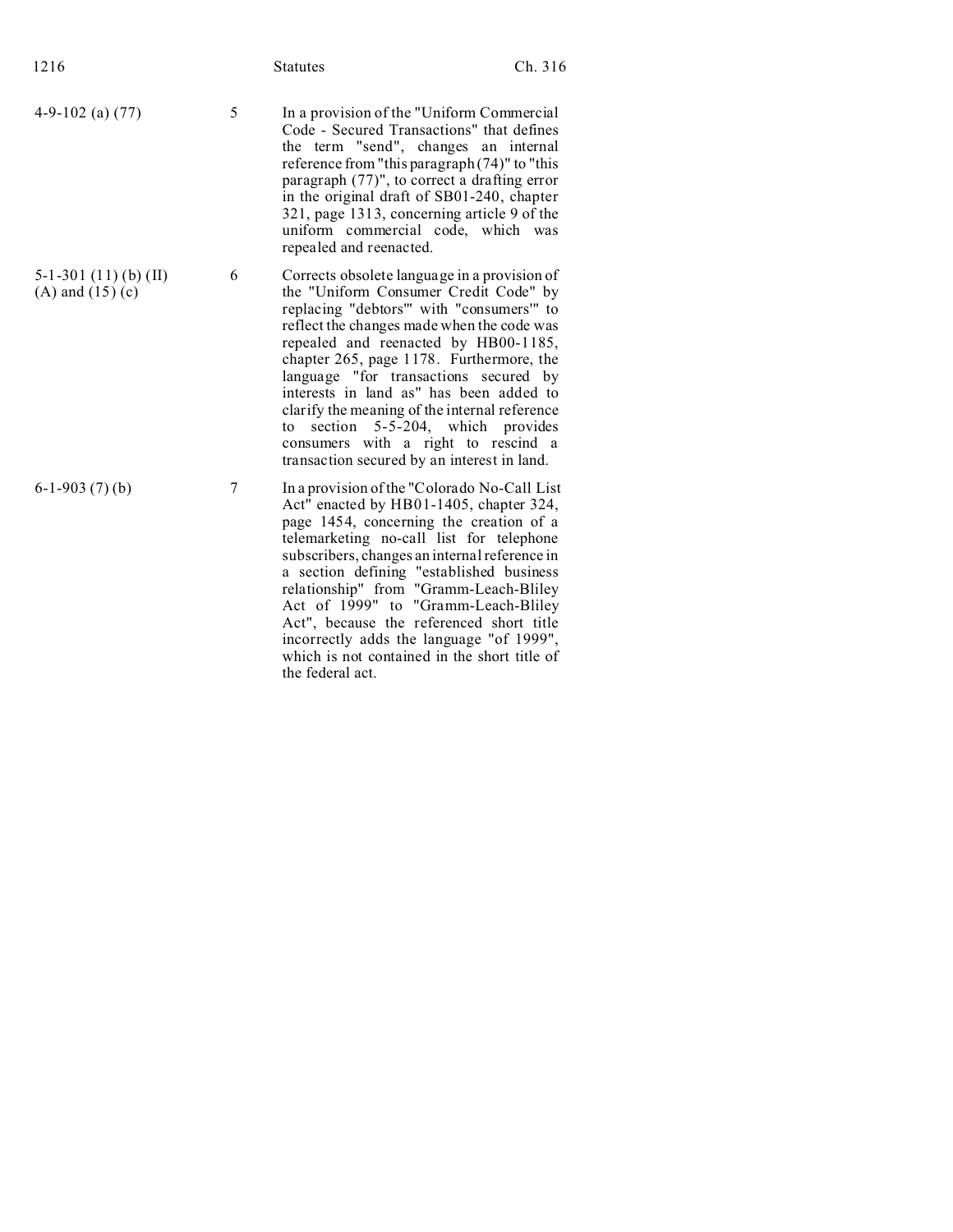| Ch. 316                            |    | <b>Statutes</b>                                                                                                                                                                                                                                                                                                                                                                                                                                                                                                                                                                                                                                                                                                                                        | 1217   |
|------------------------------------|----|--------------------------------------------------------------------------------------------------------------------------------------------------------------------------------------------------------------------------------------------------------------------------------------------------------------------------------------------------------------------------------------------------------------------------------------------------------------------------------------------------------------------------------------------------------------------------------------------------------------------------------------------------------------------------------------------------------------------------------------------------------|--------|
| $6 - 7 - 105$ (1) (b)              | 8  | In a provision of the "Residential Building"<br>Energy Conservation Act of 1977", which<br>discusses minimum thermal performance<br>standards for residential buildings on or<br>after November 1, 1979, deletes an internal<br>reference to subsection (5) of this section,<br>which provided for the distribution of<br>energy conservation performance<br>information to those who obtained a<br>homeowner's permit, because paragraph (e)<br>of subsection (5) enacted by SB79-292,<br>chapter 57, page 321, concerning energy<br>conservation standards for residential<br>buildings, contained a<br>future<br>provision that provided for the repeal of<br>subsection (5), effective March 31, 1980.                                             | repeal |
| $6-16-111$ (2) and (3)             | 9  | In a provision of the "Colorado Charitable<br>Solicitations Act", which provides the<br>penalties for those who commit charitable<br>fraud, changes an internal reference from<br>"18-1-105" to "18-1.3-401" and "18-1-106"<br>to 18-1.3-501" to correspond with the<br>renumbering of<br>those<br>sections<br>HB02-1046, chapter 318, page 1365, which<br>relocated certain existing criminal<br>sentencing statutes to a new article in title<br>18.                                                                                                                                                                                                                                                                                                 | by     |
| $6-18-206(1)$ (e)<br>and $(2)$ (c) | 10 | Changes an internal reference from section<br>"10-8-606" to "10-16-105 (7.2) and $(7.3)$ ",<br>because subsection (4) of section 10-8-606<br>contained a future repeal provision, which<br>repealed the section pertaining to the health<br>benefit advisory committee, effective July 1,<br>2001. Furthermore, HB94-1210, chapter<br>311, page 1902, concerning measures to<br>improve the system of financing health care<br>costs using arrangements with private<br>third-party payers pursuant to existing<br>mandatory coverage,<br>added section<br>10-16-105, which addresses basic and<br>standard health benefit plans in subsections<br>$(7.2)$ and $(7.3)$ , which were formerly<br>discussed by the health benefit advisory<br>committee. |        |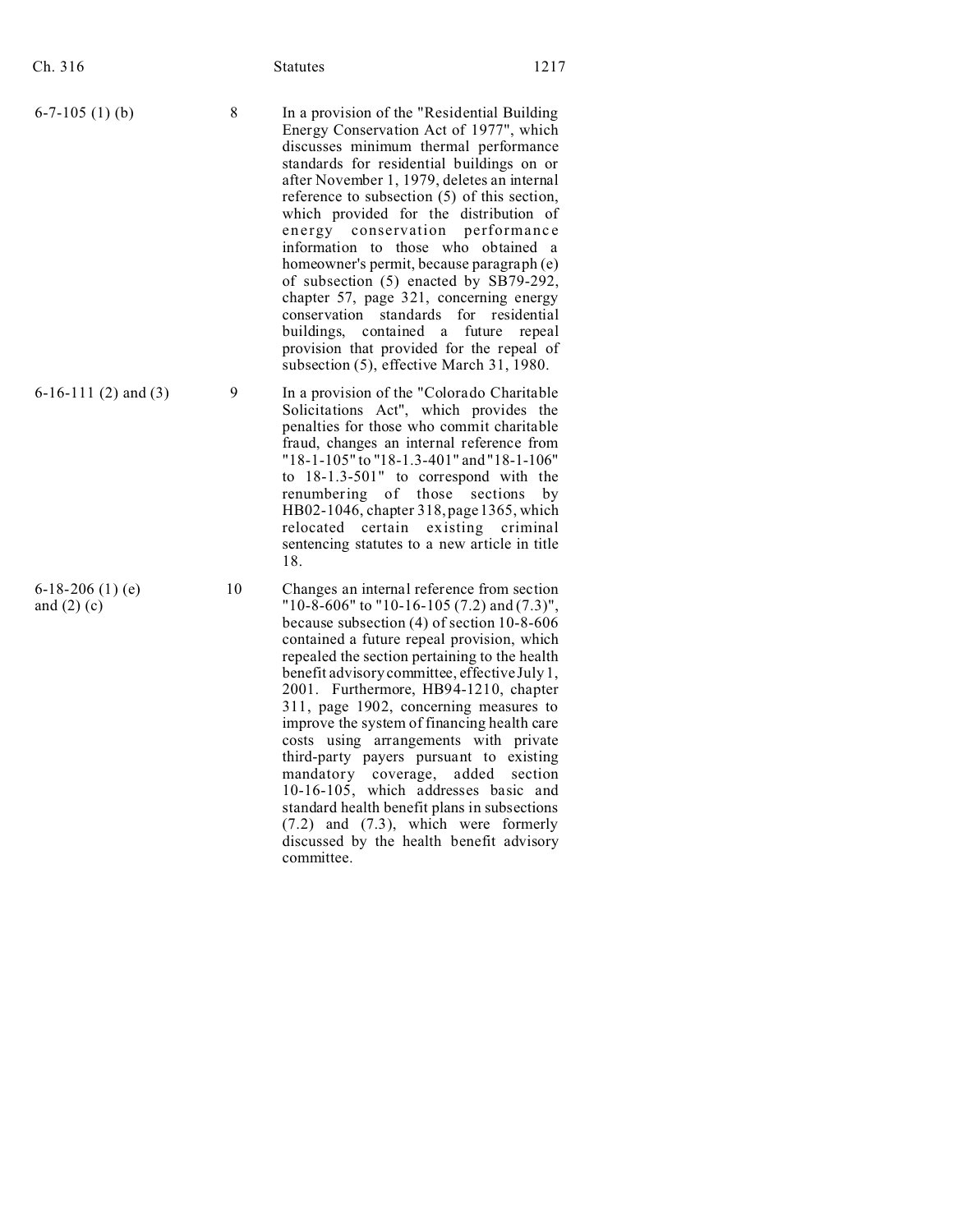- $6-20-101$  (1) and (2) 11 In a provision addressing hospital fee
	- disclosures to consumers, changes an internal reference from "25-1-107" to a provision in article 1.5 of title 25 to correspond with the repeal and relocation of the section by SB03-002, chapter 57, page 676, concerning a nonsubstantive recodification of the statutes relating to the powers of the department of public health and environment.
- $9-5-104(1)(a)$  12 In a provision assigning the division of housing to enforce the standards of factory-built homes, changes an internal reference from "24-32-703 (3)" to "24-32-3302 (10)", because SB03-182, chapter 29, page 532, concerning the consolidation of programs implemented by the department of local affairs that pertain to the regulation of construction, repealed section 24-32-703 (3), which formerly defined "factory-built housing", and added similar language defining a "factory-built residential structure" to section 24-32-3302 (10).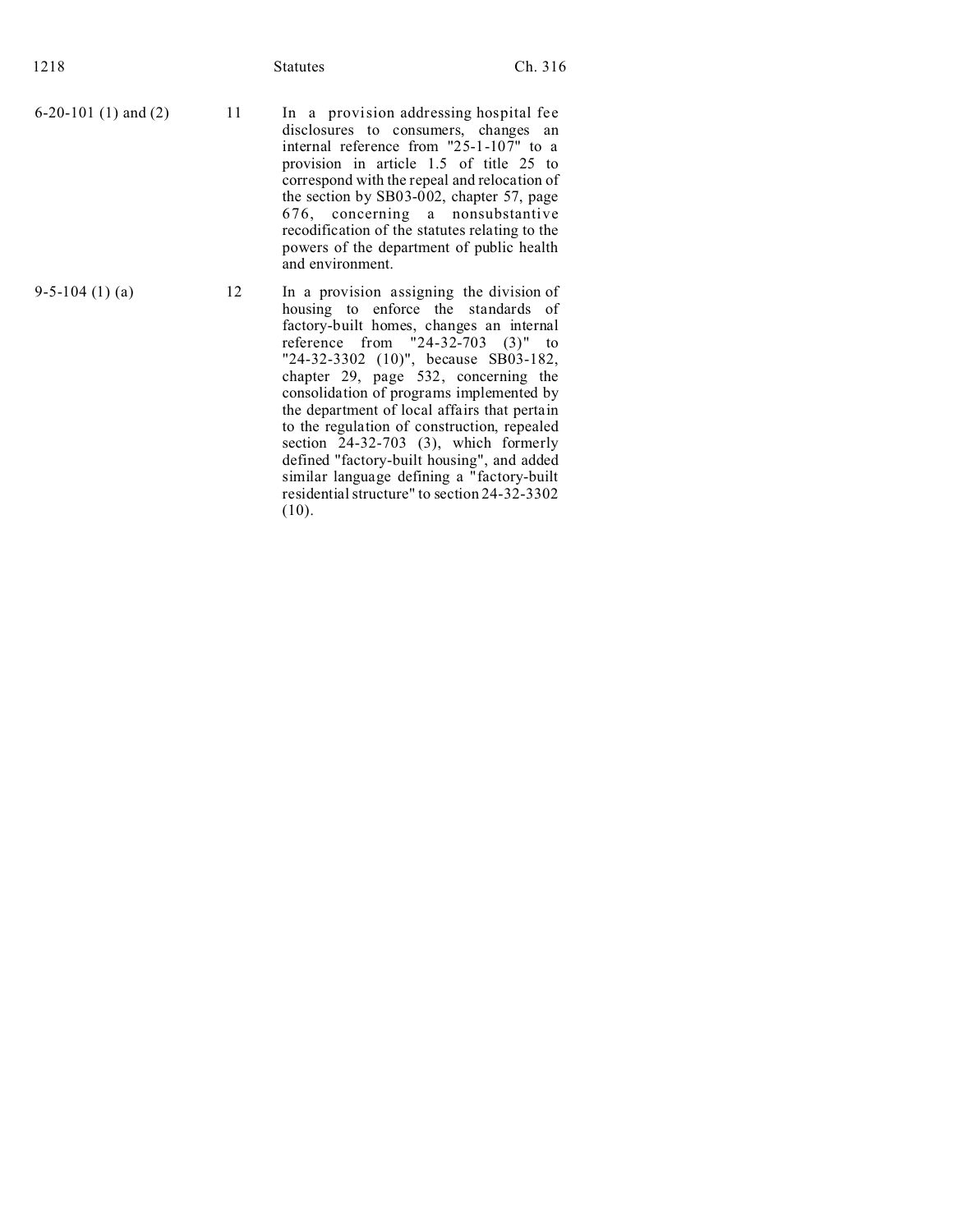| Ch. 316                                  |    | Statutes                                                                                                                                                                                                                                                                                                                                                                                                                                                                                                                                                                                                                                                                                                                                                                                                                                                                                                                                                                                                                                                                                                                                                                                                                                                                                                        | 1219 |
|------------------------------------------|----|-----------------------------------------------------------------------------------------------------------------------------------------------------------------------------------------------------------------------------------------------------------------------------------------------------------------------------------------------------------------------------------------------------------------------------------------------------------------------------------------------------------------------------------------------------------------------------------------------------------------------------------------------------------------------------------------------------------------------------------------------------------------------------------------------------------------------------------------------------------------------------------------------------------------------------------------------------------------------------------------------------------------------------------------------------------------------------------------------------------------------------------------------------------------------------------------------------------------------------------------------------------------------------------------------------------------|------|
| 10-4-628 $(2)$ $(b)$ $(II)$<br>and $(3)$ | 13 | In a section enacted by HB03-1188, chapter<br>234, page 1558, concerning compulsory<br>insurance coverage for motor vehicles,<br>which explains a motor vehicle insurer's<br>obligation to offer to exclude any person in<br>a household if such person's record and<br>claim experience would justify refusal if<br>such person were not applying as part of a<br>household, changes an internal reference<br>from "10-4-629" to "10-4-630" to correct a<br>drafting error which originated when<br>amendment L.006 was adopted by the<br>House Business<br>Affairs<br>and Labor<br>Committee. The amendment added a new<br>section but did not correct the internal<br>references in the succeeding sections of the<br>bill. In addition, sections 10-4-616 through<br>10-4-630 were renumbered on revision to<br>sections 10-4-619 through 10-4-633. The<br>internal reference was changed to reflect<br>renumbering on revision, but remained<br>incorrect due to the original drafting error in<br>amendment L.006. In subsection (3) which<br>addresses the rights of the insured to file a<br>protest with the commissioner of insurance,<br>changes an internal reference from "this<br>section" to "section 10-4-629", to correct a<br>drafting error which originated in the said<br>amendment L.006. |      |
| 10-4-629 $(2)$ $(d)$                     | 14 | In a section enacted by HB03-1188, chapter<br>234, page 1558, informing the insured of<br>rate changes if a person or persons are to be<br>excluded from coverage if the policy is<br>renewed or continued, changes an internal<br>reference from "section 10-4-628" to "this<br>section" to correct a drafting error which<br>originated in amendment L.006.<br>10-4-628 (2) (b) (II) and (3).)                                                                                                                                                                                                                                                                                                                                                                                                                                                                                                                                                                                                                                                                                                                                                                                                                                                                                                                | (See |
| 10-8-602 $(5)$ and $(13)$                | 15 | Same as $6-18-206$ (1) (e) and (2) (c).                                                                                                                                                                                                                                                                                                                                                                                                                                                                                                                                                                                                                                                                                                                                                                                                                                                                                                                                                                                                                                                                                                                                                                                                                                                                         |      |
|                                          |    |                                                                                                                                                                                                                                                                                                                                                                                                                                                                                                                                                                                                                                                                                                                                                                                                                                                                                                                                                                                                                                                                                                                                                                                                                                                                                                                 |      |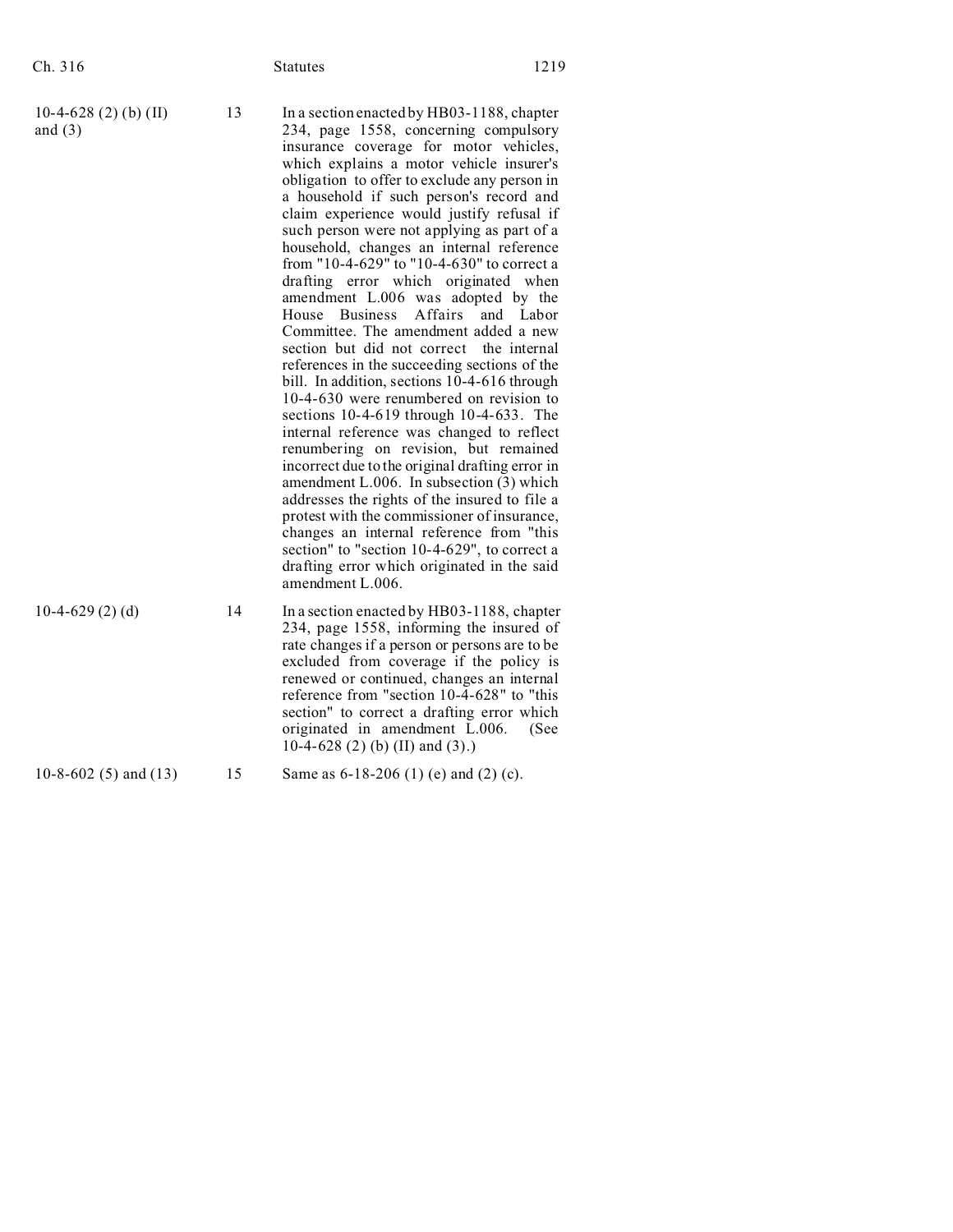| 1220                   |    | <b>Statutes</b>                                                                                                                                                                                                                                                                                                                                                                                                                                                                                                                          | Ch. 316           |
|------------------------|----|------------------------------------------------------------------------------------------------------------------------------------------------------------------------------------------------------------------------------------------------------------------------------------------------------------------------------------------------------------------------------------------------------------------------------------------------------------------------------------------------------------------------------------------|-------------------|
| $10-16-102(7)$         | 16 | Deletes "under section $10-16-105(7.3)$<br>$(d.5)$ ", which formerly listed the criteria<br>used to determine when a small employer<br>carrier may suspend its duty to issue a<br>health benefit plan, because the internal<br>reference refers to a provision that was<br>deleted by SB97-054, chapter 154, page<br>630, concerning measures necessary for<br>Colorado to maintain regulatory authority<br>over certain aspects of health care coverage<br>under the federal<br>"Health<br>Portability and Accountability Act of 1996". | Insurance         |
| $11 - 10.5 - 103(2)$   | 17 | Changes an internal reference from "articles<br>1 to 11, 22, and 23" to "this article and<br>articles 101 to 109" in various provisions<br>of the "Colorado Banking Code" because<br>the "Colorado Banking Code of 1957" was<br>repealed and those articles were relocated<br>by HB03-1257, chapter 152, page 1051,<br>concerning a nonsubstantive recodification<br>of Colorado's banking laws.                                                                                                                                         |                   |
| $11-37.5-103(15)(b)$   | 18 | Same as section 11-10.5-103 (2).                                                                                                                                                                                                                                                                                                                                                                                                                                                                                                         |                   |
| 11-37.5-104            | 19 | Same as section 11-10.5-103 (2).                                                                                                                                                                                                                                                                                                                                                                                                                                                                                                         |                   |
| 11-37.5-107            | 20 | Same as section 11-10.5-103 (2).                                                                                                                                                                                                                                                                                                                                                                                                                                                                                                         |                   |
| $11-37.5-111(1)$ (a)   | 21 | Same as section 11-10.5-103 (2).                                                                                                                                                                                                                                                                                                                                                                                                                                                                                                         |                   |
| $11-37.5-121(3)$       | 22 | Same as section 11-10.5-103 (2).                                                                                                                                                                                                                                                                                                                                                                                                                                                                                                         |                   |
| 11-71-102 (3) (a) (II) | 23 | Same as section 11-10.5-103 (2).                                                                                                                                                                                                                                                                                                                                                                                                                                                                                                         |                   |
| $11-101-401(43)$       | 24 | Same as section 11-10.5-103 (2).                                                                                                                                                                                                                                                                                                                                                                                                                                                                                                         |                   |
| $12 - 2 - 123$ (1) (p) | 25 | In various provisions of title 12, deletes an<br>internal reference to section 12-22-102<br>(13), which defined a habit-forming drug,<br>because the definition was deleted by<br>SB03-119,<br>chapter<br>128,<br>page<br>the<br>continuation<br>concerning<br>regulatory functions of the state board of<br>pharmacy.                                                                                                                                                                                                                   | 944.<br>the<br>of |
| $12-4-111(2)$ (j)      | 26 | Same as section 12-2-123 (1) (p).                                                                                                                                                                                                                                                                                                                                                                                                                                                                                                        |                   |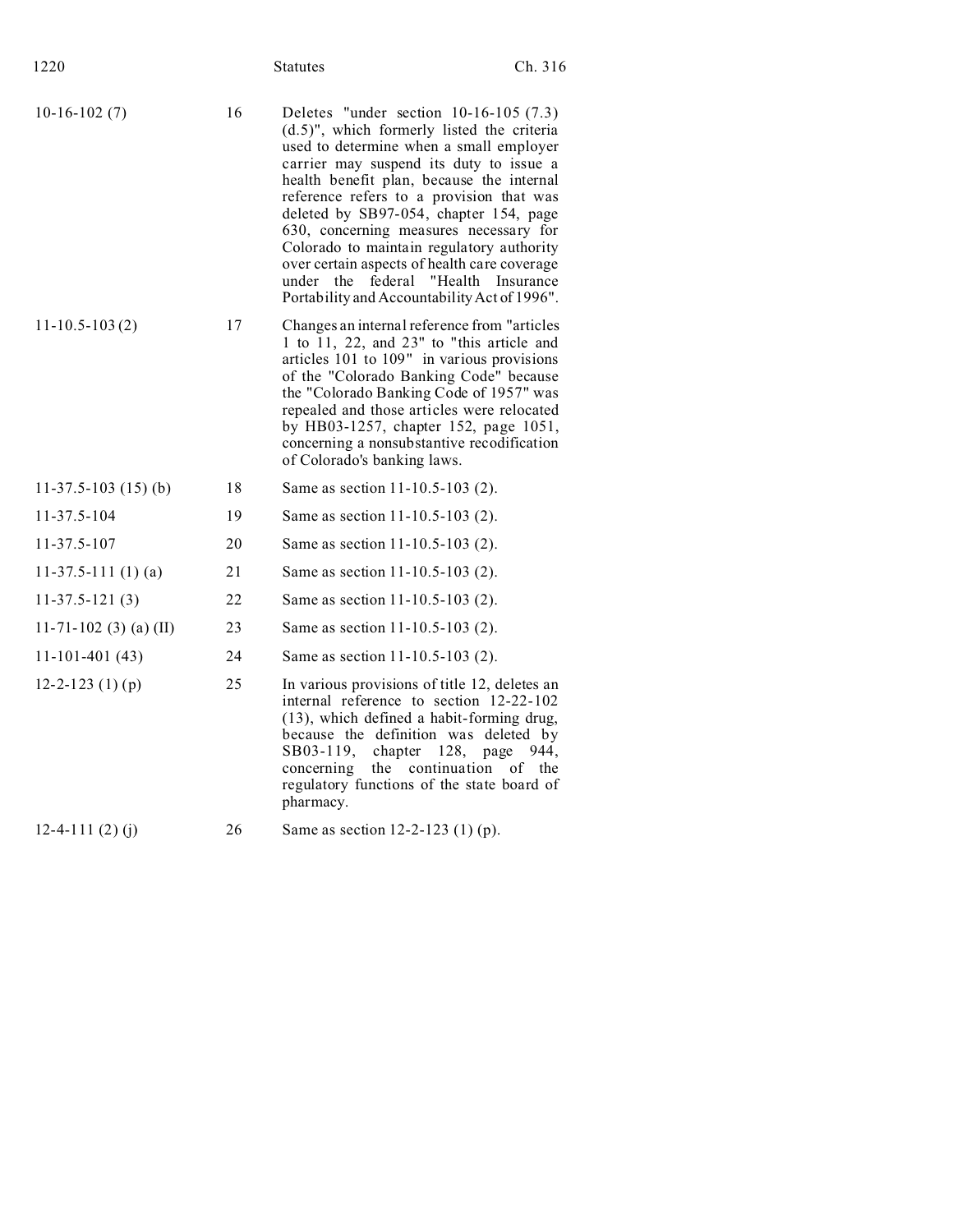| Ch. 316            |    | <b>Statutes</b>                                                                                                                                                                                                                                                                                                                                                                                                                                                                                                                                                                                                                                                                               | 1221            |
|--------------------|----|-----------------------------------------------------------------------------------------------------------------------------------------------------------------------------------------------------------------------------------------------------------------------------------------------------------------------------------------------------------------------------------------------------------------------------------------------------------------------------------------------------------------------------------------------------------------------------------------------------------------------------------------------------------------------------------------------|-----------------|
| 12-14-114          | 27 | Deletes "and registrants" in a section of<br>"The Colorado Fair Debt Collection<br>Practices Act" that provides the collection<br>agency board with the<br>authority to<br>promulgate rules to enforce the provisions<br>of title<br>of<br>article<br>14<br>12,<br>HB00-1185, chapter, 938, page<br>concerning the authority of the administrator<br>of the "Uniform Consumer Credit Code" to<br>license collection agencies, repealed the<br>requirement that a person acting as a<br>solicitor or as a debt collector be registered.<br>In addition to the aforementioned change,<br>deletes "and regulations" from the powers of<br>the board to conform to standard drafting<br>practice. | because<br>218, |
| $12 - 14 - 117(4)$ | 28 | In a provision of the "Colorado Fair Debt<br>Collection Practices Act" instructing the<br>administrator to forward any complaint<br>received by the administrator regarding<br>violations of the act by an attorney to the<br>court's<br>disciplinary counsel,<br>supreme<br>changes the name of "disciplinary counsel"<br>to "attorney regulation counsel" pursuant to<br>an order adopted June 25, 1998, by the<br>Colorado supreme court that repealed and<br>reenacted rules 241.1 through 241.6<br>C.R.C.P., changing the name of the counsel<br>and relocating the rule from 241.4 to 251.3<br>C.R.C.P., effective July 1, 1999.                                                        |                 |
| $12 - 14 - 120(2)$ | 29 | Substitutes "principles" for "principals" to<br>correct a misspelling in a House second<br>reading floor amendment to HB00-1182,<br>chapter 218, page 940, concerning the<br>authority of the administrator of the<br>"Uniform Consumer Credit Code" to license<br>collection agencies. (See House Journal,<br>pages 722 and 724, February 22, 2000.)                                                                                                                                                                                                                                                                                                                                         |                 |
| $12 - 14 - 130(4)$ | 30 | Same as section 12-14-120 (2).                                                                                                                                                                                                                                                                                                                                                                                                                                                                                                                                                                                                                                                                |                 |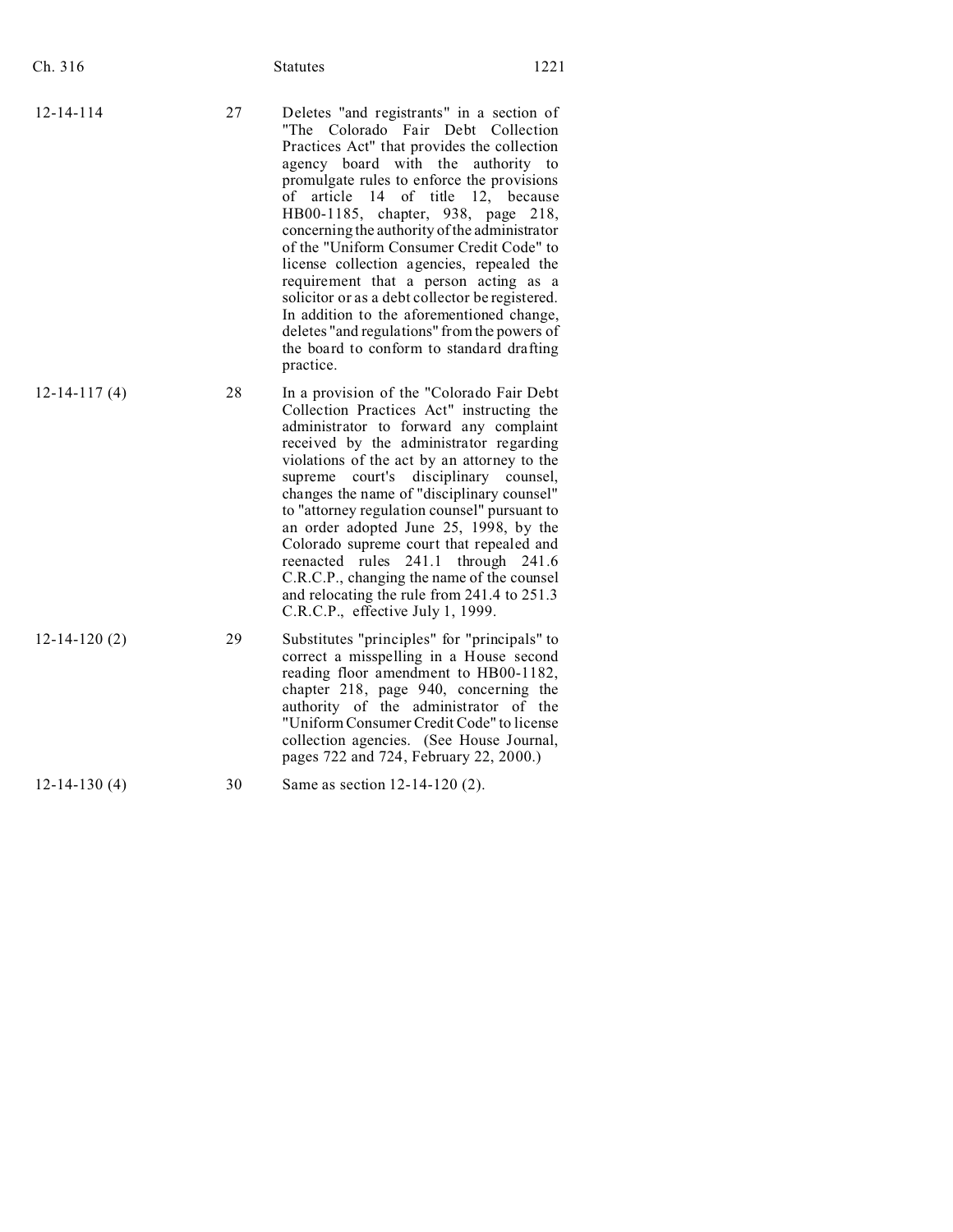| 1222                                |    | <b>Statutes</b>                                                                                                                                                                                                                                                                                                                                                                                                                                                                                                 | Ch. 316 |
|-------------------------------------|----|-----------------------------------------------------------------------------------------------------------------------------------------------------------------------------------------------------------------------------------------------------------------------------------------------------------------------------------------------------------------------------------------------------------------------------------------------------------------------------------------------------------------|---------|
| $12 - 22 - 125$ (1) (n)             | 31 | In a provision describing the disciplinary<br>actions that the state board of pharmacy<br>may consider for unprofessional conduct,<br>amended by SB03-119, chapter 128, page<br>950, concerning the continuation of the<br>regulatory functions of the state board of<br>pharmacy, changes an internal reference<br>from $"10-1-127"$ to<br>$"10-1-128"$<br>correspond with the renumbering of that<br>section by SB03-059, chapter 40, page 601,<br>concerning the recreation of the division of<br>insurance. | to      |
| $12 - 29.5 - 106(1)$ (m)            | 32 | Same as section 12-2-123 (1) (p).                                                                                                                                                                                                                                                                                                                                                                                                                                                                               |         |
| $12-32-107(3)$ (f)                  | 33 | Same as section 12-2-123 (1) (p).                                                                                                                                                                                                                                                                                                                                                                                                                                                                               |         |
| $12-33-117(1)$ (d)                  | 34 | Same as section 12-2-123 (1) (p).                                                                                                                                                                                                                                                                                                                                                                                                                                                                               |         |
| $12-36-117(1)$ (g)<br>and $(1)$ (i) | 35 | Same as section 12-2-123 (1) (p).                                                                                                                                                                                                                                                                                                                                                                                                                                                                               |         |
| $12-37-107$ (3) (d)                 | 36 | Same as section 12-2-123 (1) (p).                                                                                                                                                                                                                                                                                                                                                                                                                                                                               |         |
| $12-38-117(1)(s)$                   | 37 | Same as section 12-2-123 (1) (p).                                                                                                                                                                                                                                                                                                                                                                                                                                                                               |         |
| $12-38.1-111(1)$ (i)                | 38 | Same as section 12-2-123 (1) (p).                                                                                                                                                                                                                                                                                                                                                                                                                                                                               |         |
| $12-39-111(1)$ (g)                  | 39 | Same as section 12-2-123 (1) (p).                                                                                                                                                                                                                                                                                                                                                                                                                                                                               |         |
| 12-40-108 (1) (d)                   | 40 | Same as section 12-2-123 (1) (p).                                                                                                                                                                                                                                                                                                                                                                                                                                                                               |         |
| $12-40-118(1)$ (e)                  | 41 | Same as section 12-2-123 (1) (p).                                                                                                                                                                                                                                                                                                                                                                                                                                                                               |         |
| $12-41-115(1)$ (1)                  | 42 | Same as section 12-2-123 (1) (p).                                                                                                                                                                                                                                                                                                                                                                                                                                                                               |         |
| $12-43-222(1)$ (e)                  | 43 | Same as section 12-2-123 (1) (p).                                                                                                                                                                                                                                                                                                                                                                                                                                                                               |         |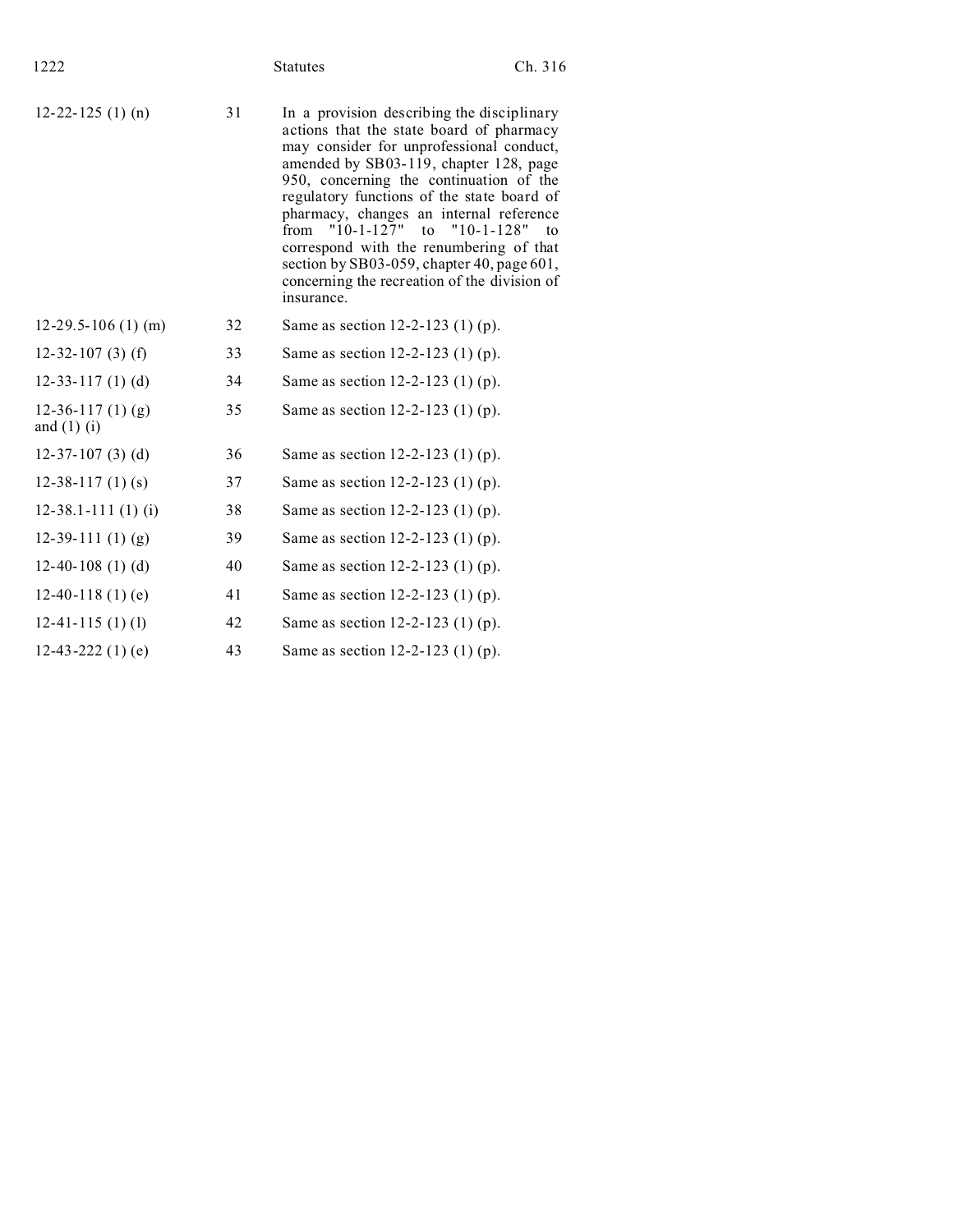| 12-54-108 IP $(4)$ , $(4)$<br>$(a)$ , and $(4)$ $(b)$ | 44 | Changes internal references to provisions<br>that permit a funeral director or embalmer<br>the right of final disposition if a signed<br>statement is provided, because HB03-1305,<br>chapter 303, page 1916, concerning<br>standards and conduct regarding dead<br>human bodies, added a new subsection (4)<br>to section $12-54-108$ . Subsection $(4)$<br>included internal references to sections<br>12-34-302, 12-34-303, and 12-34-301 (6),<br>which were found in section 5 of the<br>introduced version of the bill. Section 5<br>was subsequently removed by the House<br>Health, Environment, Welfare, &<br>Institutions Committee Report, C.001;<br>however, the conforming amendments to<br>section $12-54-108$ (4) were not made.<br>HB03-1312, chapter 185, page 1348,<br>concerning the authority to direct the<br>disposition of a person's last remains,<br>created the "Disposition of Last Remains<br>Act" in article 19 of title 15. Article 19 of<br>title 15 contains similar language to section<br>5 of the introduced version of HB03-1305<br>and the internal references found in section<br>$12-54-108$ (4) are therefore changed to<br>reflect the sections found in article 19 of<br>title 15. Accordingly, the following internal |
|-------------------------------------------------------|----|-----------------------------------------------------------------------------------------------------------------------------------------------------------------------------------------------------------------------------------------------------------------------------------------------------------------------------------------------------------------------------------------------------------------------------------------------------------------------------------------------------------------------------------------------------------------------------------------------------------------------------------------------------------------------------------------------------------------------------------------------------------------------------------------------------------------------------------------------------------------------------------------------------------------------------------------------------------------------------------------------------------------------------------------------------------------------------------------------------------------------------------------------------------------------------------------------------------------------------------------------------------------|
|                                                       |    | references are changed from "12-34-302" to<br>"15-19-106", from "12-34-303" to<br>"15-19-104", and from "12-34-301 (6)" to<br>$"15-19-106"$ .                                                                                                                                                                                                                                                                                                                                                                                                                                                                                                                                                                                                                                                                                                                                                                                                                                                                                                                                                                                                                                                                                                                   |

12-58-110 (1) (1) 45 Same as section 12-2-123 (1) (p).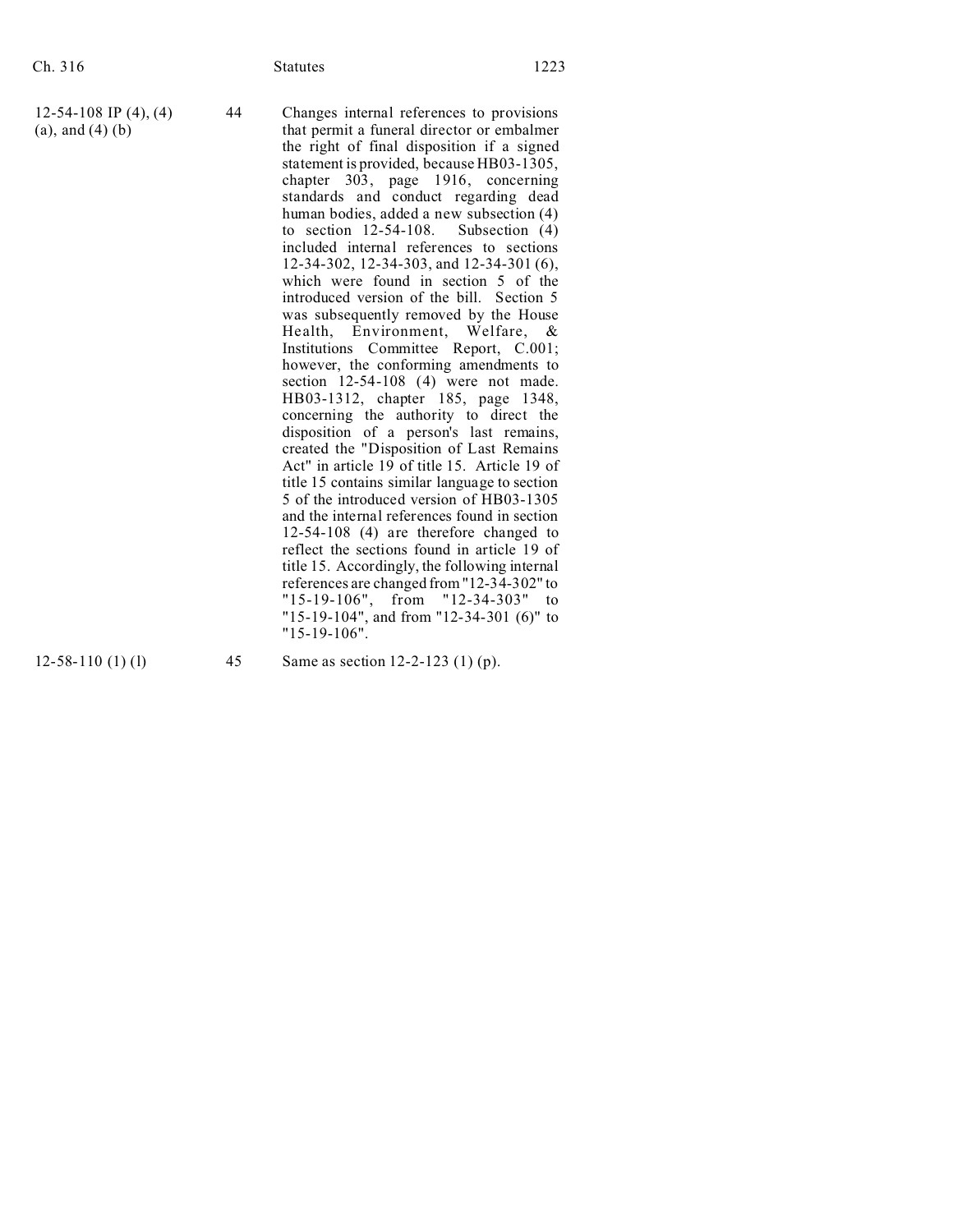| 1224                    |    | <b>Statutes</b>                                                                                                                                                                                                                                                                                                                                                                                                                                                                                                                                                                                                                                                                                                                                                            | Ch. 316    |
|-------------------------|----|----------------------------------------------------------------------------------------------------------------------------------------------------------------------------------------------------------------------------------------------------------------------------------------------------------------------------------------------------------------------------------------------------------------------------------------------------------------------------------------------------------------------------------------------------------------------------------------------------------------------------------------------------------------------------------------------------------------------------------------------------------------------------|------------|
| 12-60-702 (1) (e) (II)  | 46 | In a provision addressing the fees that must<br>be paid to purse funds by an in-state<br>simulcast facility that receives simulcast<br>races of horses or greyhounds, as amended<br>by HB93-1268, chapter 234, page 1228,<br>internal reference<br>changes<br>an<br>"12-60-701 (1) (a)" to "12-60-701 (1)", to<br>correct an error that originated in the<br>drafting of the bill because the conforming<br>amendment incorrectly retained the internal<br>reference to paragraph (a) even though the<br>paragraph (a) designation had been deleted<br>when provisions within section 12-60-109<br>relocated<br>and renumbered<br>were<br>12-60-701 by HB93-1268, concerning the<br>regulation of racing by the division of racing<br>events in the department of revenue. | from<br>as |
| $12-64-111(1)$ (v)      | 47 | Same as section 12-2-123 (1) (p).                                                                                                                                                                                                                                                                                                                                                                                                                                                                                                                                                                                                                                                                                                                                          |            |
| 16-13-504 $(2.1)$ $(b)$ | 48 | In a section of the "Colorado Contraband"<br>Forfeiture Act" establishing the criteria to<br>ascertain whether the owner of the property<br>was "involved in or knew of the subject<br>act", renumbers the provisions of subsection<br>$(2.1)$ (b) and changes an internal reference<br>subsection<br>(2.1)<br>(b)<br>(III)<br>1n<br>"subparagraph (II) of this paragraph (b)" to<br>"sub-subparagraph (A) of this subparagraph<br>(II)" to conform to standard drafting<br>practice.                                                                                                                                                                                                                                                                                      | from       |

17-1-111 49 In a section explaining when certain provisions of the "Administrative Procedure Act" do not apply, deletes "including objective parole criteria approved by the commission on parole guidelines created pursuant to section 17-22.5-404 (7)", because HB00-1133, chapter 202, page 845, concerning the department of corrections, amended section 17-22.5-404 (7) to abolish the Colorado commission of parole guidelines and its power to approve objective parole criteria.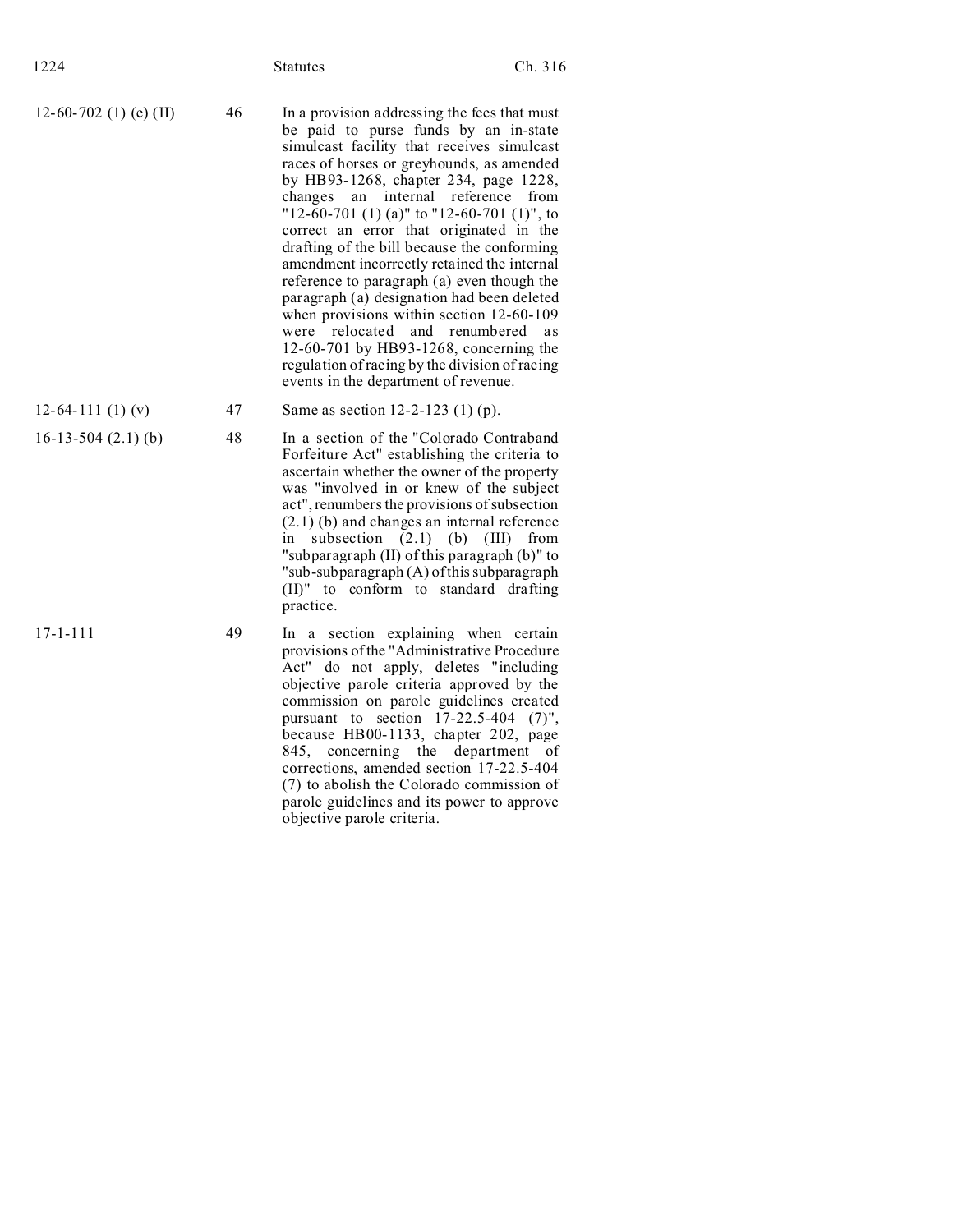| Ch. 316                 |    | <b>Statutes</b>                                                                                                                                                                                                                                                                                                                                                                                                                                                                                  | 1225                    |
|-------------------------|----|--------------------------------------------------------------------------------------------------------------------------------------------------------------------------------------------------------------------------------------------------------------------------------------------------------------------------------------------------------------------------------------------------------------------------------------------------------------------------------------------------|-------------------------|
| 18-1.3-1302 (5) (c) (I) | 50 | In numerous provisions that define the term<br>"peace officer", changes "18-1-903 (3) (1)"<br>to "16-2.5-101" to conform with the repeal<br>and relocation of section 18-1-903 (3) (1) to<br>section 16-2.5-101 by HB03-1266, chapter<br>242, page 1605, concerning recodification<br>of statutes related to peace officers and to<br>comply with the legislative intent of<br>HB03-1266, which amended<br>internal references to a peace officer by<br>substituting "defined" with "described". | various                 |
| $18-9-202.5(2)$         | 51 | an internal reference from<br>Changes<br>"18-9-202 $(1.7)$ " to "18-9-202 $(1.8)$ " in a<br>provision of the "Colorado Criminal Code"<br>defining an "impound agency", because the<br>Senate Agriculture, Natural Resources &<br>Energy Committee Report for SB03-065,<br>chapter 330, page 2094, concerning animal<br>protection, did not make the conforming<br>amendment when the subsection was<br>renumbered. (See Senate Journal, page 78,<br>January 17, 2003.)                           |                         |
| $18-12-203$ (1) (g)     | 52 | In a provision enacted by SB03-024,<br>chapter 44, page 638, concerning permits<br>that authorize persons who demonstrate<br>competence with handguns<br>concealed handguns in<br>all<br>authorized areas of the state, changes<br>"restraining order" to "protection order" to<br>conform with the changes made by<br>HB03-1117, chapter 139, page 995,<br>concerning protection orders.                                                                                                        | to carry<br>statutorily |
| $18 - 12 - 212(2)$      | 53 | Same as section 18-1.3-1302 (5) (c) (I).                                                                                                                                                                                                                                                                                                                                                                                                                                                         |                         |
| $20-1-201(1)(d)$        | 54 | Same as section 18-1.3-1302 (5) (c) (I).                                                                                                                                                                                                                                                                                                                                                                                                                                                         |                         |
| $22 - 7 - 612(5)$       | 55 | In a section of the education accountability<br>statutes that creates the closing gap<br>commission, extends the repeal date from<br>January 1, 2005, to January 1, 2006, to<br>correct an error in the drafting of SB03-254,<br>chapter 384, page 2510, that specifies that<br>the commission shall provide a written final<br>report to the state board of education and<br>the Education Committees of the Senate and<br>House of Representatives by December 1,<br>2005.                     |                         |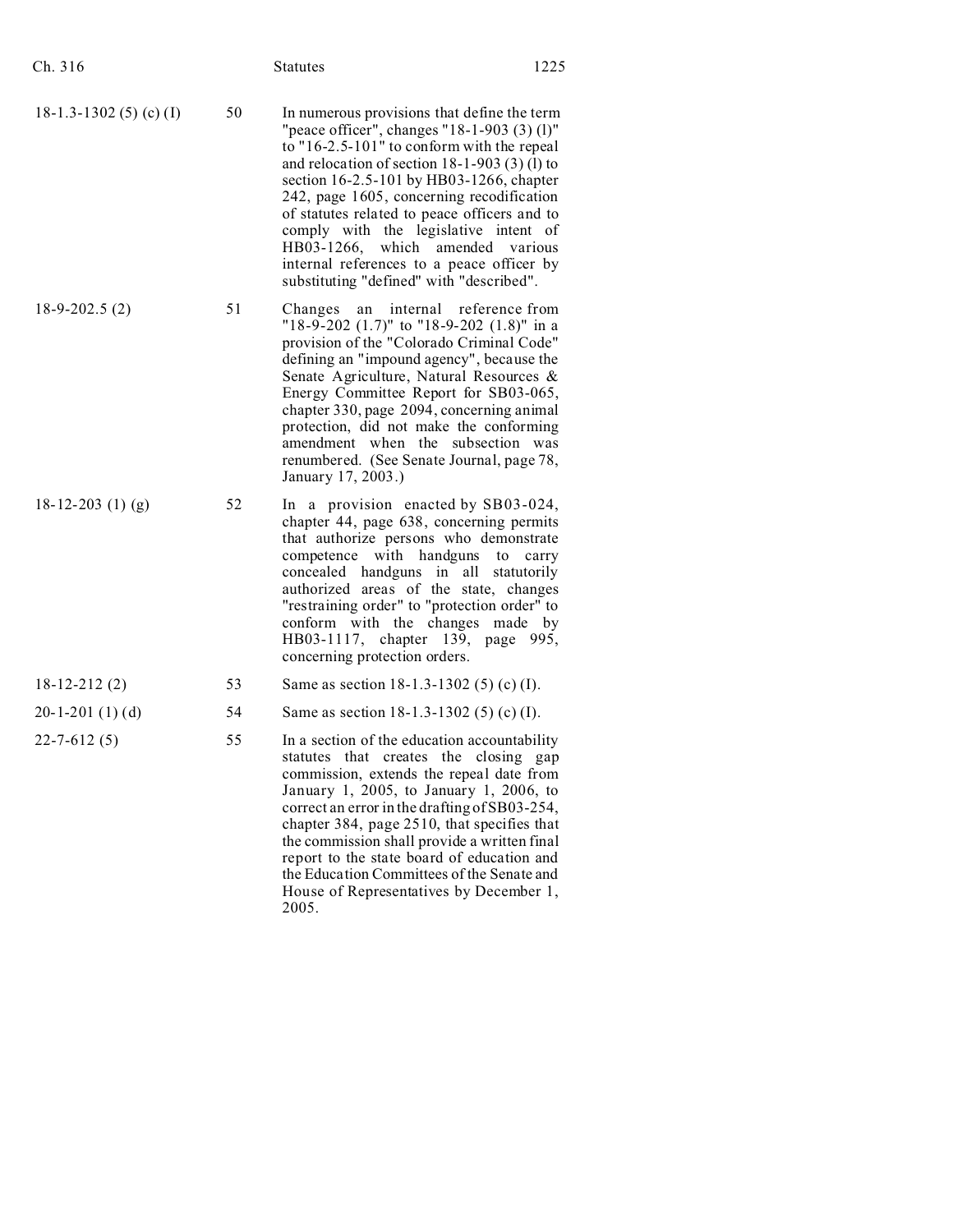| 1226                    |    | <b>Statutes</b>                                                                                                                                                                                                                                                                                                                                                                                                                                                                                                                                                                                                                                         | Ch. 316                |
|-------------------------|----|---------------------------------------------------------------------------------------------------------------------------------------------------------------------------------------------------------------------------------------------------------------------------------------------------------------------------------------------------------------------------------------------------------------------------------------------------------------------------------------------------------------------------------------------------------------------------------------------------------------------------------------------------------|------------------------|
| $22-54-107.5$ (3) (b)   | 56 | In a section of the "Public School Finance"<br>Act of 1994" that specifies how "per pupil<br>funding" is to be calculated when<br>determining the districts total program for<br>the 2001-02 budget year if calculated using<br>the district's adjusted cost of living factor,<br>inserts "as said section existed prior to its<br>repeal" because section 22-54-104 $(2)$ (a.5)<br>was repealed by SB03-248, chapter 337,<br>page 2139, concerning the financing of<br>public schools. The section number was<br>retained for historical purposes.                                                                                                     |                        |
| $22 - 54 - 112(2)$ (b)  | 57 | Repeals a provision of the "Public School"<br>Finance Act of 1994" that specifies the<br>reporting requirement needed to receive<br>pupil enrollment aid, because section<br>22-54-125, which authorized aid for school<br>districts with increasing enrollment, was<br>repealed by SB03-183, chapter 28, page<br>522, concerning the modification<br>preschool through twelfth grade public<br>education programs.                                                                                                                                                                                                                                     | of                     |
| $22-64-112$ (2) (b) (I) | 58 | In a provision instructing the trustees of a<br>school district's benefit or retirement system<br>to invest and manage the moneys of that<br>system, changes an internal reference from<br>"Uniform Prudent Investor<br>"Colorado Uniform Prudent Investor Act" to<br>correct a drafting error that occurred in the<br>original draft of HB98-1095, chapter 6,<br>page 13, concerning a requirement that<br>trustees who manage the assets of a benefit<br>retirement system that is maintained for<br>employees of a school district shall be<br>governed by the standard for trustees<br>contained in the "Colorado Uniform Prudent<br>Investor Act". | Act''<br>$\mathsf{to}$ |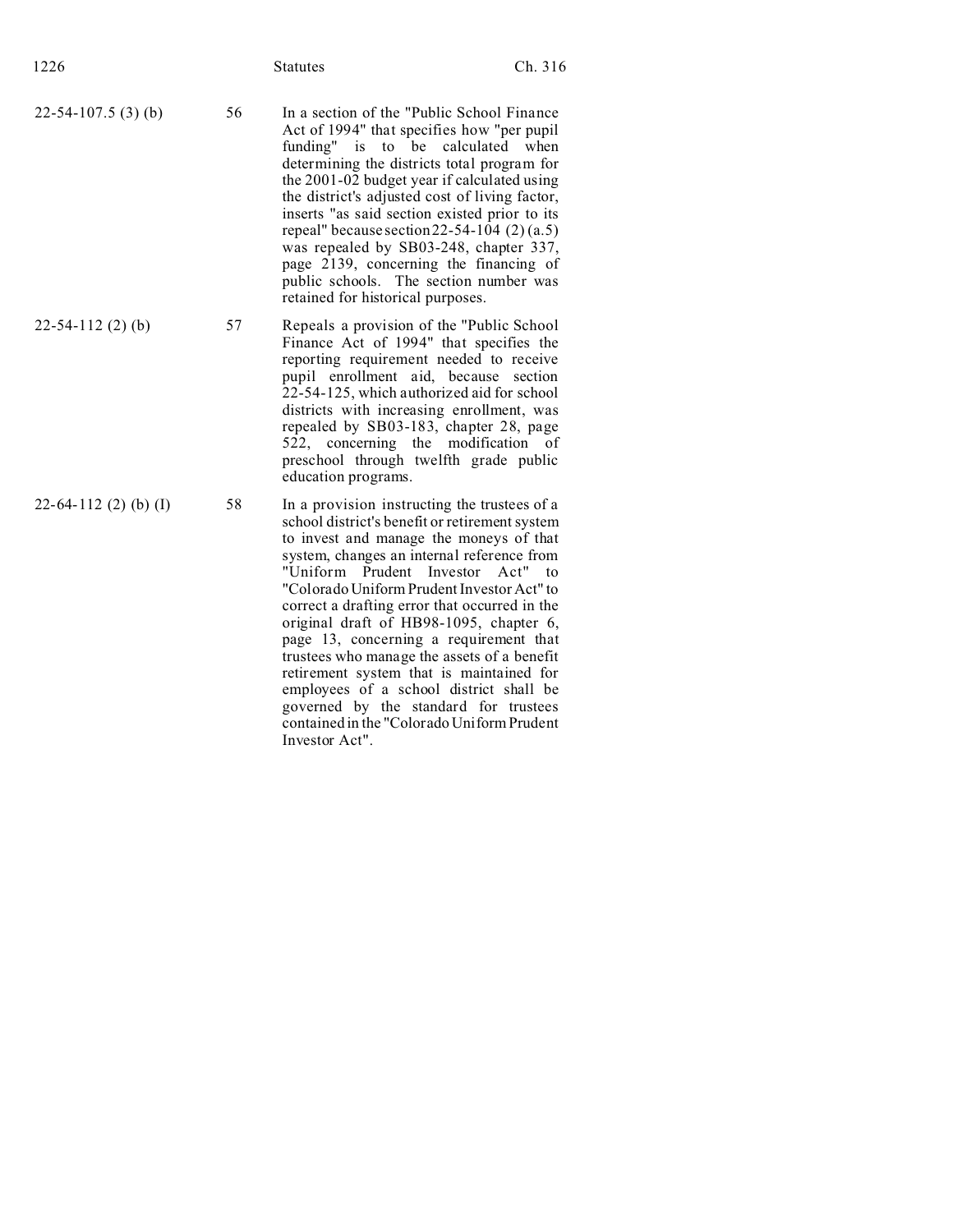| Ch. 316                |    | Statutes                                                                                                                                                                                                                                                                                                                                                                                                                                                                                                                                                                          | 1227 |
|------------------------|----|-----------------------------------------------------------------------------------------------------------------------------------------------------------------------------------------------------------------------------------------------------------------------------------------------------------------------------------------------------------------------------------------------------------------------------------------------------------------------------------------------------------------------------------------------------------------------------------|------|
| $23 - 1 - 104$ (8) (b) | 59 | In a provision enacted by HB02-1419,<br>chapter 303, page 1250, concerning budget<br>allocations for specified institutions of<br>higher education for fiscal years beginning<br>on and after July 1, 2003, substitutes<br>"Colorado state university - Pueblo" for<br>"university of southern Colorado" to<br>conform with the name change made by<br>HB02-1324, chapter 205, page 706,<br>concerning the establishment of a Colorado<br>state university at Pueblo.                                                                                                             |      |
| $24-1-120(9)$          | 60 | an internal reference from<br>Changes<br>"25-1-127" to "26-1-302" to correct a<br>drafting error originating in HB02-1281,<br>page 1605, chapter 324, concerning the<br>creation of the Colorado traumatic brain<br>injury board. Drafts of the bill originally<br>placed the creation of the traumatic brain<br>injury board in section 25-1-127 but later<br>moved it to section 26-1-203 before the bill<br>was introduced. After the bill became law,<br>section 26-1-203 was relocated to section<br>26-1-302 for ease of location in the 2002<br>Colorado Revised Statutes. |      |
| 24-10-103 (4) (b) (V)  | 61 | provision of the "Colorado<br>In.<br>a —<br>Governmental Immunity Act" defining a<br>employee, deletes an internal<br>public<br>reference and language referring to the<br>community maternity services program,<br>which awarded contracts for community<br>maternity services, because SB03-112,<br>chapter 115, page 879, concerning<br>modifications to the program for the<br>medically indigent, repealed this section.                                                                                                                                                     |      |
| $24 - 33 - 304(1)$     | 62 | In a provision enacted by HB03-1323,<br>chapter 307, page 1961, that provides for<br>the repeal of article 33 of title 24, which<br>would repeal the department of natural<br>resources, substitutes "part 3" for "article"<br>to correct an error that occurred in the<br>original draft of the bill and to reflect the<br>legislative intent of the bill. The bill created<br>the Colorado coordination council in part 3<br>of article 33 of title 24, and intended for the                                                                                                    |      |

(c).

council, not the department, to sunset in 2013 as shown in section 24-34-104 (44)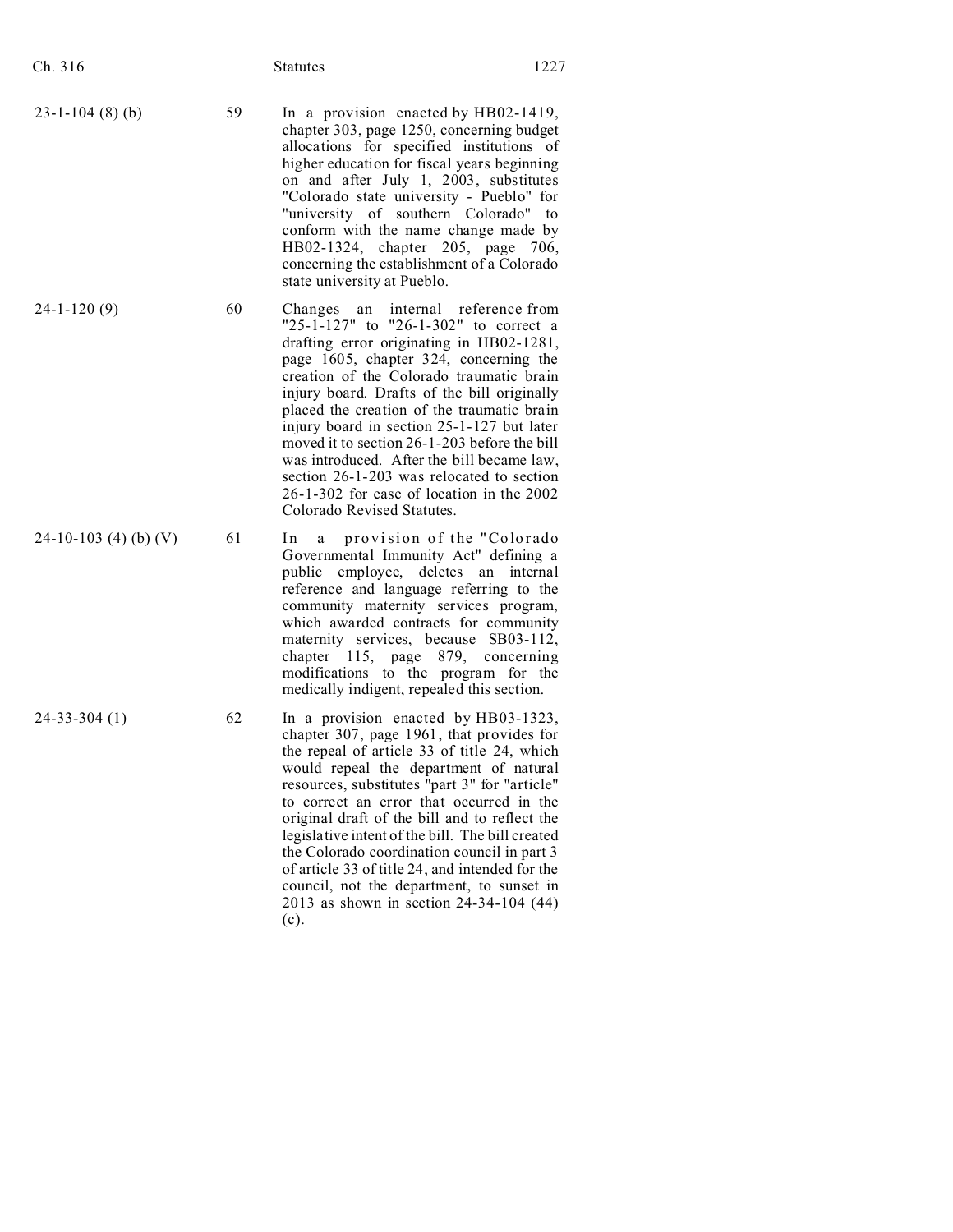| 1228                                 |    | Statutes                                                                                                                                                                                                                                                                                                                                                                                                                                                                                                                                                                                                                                    | Ch. 316          |
|--------------------------------------|----|---------------------------------------------------------------------------------------------------------------------------------------------------------------------------------------------------------------------------------------------------------------------------------------------------------------------------------------------------------------------------------------------------------------------------------------------------------------------------------------------------------------------------------------------------------------------------------------------------------------------------------------------|------------------|
| $24 - 51 - 305(1)$                   | 63 | In sections listing whether or not persons<br>are eligible to be members of the public<br>employees' retirement association, changes<br>internal references to indicate the relocation<br>of article 54.7 of title 24 to article 52 of title<br>24, because SB02-231, chapter 278, page<br>1090, concerning the administration of<br>retirement plans by the state deferred<br>compensation committee, repealed and<br>relocated that article, effective July 1, 2002.                                                                                                                                                                      |                  |
| $24 - 51 - 310$ (1) (k)              | 64 | Same as section 24-51-305 (1).                                                                                                                                                                                                                                                                                                                                                                                                                                                                                                                                                                                                              |                  |
| $25 - 1 - 122$ (4) (e)               | 65 | Same as section 18-1.3-1302 (5) (c) (I).                                                                                                                                                                                                                                                                                                                                                                                                                                                                                                                                                                                                    |                  |
| $25-4-506(1)(a)$                     | 66 | Inserts "and" after "infections," to correct a<br>drafting error in the House Committee on<br>Environment, Welfare,<br>Health,<br>Institutions Report for SB02-185, chapter<br>313, page 1313, concerning measures to<br>oppose certain forms of tuberculosis,<br>because the committee amendment omitted<br>"and" when existing language was struck<br>and new language was added, which<br>resulted in a grammatical error. (See House<br>Journal, page 1223, April 9, 2002, and page<br>1458, April 19, 2002.)                                                                                                                           | and              |
| $25 - 15 - 515(1)$ (b)               | 67 | In a provision of the "Hazardous Waste"<br>Incinerator<br>Processor<br>Siting<br><sub>or</sub><br>authorizing<br>the governing body of<br>hazardous waste incinerator to request a<br>lump-sum payment in lieu of annual fees<br>from the owner or operator of any<br>hazardous waste incinerator or processor,<br>strikes "to" to correct a drafting error in the<br>House Committee on Health, Environment,<br>Institutions Report<br>Welfare,<br>&<br>SB02-041, chapter 36, page 94, concerning<br>local regulation of hazardous waste sites,<br>that resulted in a grammatical error. (See<br>House Journal, page 925, March 19, 2002.) | Act"<br>a<br>for |
| 26-4-410 $(2)$ $(c)$ $(II)$<br>(B.1) | 68 | Same as section 6-20-101 (1) and (2).                                                                                                                                                                                                                                                                                                                                                                                                                                                                                                                                                                                                       |                  |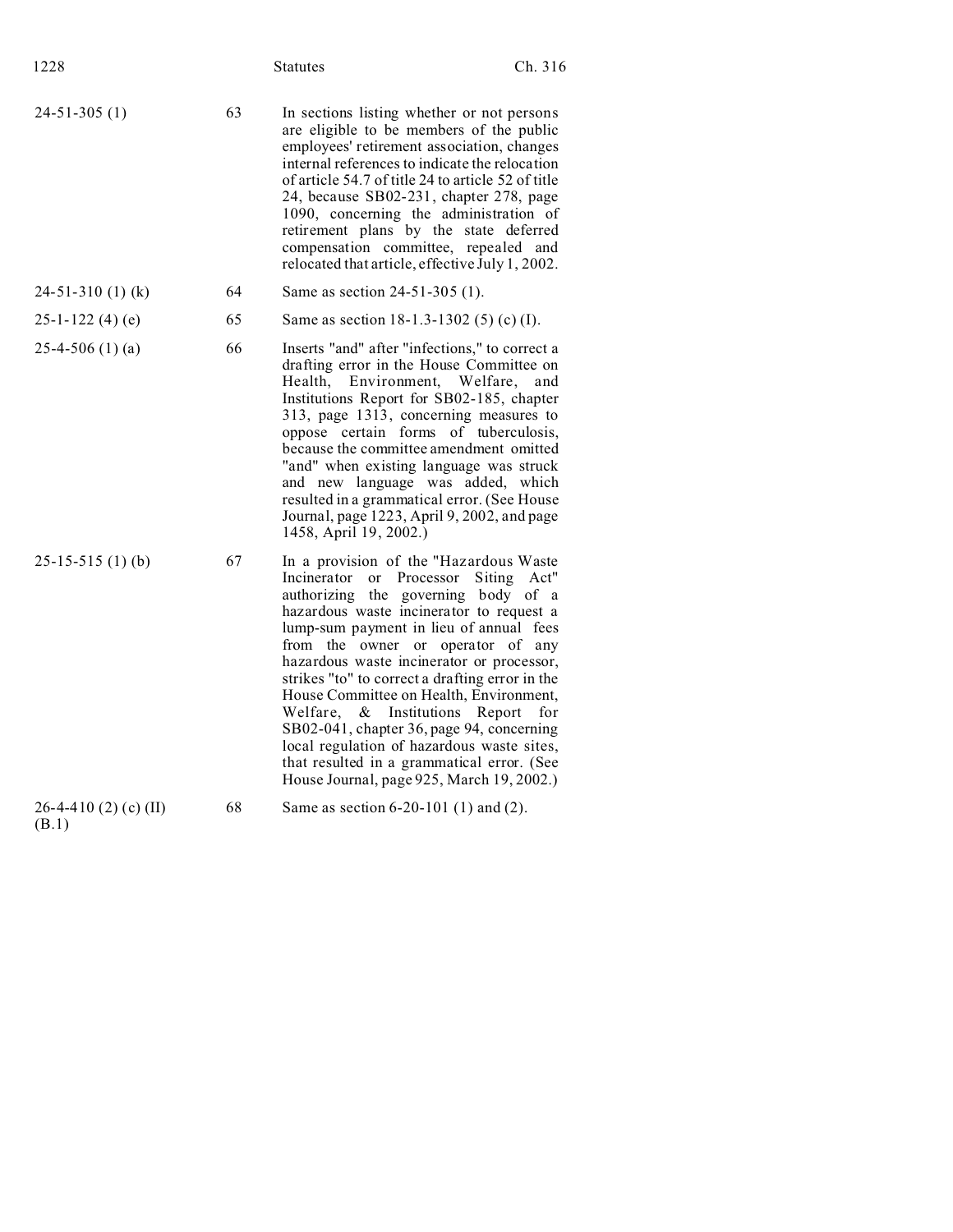| Ch. 316                    |    | <b>Statutes</b>                                                                                                                                                                                                                                                                                                                                                                                                                                                                                                                             | 1229 |
|----------------------------|----|---------------------------------------------------------------------------------------------------------------------------------------------------------------------------------------------------------------------------------------------------------------------------------------------------------------------------------------------------------------------------------------------------------------------------------------------------------------------------------------------------------------------------------------------|------|
| $26-15-106(1)(c)$          | 69 | In a provision of the "Reform Act for the<br>Provision of Health Care for the Medically<br>Indigent" specifying a reporting requirement<br>for the department of health care policy and<br>financing, changes an internal reference<br>from "26-15-105 $(1)$ " to "26-15-105"<br>because SB03-112, chapter 115, page 874,<br>concerning modifications to the program for<br>the medically indigent,<br>amended the<br>section, resulting in the elimination of<br>subsection designations.                                                  |      |
| 29-11-101 (13) and<br>(14) | 70 | In a provision defining terms used to explain<br>9-1-1 emergency assistance services, in<br>which SB97-132, chapter 149, page 572,<br>concerning the provision of emergency<br>services via telephone added subsections<br>$(13)$ and $(14)$ to section 29-11-101, changes<br>the order of definitions, alphabetizing the<br>definitions to conform to standard drafting<br>practice.                                                                                                                                                       |      |
| $29-12.5-101(3) (f)$       | 71 | In a section defining energy performance<br>contract, deletes "pursuant to paragraph (d)<br>of this subsection $(3)$ ", which required a<br>party to deposit with such board an amount<br>of money equal to all payments, except<br>payments for maintenance, repairs, and<br>obligations to the contract before the<br>contract expired, because HB01-1381,<br>chapter 291, page 1094, concerning utility<br>cost-savings measures that may be financed<br>by governmental agencies, repealed this<br>paragraph, effective August 8, 2001. |      |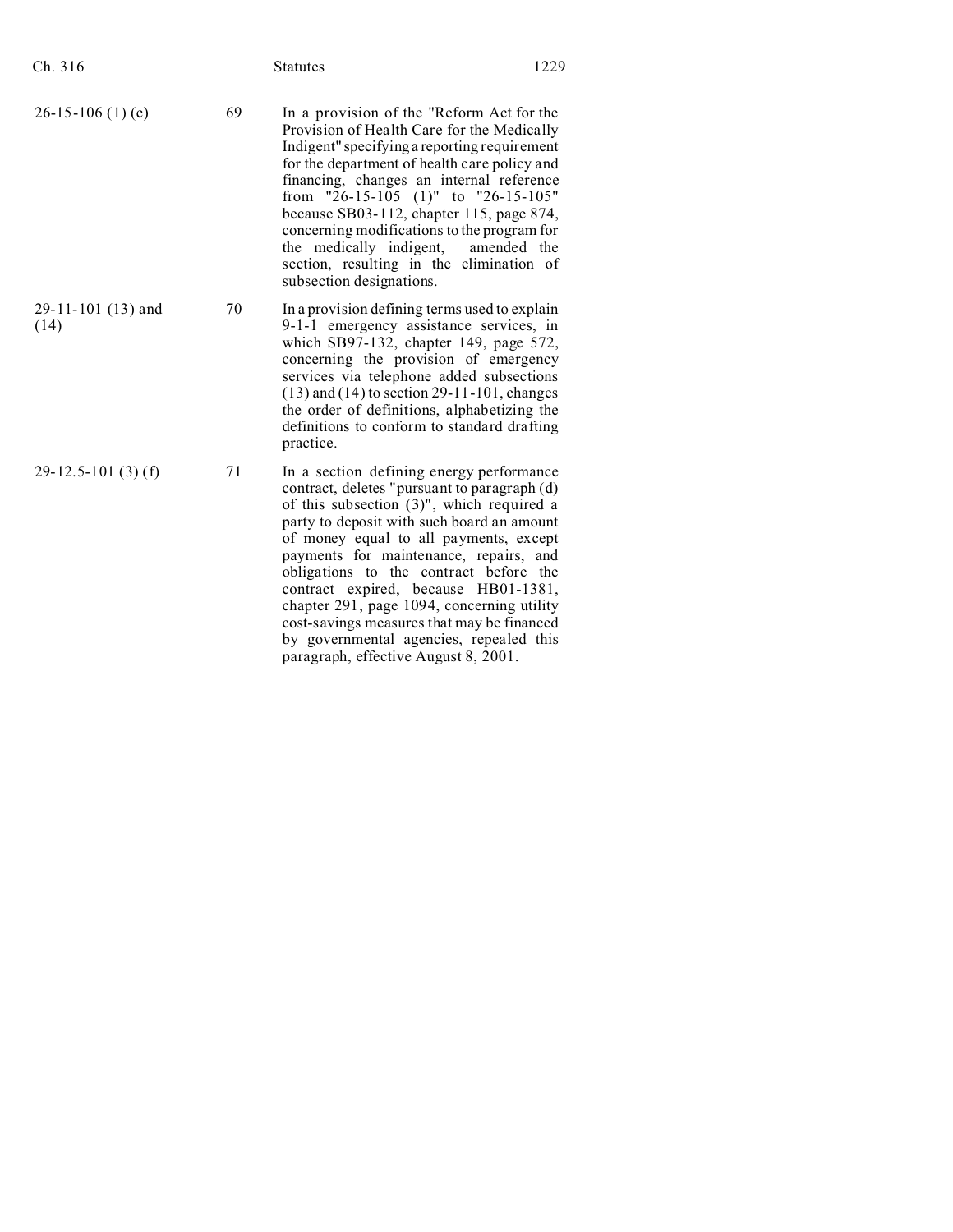| 1230                   |    | Statutes                                                                                                                                                                                                                                                                                                                                                                                                                                                                                                                                                                                                                                                                                                                                               | Ch. 316         |
|------------------------|----|--------------------------------------------------------------------------------------------------------------------------------------------------------------------------------------------------------------------------------------------------------------------------------------------------------------------------------------------------------------------------------------------------------------------------------------------------------------------------------------------------------------------------------------------------------------------------------------------------------------------------------------------------------------------------------------------------------------------------------------------------------|-----------------|
| $31 - 30.5 - 307(2)$   | 72 | In a section describing the state treasurer's<br>role in transferring moneys to the fire and<br>police members' benefit fund, deletes as<br>obsolete "described in the biennial report<br>prepared pursuant to paragraph (d) of<br>subsection (1) of this section", because<br>SB01-208, chapter 303, page 1180,<br>concerning recommendations of the Senate<br>Committee on Government, Veterans and<br>Military Relations, and Transportation<br>relating requirements for certain reports to<br>the general assembly from executive<br>agencies, repealed section 31-30.5-307 (1)<br>(d), which required the board of trustees to<br>submit to the Joint Budget Committee a<br>biennial report on employers that had<br>accrued unfunded liability. |                 |
| 31-30.5-503            | 73 | In provisions addressing the fire and police<br>members' benefit fund, changes an internal<br>reference from "Uniform Prudent Investor<br>Act" to "Colorado Uniform Prudent Investor<br>Act" to correct a drafting error that occurred<br>in the original draft of HB97-1006, chapter<br>7, page 10, concerning the management of<br>assets held by fire and police pension plans<br>that provide benefits for paid firefighters<br>and police officers.                                                                                                                                                                                                                                                                                               |                 |
| $31 - 30.5 - 803(1)$   | 74 | Same as section 31-30.5-503.                                                                                                                                                                                                                                                                                                                                                                                                                                                                                                                                                                                                                                                                                                                           |                 |
| $31 - 31 - 302(1)$ (a) | 75 | Same as section 31-30.5-503.                                                                                                                                                                                                                                                                                                                                                                                                                                                                                                                                                                                                                                                                                                                           |                 |
| $31 - 31 - 602(1)$     | 76 | Same as section 31-30.5-503.                                                                                                                                                                                                                                                                                                                                                                                                                                                                                                                                                                                                                                                                                                                           |                 |
| $31 - 31 - 703(2)$     | 77 | Same as section 31-30.5-503.                                                                                                                                                                                                                                                                                                                                                                                                                                                                                                                                                                                                                                                                                                                           |                 |
| $33 - 15 - 113(1)$     | 78 | In a section that addresses payment of<br>penalty assessments for violations incurred<br>when an unattended vehicle is parked where<br>permit<br>is required, enacted<br>a<br>HB03-1319, chapter 305, page 1953,<br>concerning the<br>augmentation                                                                                                                                                                                                                                                                                                                                                                                                                                                                                                     | by<br>of<br>law |

enforcement tools used to gain compliance with laws regulating the recreational use of Colorado's natural resources, substitutes "to" for "by" to correct a drafting error which occurred in the original draft of the bill to clarify that the payment is made to

and not by the division of wildlife.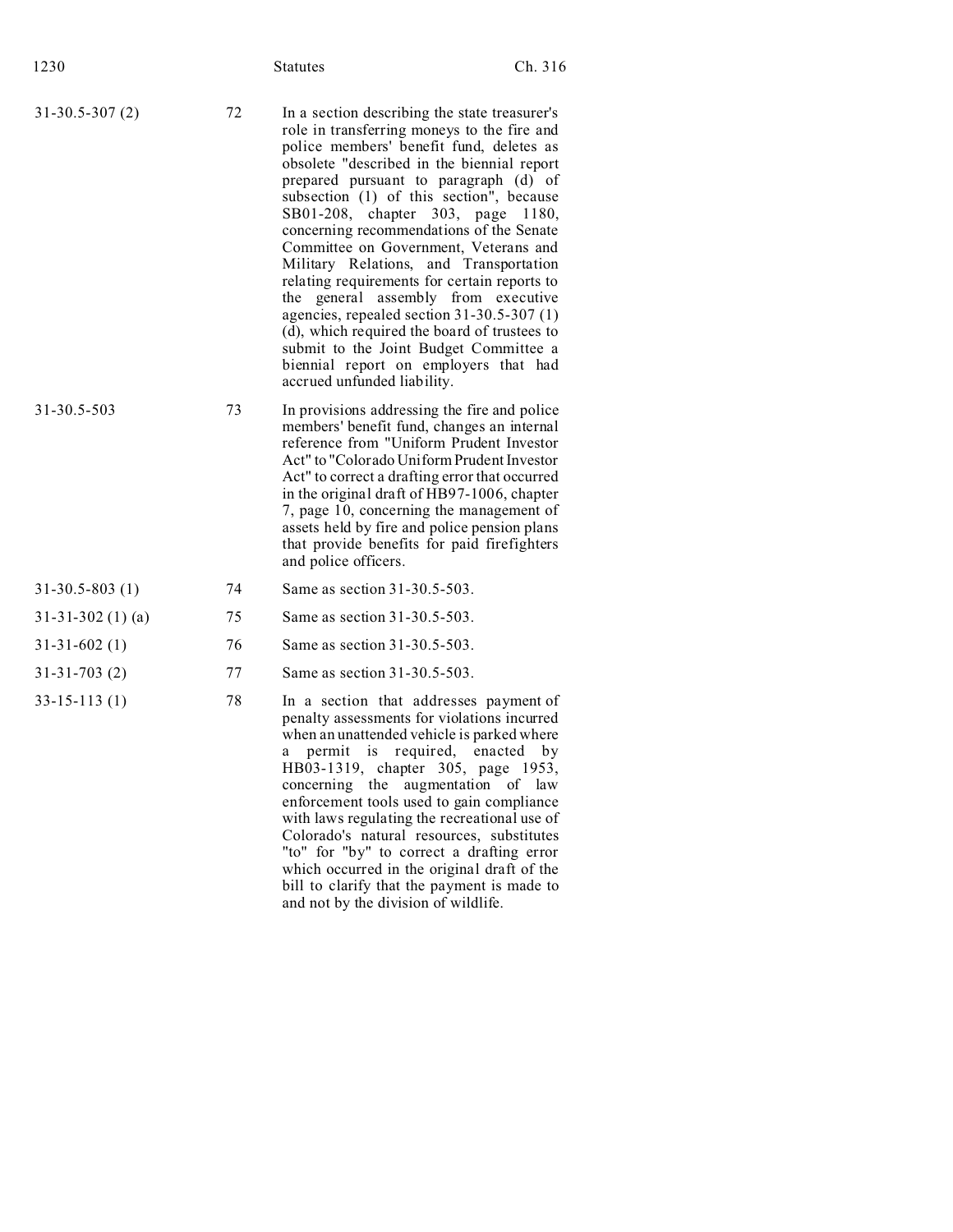| Ch. 316               |    | 1231<br>Statutes                                                                                                                                                                                                                                                                                                                                                                                                                                                                                                                                                                                |
|-----------------------|----|-------------------------------------------------------------------------------------------------------------------------------------------------------------------------------------------------------------------------------------------------------------------------------------------------------------------------------------------------------------------------------------------------------------------------------------------------------------------------------------------------------------------------------------------------------------------------------------------------|
| $35-80-116.5(5)(a)$   | 79 | In a provision of the "Pet Animal Care and<br>Facilities Act" that creates the pet<br>overpopulation fund, deletes an internal<br>reference to section "39-22-2201", which<br>required Colorado state individual income<br>tax returns to contain a line that allowed a<br>taxpayer to contribute to the fund, because<br>section 39-22-2203 enacted by HB01-1337,<br>chapter 282, page 1055, concerning the<br>welfare of pets, provided for the repeal of<br>part 22, effective January 1, 2004.                                                                                              |
| $37-92-308(3)(a)$     | 80 | Makes a grammatical correction to a<br>provision curtailing diversions<br>from<br>specified wells unless certain criteria are<br>met by inserting "are<br>included<br>in"<br>immediately prior to "a substitute water<br>plan". The error originated in Senate<br>second reading floor amendment L.012 to<br>chapter 204, page<br>SB03-073,<br>1446,<br>an increase in the<br>concerning<br>state<br>engineer's authority to approve the use of<br>water.                                                                                                                                       |
| $38 - 2 - 105$        | 81 | Substitutes "Colorado state university -<br>Pueblo" for "university of southern<br>Colorado" to conform with the name change<br>made by HB02-1324, chapter 205, page<br>706, concerning the establishment of a<br>Colorado state university at Pueblo.                                                                                                                                                                                                                                                                                                                                          |
| 38-13-111 (2) (c) (I) | 82 | In a provision of the "Unclaimed Property"<br>Act" addressing the "Notice of Names of<br>Persons Appearing to be Owners of<br>Abandoned Property", deletes "Except as<br>provided in subparagraph (II) of this<br>paragraph (c)," which formerly required the<br>notice to contain a statement that the<br>property had been placed in the custody of<br>the administrator, because SB95-008,<br>chapter 141, page 524, concerning the<br>remittance of property to the state under the<br>"Unclaimed Property Act", repealed<br>subparagraph (II) of paragraph (c), effective<br>May 16, 1995. |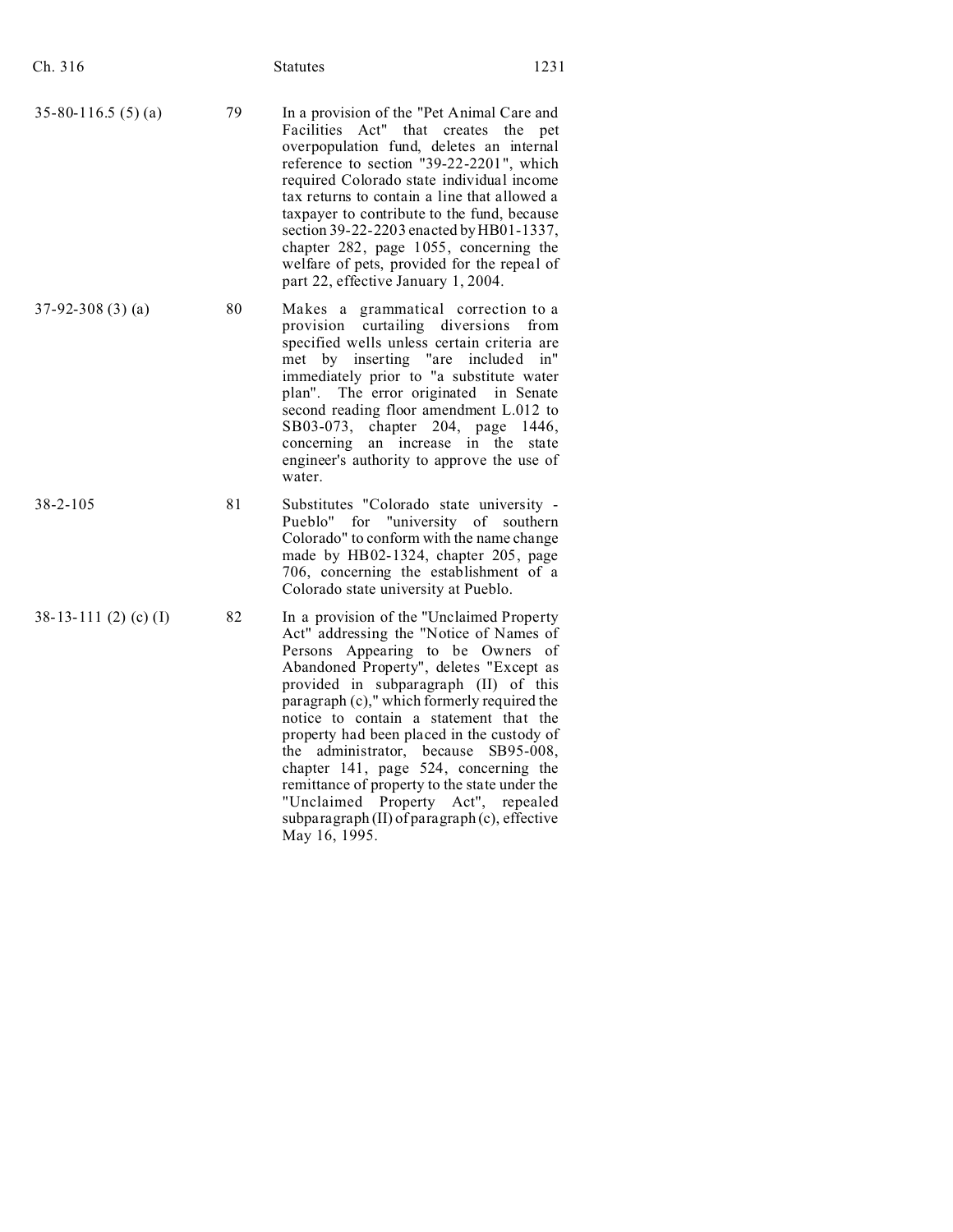- 38-35-125 (1) 83 In a provision defining terms used to explain closing and settlement services and the disbursement of funds, in which SB89-115, chapter 322, page 1445, concerning the disbursement of funds as a part of real estate closing and settlement services added paragraph (c) of subsection (1), alphabetizes the definitions to conform to standard drafting practice.
- 38-38-109 (3) (b) and  $(3)$  (c) 84 In a provision enacted by SB90-109, chapter 275, page 1648, concerning recodification of the statutes governing encumbrances on real property, which discusses the protocol for the disbursement of property in foreclosure proceedings, changes an internal reference from "Title 11 of the federal bankruptcy code of 1978" to "the federal bankruptcy code of 1978, title 11 of the United States Code", because the current citation indicates that title 11 is in the bankruptcy code, when actually the said title 11 is codified and enacted as title 11 of the United States Code.
- 38-38-111 (2) 85 In a provision enacted by SB02-161, chapter 315, page 1341, concerning the modification of procedures for the foreclosure of deeds of trust, changes an internal reference from "38-38-303 $(2)$  $(e)$ " to "38-38-303 (2) (d)" and changes "38-38-303 (2) (d)" to "38-38-303 (2) (c)" in a provision which explains how moneys made in excess of the expenses at a foreclosure sale shall be handled after all redemption periods have elapsed, because Senate second reading floor amendment L.006 added a new paragraph (b) to subsection (2), which resulted in the succeeding paragraphs (c) and (d) of subsection (2) being relettered as paragraphs (d) and (e) of subsection (2). The House Finance Committee Report added the internal reference changes of 38-38-303 (2) (e) and 38-38-303 (2) (d) to this section. However, the House Finance Committee Report also struck paragraph (b) of subsection (2), which required subsection (2) to be relettered again by changing 38-38-303 (2) (e) to 38-38-303 (2) (d) and 38-38-303 (2) (d) to 38-38-303 (2) (c).

- 
- 
-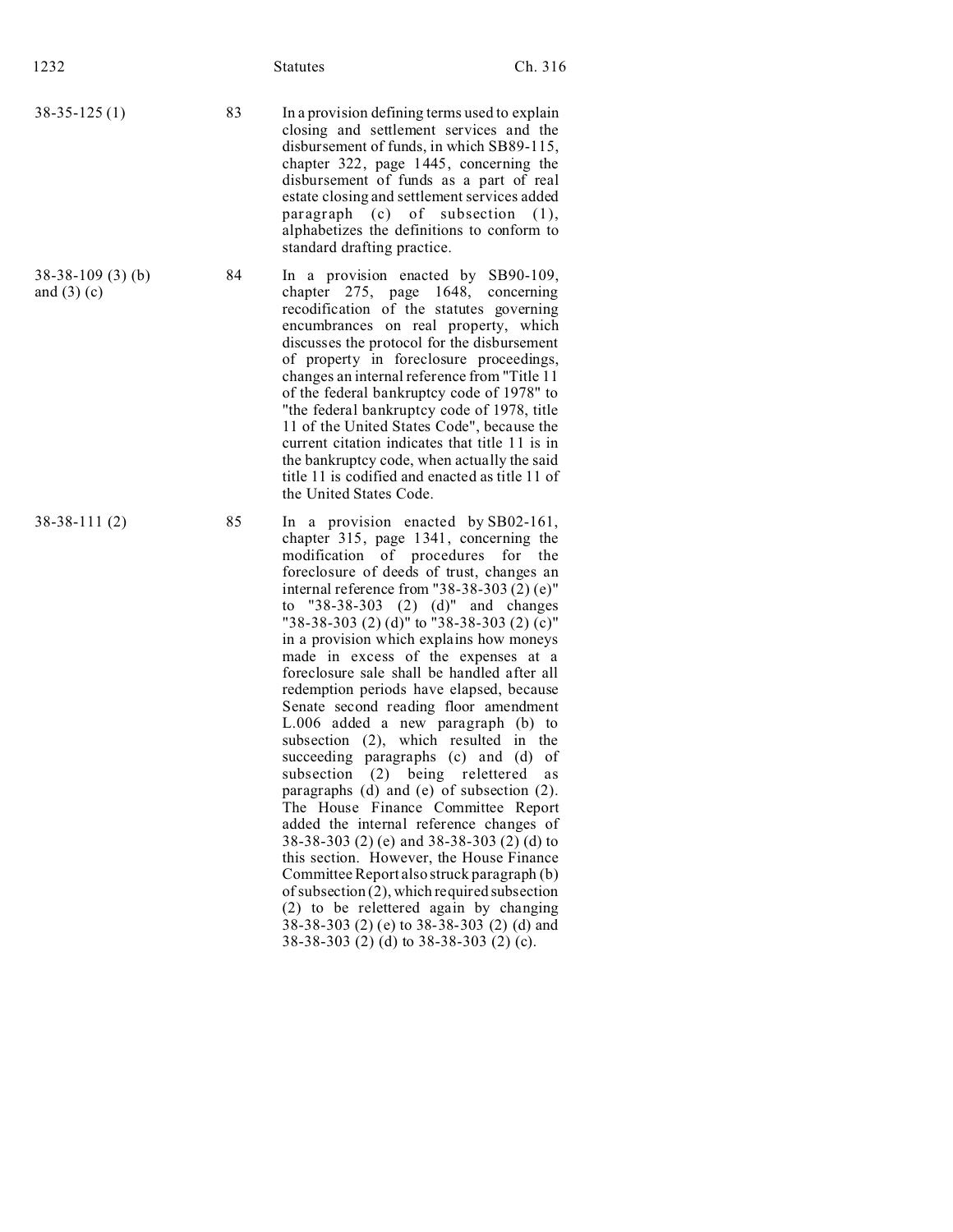| Ch. 316                  |    | <b>Statutes</b>                                                                                                                                                                                                                                                                                                                                                                                                                                                                                                                                                                                                                                                                 | 1233     |
|--------------------------|----|---------------------------------------------------------------------------------------------------------------------------------------------------------------------------------------------------------------------------------------------------------------------------------------------------------------------------------------------------------------------------------------------------------------------------------------------------------------------------------------------------------------------------------------------------------------------------------------------------------------------------------------------------------------------------------|----------|
| 39-1-102 $(1.6)$ (a) (I) | 86 | In a provision defining agricultural land for<br>taxation purposes, changes language in an<br>internal reference to 7 U.S.C. by<br>substituting "resource" with "resources" to<br>correct a drafting error in the original draft<br>of SB97-039, chapter 136, page 509,<br>concerning expansion of requirements for<br>classification as agricultural property for<br>property tax purposes, because section 6962<br>of title 7 of the United States Code<br>established<br>the<br>natural<br>resources<br>conservation service, which was cited<br>incorrectly by SB97-039.                                                                                                    |          |
| 39-4-102 $(1)$ $(b)$     | 87 | In a provision instructing the property tax<br>administrator to determine the actual value<br>of the operating property and plant of each<br>public utility unit by using certain<br>considerations,<br>changes<br>an<br>reference from "29-11-101 (14)" to<br>"29-11-101 $(13)$ " to correspond with<br>changes made in section 70 of this bill,<br>which conformed that section to standard<br>drafting practice.                                                                                                                                                                                                                                                             | internal |
| $39-22-104(3)(g)$        | 88 | In a provision addressing federal taxable<br>income, changes an internal reference from<br>"federal "Internal Revenue Code of 1986",<br>as amended," to "internal revenue code" to<br>correct an error made in the enrolling<br>process of HB99-1155, chapter 247, page<br>977, concerning the creation of an income<br>tax credit for taxpayers who donate real<br>property for conservation purposes, because<br>HB92-1263, chapter 330, page 2265,<br>concerning the enactment of the "Colorado<br>S Corporation Income Tax Act", defined<br>"federal "Internal Revenue Code of 1986",<br>as amended," as "internal revenue code" for<br>purposes of article 22 of title 39. |          |
| 39-22-120 (10)           | 89 | internal reference to<br>Deletes<br>an<br>"16-11-101.5, C.R.S." of the "Colorado<br>Income Tax Act of 1987" which instructs<br>that an incorporated individually tou notund                                                                                                                                                                                                                                                                                                                                                                                                                                                                                                     |          |

that an incarcerated individual's tax refund be sent to the court which issued an order for payment of restitution, because HB00-1169, chapter 232, page 1044, concerning restitution in criminal cases, repealed section 16-11-101.5, effective September 1, 2000.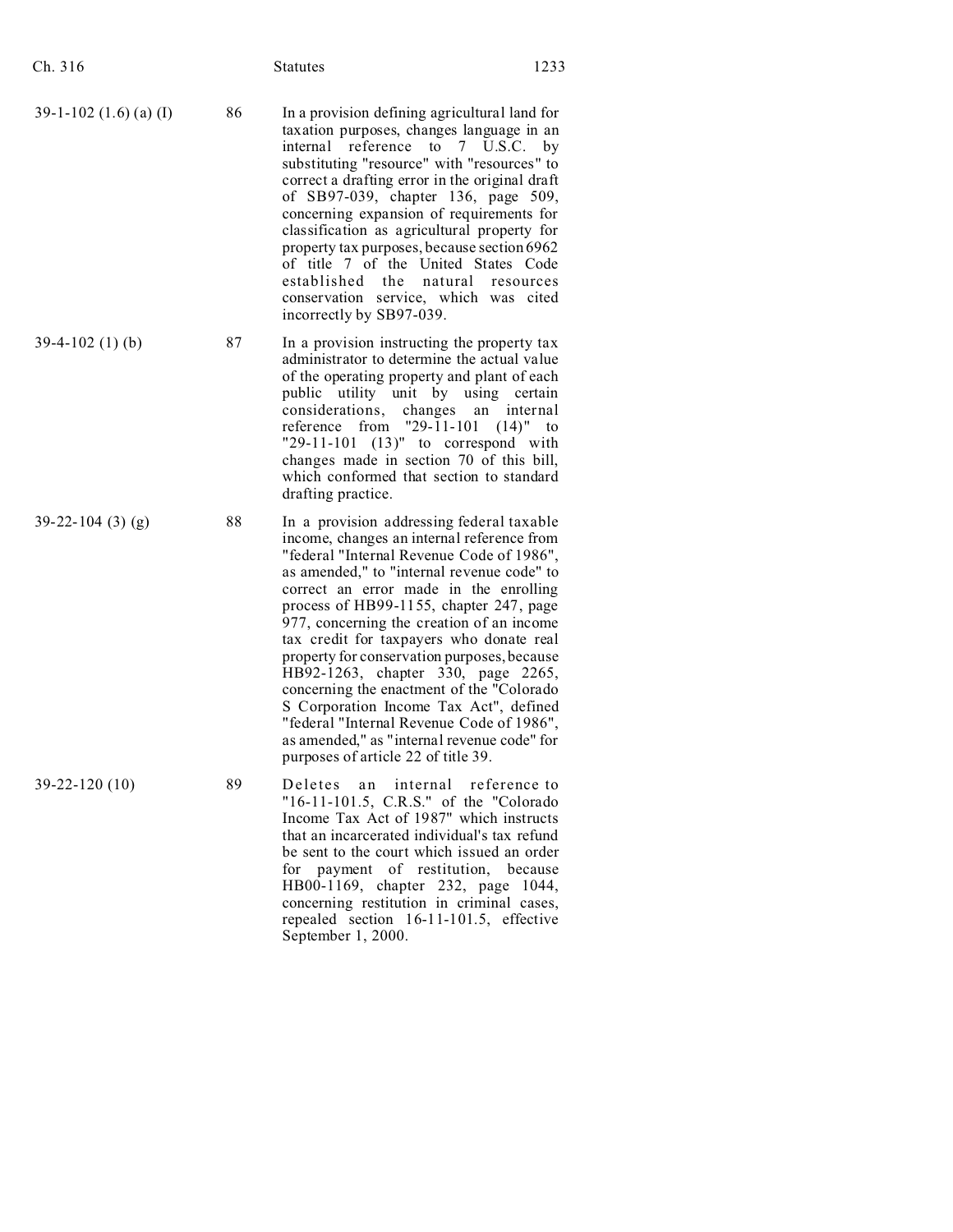| 1234                |    | <b>Statutes</b>                                                                                                                                                                                                                                                                                                                                                                                                                                                                                                                                                                                         | Ch. 316          |
|---------------------|----|---------------------------------------------------------------------------------------------------------------------------------------------------------------------------------------------------------------------------------------------------------------------------------------------------------------------------------------------------------------------------------------------------------------------------------------------------------------------------------------------------------------------------------------------------------------------------------------------------------|------------------|
| $39-22-303(12)(b)$  | 90 | an internal reference from<br>Changes<br>"409A(1)" to "409(1)" in a provision of the<br>"Colorado Income Tax Act of 1987", which<br>defines "affiliated group" as it relates to<br>includible C corporations connected through<br>stock ownership, enacted by HB85-1010,<br>chapter 309, page 1273, concerning<br>application of the unitary method<br>taxable income<br>determining the<br>corporations, to correct a drafting error in<br>the original draft of the bill, because the<br>federal "Tax Reform Act of 1984",<br>approved July 18, 1984, redesignated<br>section $409A(1)$ as $409(1)$ . | $\sigma$ f<br>of |
| $39-22-304$ (2) (f) | 91 | Same as section 39-22-104 (3) (g).                                                                                                                                                                                                                                                                                                                                                                                                                                                                                                                                                                      |                  |
| 39-22-611           | 92 | In a provision explaining property exempt<br>from ad valorem taxes, changes an internal<br>reference from $"29-11-101$ $(14)"$ to<br>"29-11-101 (13)" to correspond with<br>changes made in section 70 of this bill,<br>which conformed that section to standard<br>drafting practice.                                                                                                                                                                                                                                                                                                                  |                  |
| $39 - 22 - 703(1)$  | 93 | In a provision concerning moneys credited<br>to the nongame and endangered wildlife<br>cash fund, deletes an internal reference to<br>$33-4-118$ (2) (c), which dealt with the<br>issuance of hiking certificates, because<br>SB01-057, chapter 184, page<br>concerning the imposition of surcharges on<br>certain outdoor recreation activities in order<br>to fund rescue activities, repealed that<br>section, effective July 1, 2001.                                                                                                                                                               | 599,             |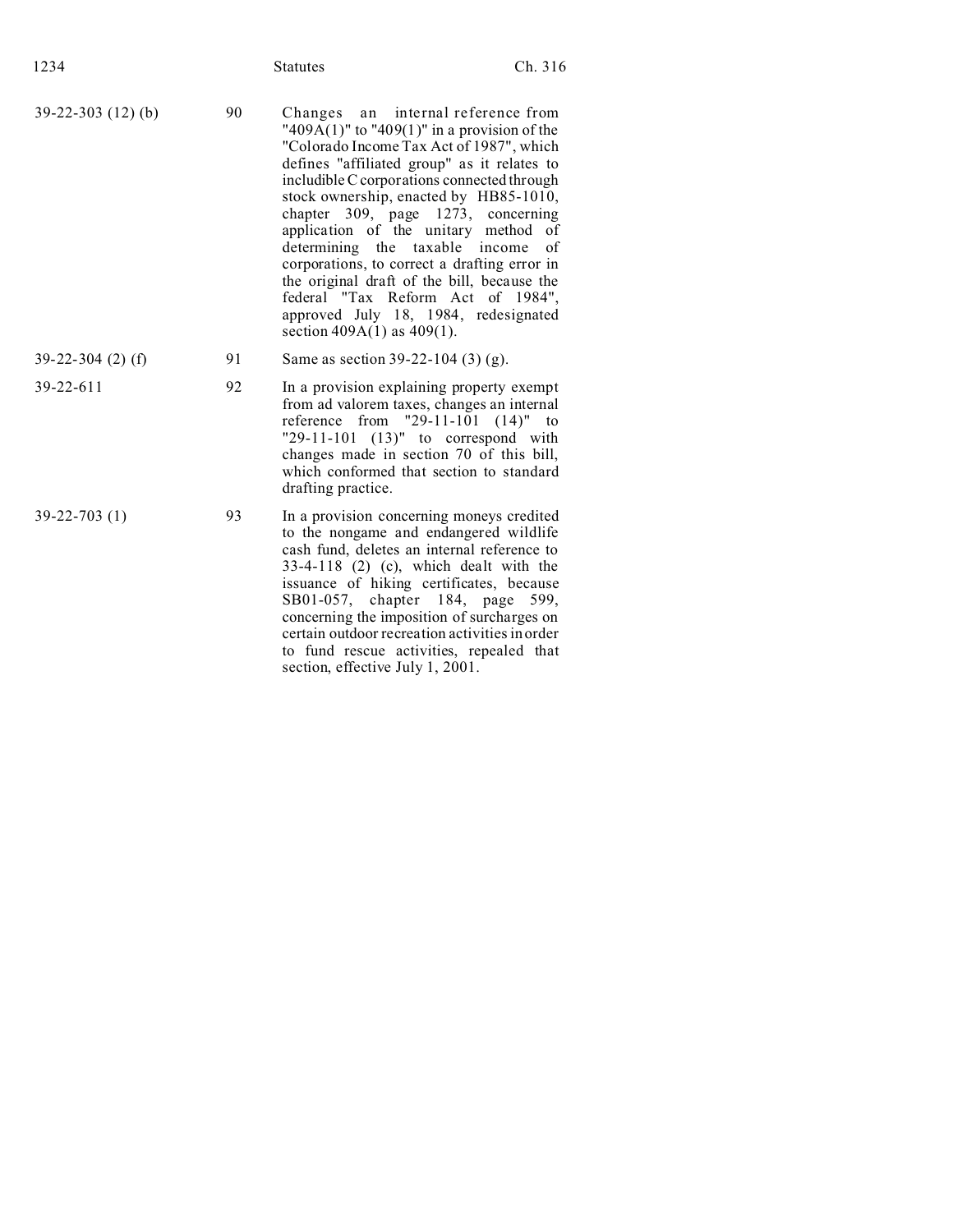| Ch. 316          |    | <b>Statutes</b>                                                                                                                                                                                                                                                                                                                                                                                                                                                                                                                                                                                                                                                                                                                                 | 1235      |
|------------------|----|-------------------------------------------------------------------------------------------------------------------------------------------------------------------------------------------------------------------------------------------------------------------------------------------------------------------------------------------------------------------------------------------------------------------------------------------------------------------------------------------------------------------------------------------------------------------------------------------------------------------------------------------------------------------------------------------------------------------------------------------------|-----------|
| 39-22-1902       | 94 | Deletes the sunset provision of the Western<br>Military Veterans'<br>Slope<br>Cemetery<br>Voluntary Contribution tax<br>created in part 19 of article 22 of title 39,<br>located in the "Colorado Income Tax Act of<br>1987", because the conference committee to<br>HB03-1147, chapter 325, page 2059,<br>concerning existing income tax checkoffs,<br>removed the requirement that the checkoff<br>sunset and intended that the program<br>The conference<br>continue indefinitely.<br>committee report removed the tax checkoff<br>from the three-year sunset provision in<br>section 39-22-1001 (1) (b), but did not<br>make the conforming amendments in part 19<br>of article 22 of title 39.                                             | checkoff. |
| 39-22-1904       | 95 | Same as 39-22-1902.                                                                                                                                                                                                                                                                                                                                                                                                                                                                                                                                                                                                                                                                                                                             |           |
| $39-27-105.5(2)$ | 96 | In a provision authorizing the director of the<br>department of revenue to seek to enforce<br>unpaid taxes, penalties, and interest, deletes<br>reference<br>internal<br>$\mathsf{to}$<br>an<br>$39 - 27 - 105.3$ .<br>In the process of drafting<br>HB00-1479, chapter 371, page 1927,<br>concerning administration of the excise tax<br>on fuels, language from the then existing<br>section 39-27-105, which describes the<br>report that a distributor of special fuels must<br>file with the department of revenue, was<br>relocated to the newly created section<br>Section 39-27-105.3 was<br>39-27-105.3.<br>later deleted from the draft and the majority<br>of the provisions in that section were<br>relocated to section 39-27-105. | section   |
| $39-29-107(1)$   | 97 | In a provision requiring taxation on the<br>severance of oil shale, deletes an internal<br>reference to subsection (4), which allowed<br>a severance tax credit to be applied to shale<br>oil production, because subsection (4) was<br>repealed by HB82-1158, chapter 159, page<br>580.                                                                                                                                                                                                                                                                                                                                                                                                                                                        |           |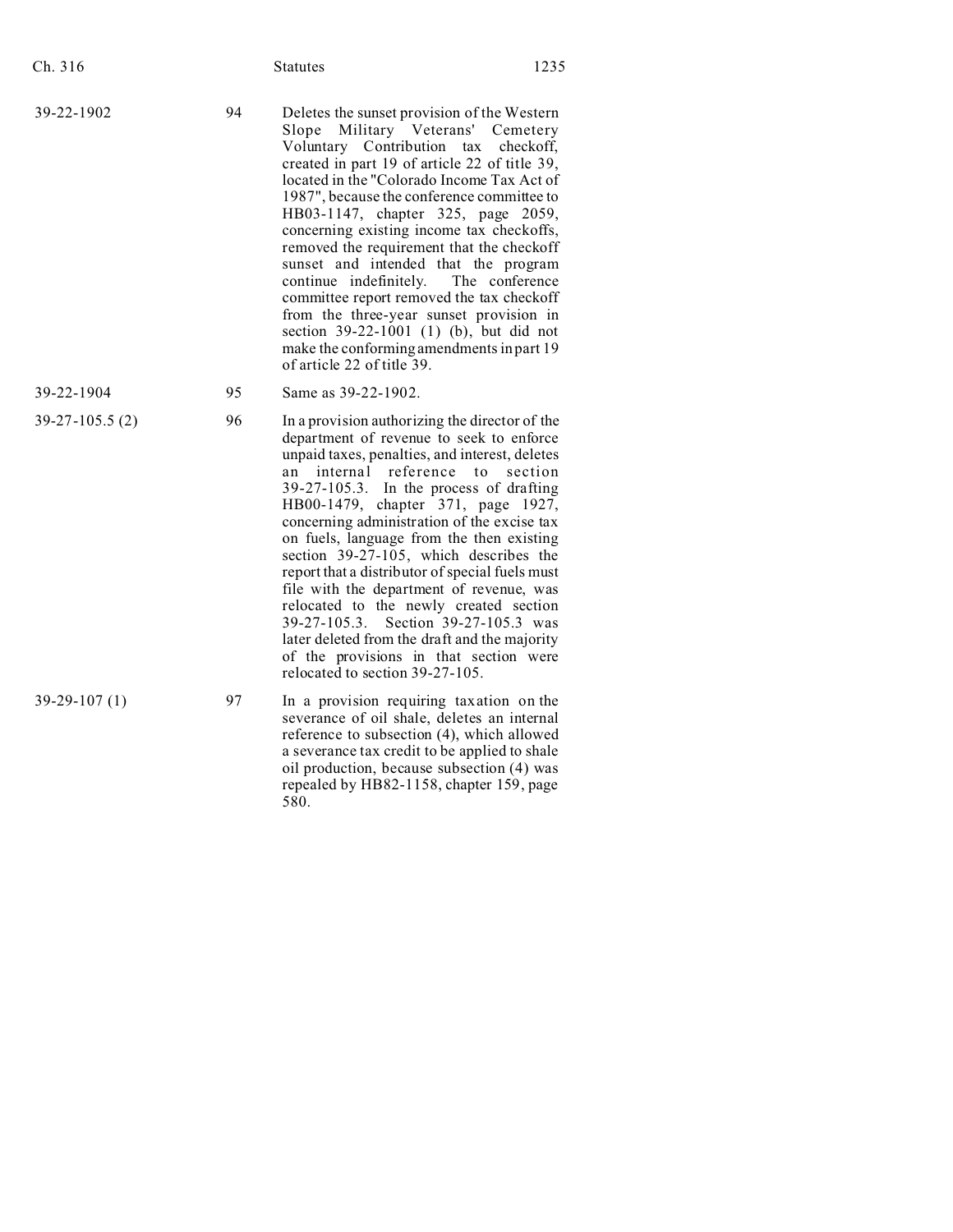| 1236                  |     | Ch. 316<br><b>Statutes</b>                                                                                                                                                                                                                                                                                                                                                                                                                                                                                                                                                                                                                                                                                                                                                                                                                                  |
|-----------------------|-----|-------------------------------------------------------------------------------------------------------------------------------------------------------------------------------------------------------------------------------------------------------------------------------------------------------------------------------------------------------------------------------------------------------------------------------------------------------------------------------------------------------------------------------------------------------------------------------------------------------------------------------------------------------------------------------------------------------------------------------------------------------------------------------------------------------------------------------------------------------------|
| 40-7-113 IP $(1)$     | 98  | In a provision of the "Public Utilities Law"<br>authorizing and setting financial limits for<br>civil penalties, inserts "14," after "13," to<br>correct an<br>error that occurred when<br>chapter 257, page<br>SB03-225,<br>1703.<br>concerning recommendations from<br>the<br>department of regulatory agencies regarding<br>the public utilities commission,<br>and<br>HB03-1289, chapter 358, page 2380,<br>concerning<br>consumer protection<br>for<br>intrastate household<br>moves,<br>were<br>but inadvertently omitted<br>harmonized,<br>article 14, which was added by HB03-1289,<br>from the list of articles to which the civil<br>penalties within this introductory portion<br>pertain.                                                                                                                                                       |
| 42-3-107 $(26)$ $(e)$ | 99  | In a provision of the "Uniform Motor<br>Vehicle Law" pertaining to the specific<br>ownership tax on each fleet vehicle and how<br>the tax must be apportioned, inserts "or<br>principal fleet management facility" to<br>follow "fleet owner's principal office" to<br>correct a drafting error that occurred in the<br>House Transportation & Energy Committee<br>Report for SB03-060, chapter 88, page 809,<br>concerning the authority of a fleet owner to<br>process the registration renewal for a fleet<br>vehicle in the county in which the fleet<br>owner's principal office is located instead of<br>in the county in which the fleet vehicle is<br>located at the time of registration, which<br>inadvertently omitted the language when<br>conforming amendments were made to the<br>bill. (See House Journal, page 950,<br>February 27, 2003.) |
| 42-4-505 $(1)$ $(a)$  | 100 | Same as section 18-1.3-1302 (5) (c) (I).                                                                                                                                                                                                                                                                                                                                                                                                                                                                                                                                                                                                                                                                                                                                                                                                                    |
| $42 - 4 - 510(4)$     | 101 | Same as section 18-1.3-1302 (5) (c) (I).                                                                                                                                                                                                                                                                                                                                                                                                                                                                                                                                                                                                                                                                                                                                                                                                                    |
| $42 - 20 - 203(1)$    | 102 | Same as section 18-1.3-1302 (5) (c) (I).                                                                                                                                                                                                                                                                                                                                                                                                                                                                                                                                                                                                                                                                                                                                                                                                                    |

42-20-204 (2) 103 Same as section 18-1.3-1302 (5) (c) (I).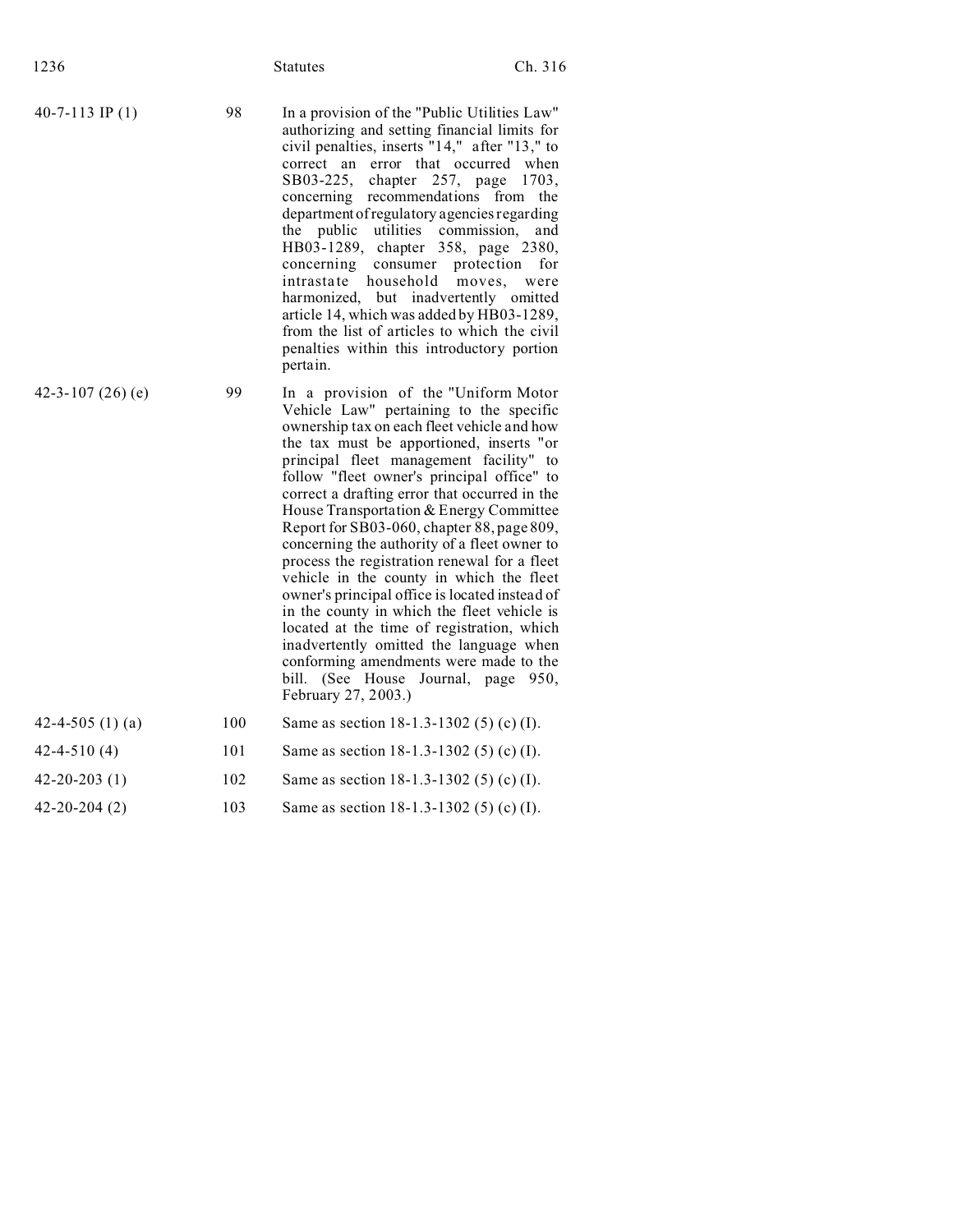| Ch. 316                            |     | 1237<br><b>Statutes</b>                                                                                                                                                                                                                                                                                                                                                                                                                                                                                                                                                                                                                                      |
|------------------------------------|-----|--------------------------------------------------------------------------------------------------------------------------------------------------------------------------------------------------------------------------------------------------------------------------------------------------------------------------------------------------------------------------------------------------------------------------------------------------------------------------------------------------------------------------------------------------------------------------------------------------------------------------------------------------------------|
| 43-4-201 $(3)$ $(a)$ $(II)$<br>(K) | 104 | Changes the repeal date from "July 1, 2004"<br>to "July 1, 2007", in a section of the<br>highway user's tax fund that allows the<br>general assembly to make an annual<br>appropriation or statutory distribution to the<br>department of revenue to require the<br>replacement of illegible license plates,<br>because HB02-1066, chapter 223, page<br>812, concerning measures that will stabilize<br>the cash flow associated with the issuance<br>of license plates, extended the time frame<br>that the department of revenue has to<br>require the replacement of such license<br>plates but did not make the conforming<br>amendment to this section. |
| $22-54-103(10)(e.5)$               | 105 | In a provision of the "Public School Finance<br>Act of 1994" instructing how students<br>enrolled as less than full-time students shall<br>be counted, deletes the internal reference to<br>paragraph (c), because SB03-248, chapter<br>337, page 2119, concerning the financing<br>of public schools, deleted said paragraph,<br>effective May 22, 2003.                                                                                                                                                                                                                                                                                                    |
| $23 - 20 - 136(3)(a)$              | 106 | reference from "capital<br>Changes<br>a<br>development fund" to "capital construction<br>fund" to correct a drafting error<br>in<br>HB03-1256, chapter 190, page<br>1378,<br>concerning the authority of the state to enter<br>into lease-purchase agreements, because the<br>reference refers to the nonexistent capital<br>development fund.                                                                                                                                                                                                                                                                                                               |
| 23-20-207 (1) (a) $(I.5)$<br>(A)   | 107 | Same as section 23-20-136 (3) (a).                                                                                                                                                                                                                                                                                                                                                                                                                                                                                                                                                                                                                           |
| HB04-1227<br>Effective date clause | 108 | In a provision of a HB04-1227, concerning<br>voting systems, changes the effective date<br>clause designating certain sections of the<br>bill to become effective January 1, 2006,<br>because the House State, Veterans, &<br>Military Affairs Committee Report for the<br>bill and House floor amendment L.017 did<br>make<br>the necessary conforming<br>not<br>amendments to the effective date clause<br>when sections of the bill were renumbered.                                                                                                                                                                                                      |